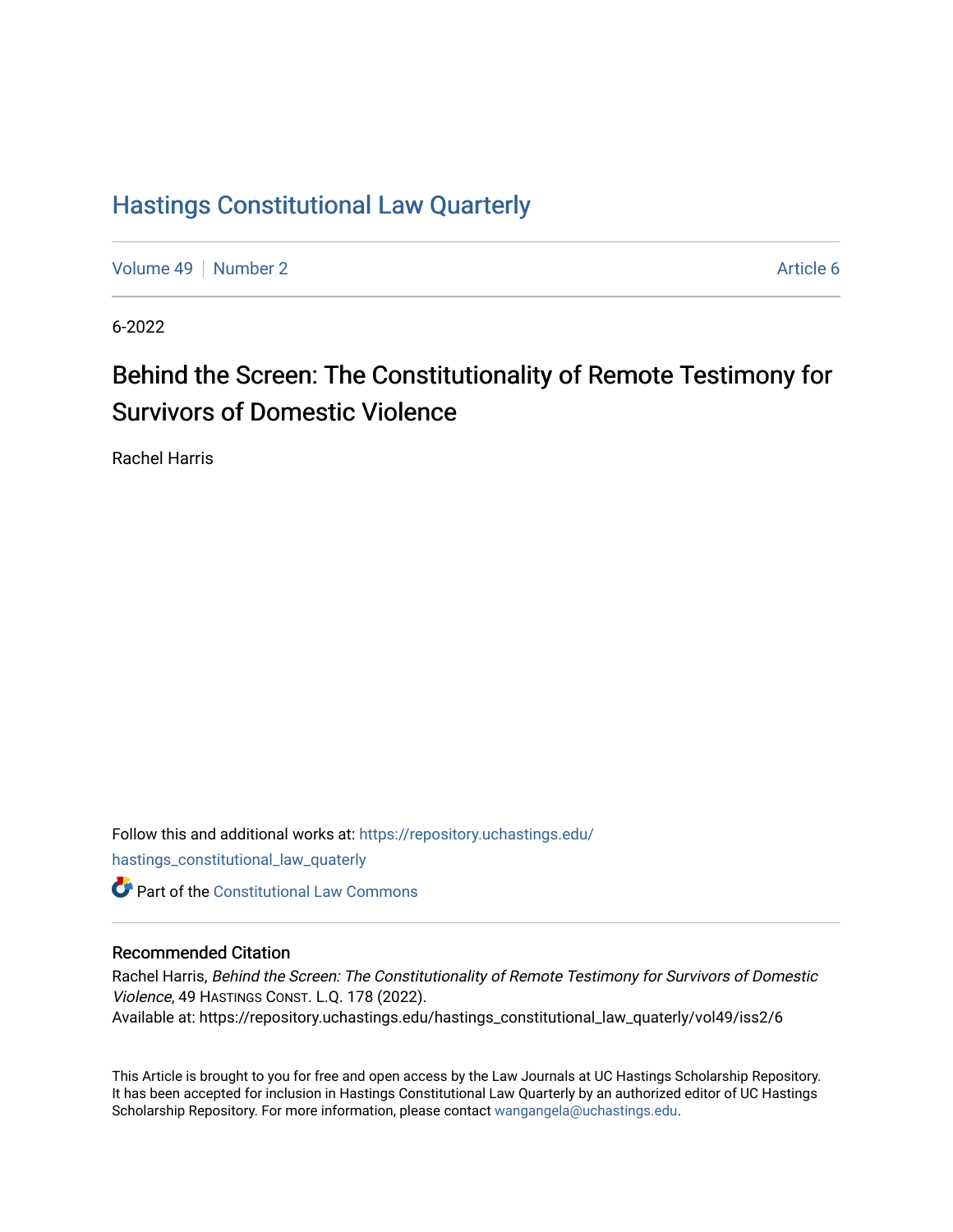## Behind the Screen: The Constitutionality of Remote Testimony for Survivors of Domestic Violence

#### BY RACHEL HARRIS\*

"Before my hearing for my order of protection, I knew that he would try to contact me through other people, send me flowers, send presents to the kids, and all of those things will make me feel powerless when I have to go into court and see him face-to-face. I knew after all of that I would tell the judge that I changed my mind and that I am going to give him another chance. But being on the screen, I tell you, gave me a sense of empowerment. When the judge asked me if I wanted an order of protection, I was able to stand there in my living room and say yes, I do. I do not believe that I would have been able to do that standing beside my abuser. As survivors, we are typically in these situations with people that we love. We want to be able to trust them again and hope that it can work out. So, when we are standing in the same room with that person, it is a lot. When you are in the courtroom with your abuser, he can be unpredictable. You cannot control what he will do once you walk outside down the street and around the corner to your car. It is a lot more empowering to be behind the screen. The big bad wolf is over there in the courthouse. He cannot get me because I am safe behind my screen."<sup>1</sup>

- Delicia Harris, survivor of domestic violence and survivor navigator.

#### **TABLE OF CONTENTS**

\* JD Candidate, University of California, Hastings College of the Law, 2022. I would like to thank Delicia Harris for sharing her story of survival, resilience, and perseverance with me.

1. Zoom Interview with Delicia Harris, a survivor of domestic violence, (Feb. 16, 2021).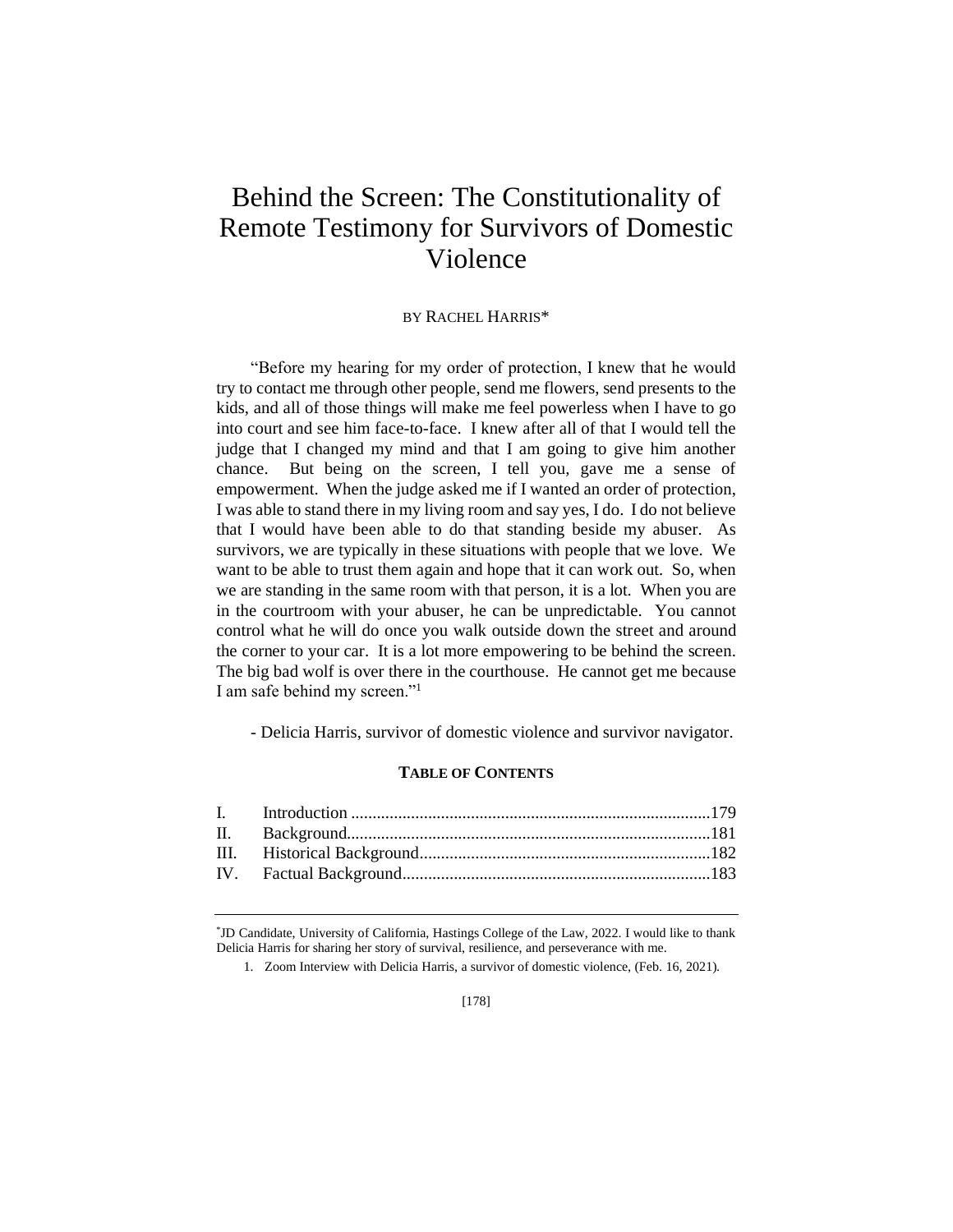| June 2022 | <b>BEHIND THE SCREEN</b><br>179                                     |
|-----------|---------------------------------------------------------------------|
|           |                                                                     |
|           |                                                                     |
| V.        |                                                                     |
| VI.       | Domestic Violence Approach within the Court System Background       |
|           |                                                                     |
| VII.      |                                                                     |
|           | A. Procedural Due Process Requirements in the Civil Setting  192    |
| VIII.     |                                                                     |
| IX.       | Remote Testimony Options for Domestic Violence Survivors in Civil   |
|           | Protection Order Proceedings are Constitutional Under the Matthews  |
|           |                                                                     |
|           | A. An Alleged Abuser's Private Interests Impacted by Civil          |
|           | Protection Order Proceedings Weigh in Their Favor Under the         |
|           |                                                                     |
|           | B. The Risk of Erroneous Deprivation of an Alleged Abuser's         |
|           | Interests Through the Use of Remote Testimony in Civil              |
|           | Protection Order Proceedings is Low and Weighs Against Them         |
|           | Under the Matthews V. Eldridge Balancing Test. 197                  |
|           | C. The Government's Interest in Protecting Domestic Violence        |
|           | Survivors and Mitigating Witness Intimidation Weighs Against        |
|           | D. Even if Civil Protection Order Proceedings Require Confrontation |
|           | and Cross-Examination, Remote Testimony Satisfies Both              |
|           |                                                                     |
|           | E. Applying the Principles of Forfeiture by Wrongdoing in the Civil |
|           |                                                                     |
| X.        | Courts Should Permit and Encourage Domestic Violence Survivors to   |
|           | Petition For Civil Protection Orders Through E-Filing and Testify   |
|           |                                                                     |
|           | A. E-filing for Civil Protection Orders Benefits Domestic Violence  |
|           |                                                                     |
|           | B. Offering Domestic Violence Survivors Opportunities to Testify    |
|           | Remotely is Grounded in Strong Public Policy Justifications.        |
|           |                                                                     |
|           | C. The Obstacles Posed by Remote Testimony are Surmountable.        |
|           | 208                                                                 |
| XI.       | Pathways to Implement Remote Testimony Options in Civil             |
|           |                                                                     |
| XII.      |                                                                     |
|           |                                                                     |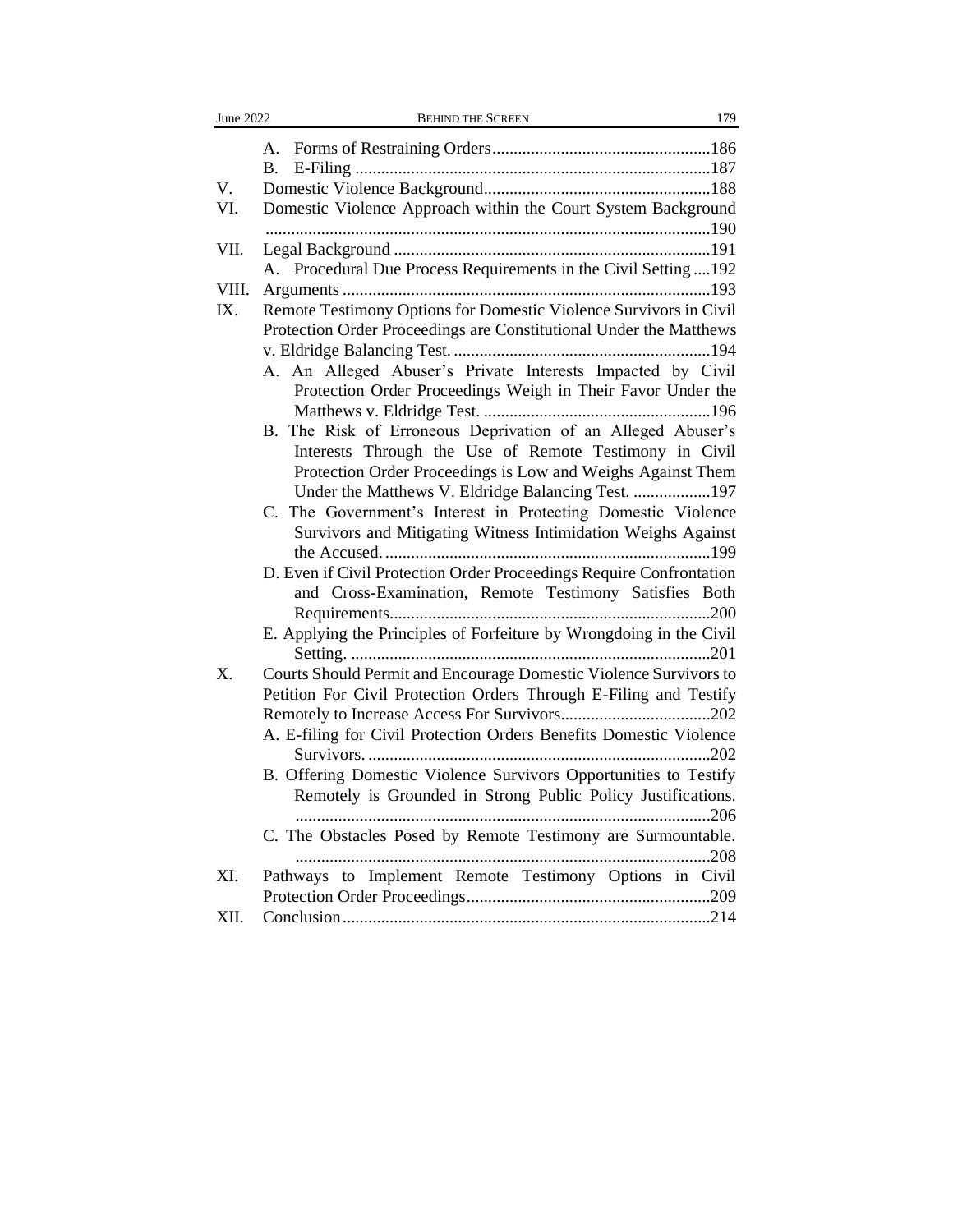#### **I. Introduction**

Remote testimony during COVID-19 empowered survivors like Delicia Harris, quoted above, to feel safe enough to speak their truth during civil protection order proceedings. Remote testimony and e-filing procedures offer domestic violence survivors equitable, constitutional solutions in the civil setting. Survivors and advocates indicate that e-filings and remote testimony options during COVID-19 increased accessibility, efficiency, and survivor participation in proceedings.<sup>2</sup> It would be a grave mistake to thrust this observation aside and return to the status quo. Prior to the pandemic, survivors of domestic violence were required to file for protective orders inperson and make accusations against their abusers face-to-face. This practice was ineffective and unconscionable in light of the trauma it triggers for survivors. From a public policy perspective, the legal community should never return to this outdated procedure.

In this note, I advocate for expanded access to remote testimony and efiling options for survivors of domestic violence to increase access, mitigate the risk of witness intimidation, and amplify survivors' willingness to participate in proceedings. First, I argue that remote testimony in civil domestic violence proceedings would not violate the limited confrontation and cross-examination right guaranteed by the Due Process Clause. Next, I argue that courts should allow domestic violence survivors to appear remotely and utilize e-filing procedures in civil protection order proceedings because these practices will increase survivors' participation in proceedings and mitigate witness intimidation. Finally, I discuss the avenues through which courts may implement e-filings and remote testimony. The pathways to implementation are either through state and federal legislation or modification of state court's rules regarding the practice of remote testimony. State legislators should model laws similar to the newly enacted Washington Senate Bill 1320 ("Wash. S.B. 320") and California Senate Bill 538 ("Cal. S.B. 538") that permit remote testimony for survivors. In the alternative, state courts could create parallel provisions to the good cause test located in Rule 43 of the Federal Rules of Civil Procedure ("FRCP"). I argue for expansion of the good cause exception to live testimony based on domestic violence survivors' extreme discomfort testifying in open court against their abuser, the elevated risk of survivor retraumatization, and survivors' inability to testify truthfully due to fear and coercion.

<sup>2.</sup> E-mail from Rylie Shore, Program Coordinator of the Alliance for Hope International, to Rachel Harris, author (Feb. 1, 2021) (on file with author).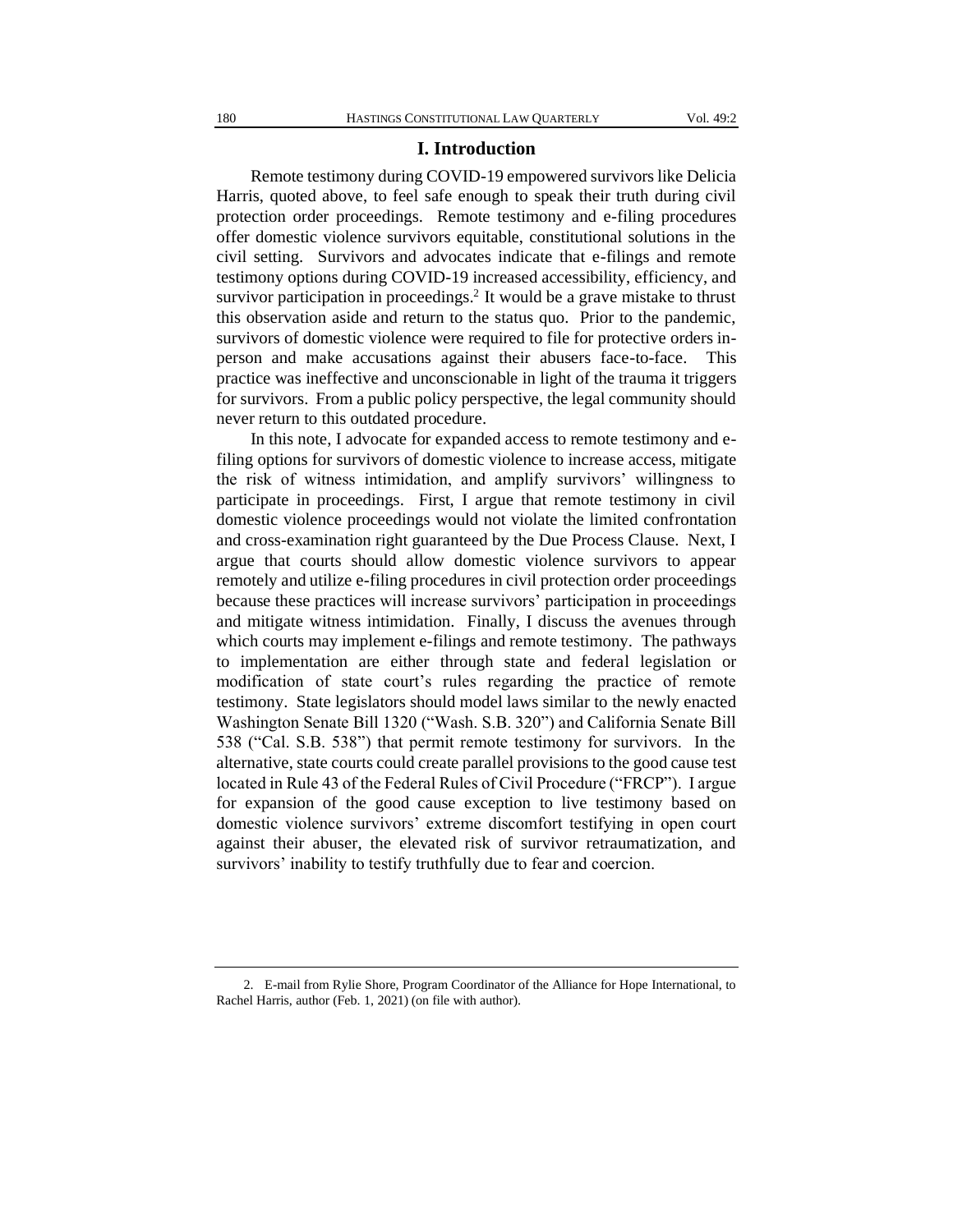Over ten million people per year experience domestic violence.<sup>3</sup> Intimate partner domestic violence affects individuals who identify as men, women, and non-binary.<sup>4</sup> However, this note focuses on the primary target of domestic violence: women. The most common perpetrators of violence against women are male intimate partners or ex-partners.<sup>5</sup> Studies indicate that over 30% of women worldwide have been subjected to intimate partner violence, and 38% of all murders of women globally are committed by intimate partners.<sup>6</sup> Domestic violence is not limited to the confines of the home. Its impact pours out from those four walls into all aspects of our society, beyond individual survivors, and throughout entire communities. Domestic violence is at the root of numerous social issues, including child abuse, violent crime, juvenile delinquency, homelessness, and substance abuse, "costing lives as well as millions of dollars each year . . . for health care, absence from work, and services to children."<sup>7</sup> Additionally, throughout the COVID-19 pandemic ("COVID-19"), domestic violence has increased dramatically worldwide.<sup>8</sup> While this human rights crisis affects every corner of society, very little has been done to make protection orders more accessible to survivors in the 50 years since states began providing civil remedies for individuals who have experienced domestic violence.<sup>9</sup>

#### **II. Background**

Delicia Harris stood before a judge in a vast courtroom.<sup>10</sup> The piercing eyes of spectators burned through her back.<sup>11</sup> She stood across the aisle just feet away from her abuser.<sup>12</sup> Delicia tried to keep her voice as low as possible so only the judge and court reporter could hear her state her name.<sup>13</sup> After recounting the abuse that she experienced, she turned to walk out of

13*. Id.*

<sup>3</sup>*. Some Statistics About Domestic Violence*, PROJECT SANCTUARY DOMESTIC VIOLENCE PREVENTION, https://www.projectsanctuary.org/dv/some-statistics-about-domestic-violence/ (last visited Feb. 21, 2021).

<sup>4</sup>*. Id.*

<sup>5</sup>*. Violence Against Women*, WORLD HEALTH ORG. (Mar. 9, 2021, 12:00 PM), https://www.who.int/news-room/fact-sheets/detail/violence-against-women.

<sup>6</sup>*. Id.*

<sup>7.</sup> Gourley v. Gourley, 158 Wash.2d 460, 468 (2006) (citing Laws of 1993, ch. 350 §1).

<sup>8</sup>*. The Shadow Pandemic: Violence Against Women During COVID-19*, UNITED NATIONS WOMEN*,* https://www.unwomen.org/en/news/in-focus/in-focus-gender-equality-in-covid-19 response/violence-against-women-during-covid-19 (last visited Mar. 13, 2021).

<sup>9.</sup> CHRISTOPHER T. BENITEZ ET AL., *Do Protection Orders Protect*, J. AM. ACAD. OF PSYCHIATRY & LAW (2010), http://jaapl.org/content/38/3/376.

<sup>10.</sup> Harris, *supra* note 1.

<sup>11</sup>*. Id.*

<sup>12</sup>*. Id.*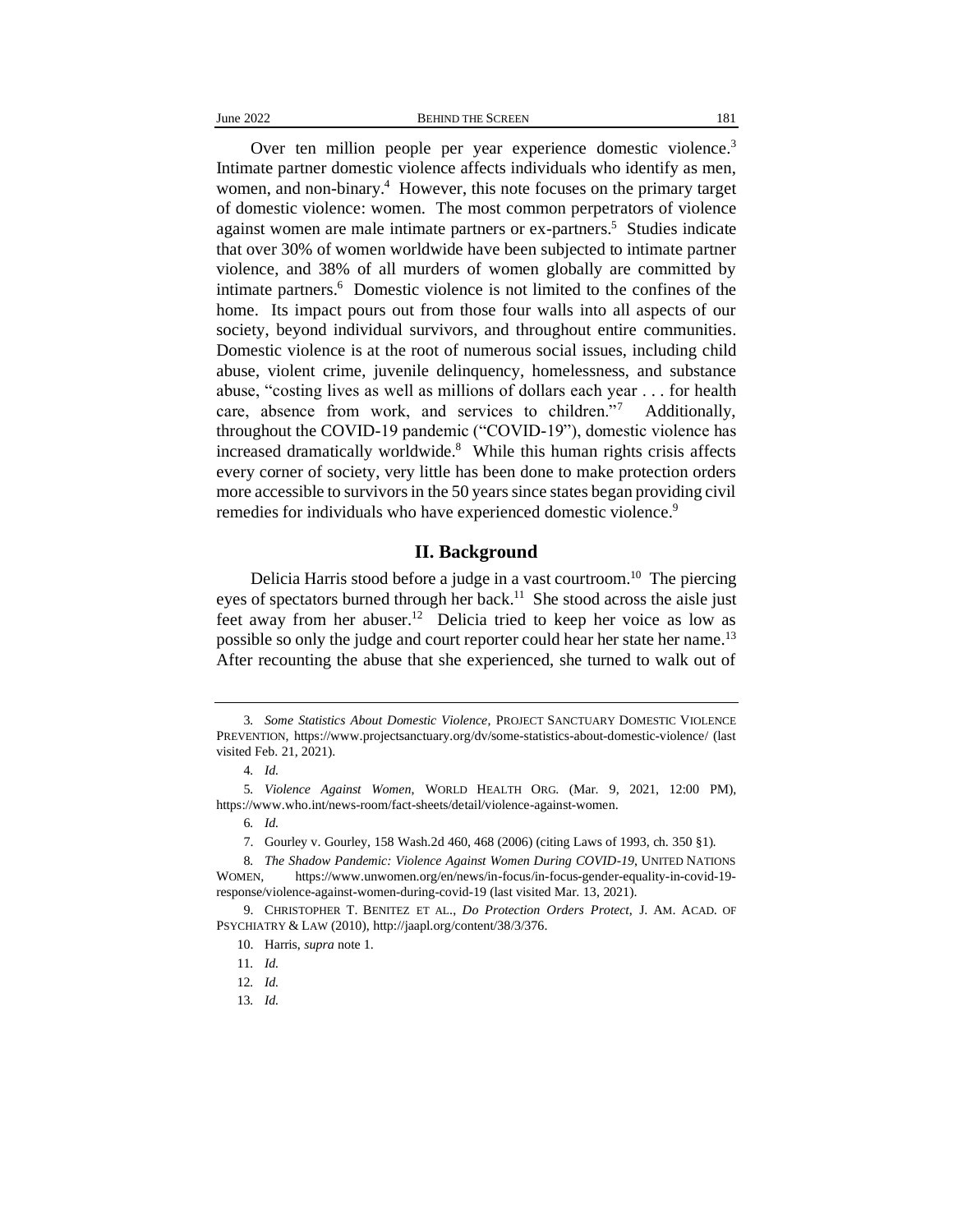the courtroom feeling as small as she had ever felt.<sup>14</sup> Intense pangs of shame and embarrassment washed over her.<sup>15</sup> Delicia did not know where her abuser would go or what he would do.<sup>16</sup> She walked out of the courtroom through the same building, the same elevators, and the same parking structure as  $\text{him.}^{17}$  By seeking a civil protection order in the courtroom, Delicia gave her abuser access to her location and jeopardized her safety. Delicia's memories of obtaining a civil order of protection in open court resonate with survivors across the country. Research shows that in many domestic violence cases, the women who seek help from the courts have suffered through numerous abuse incidents and have exhausted other paths that have ultimately failed them.<sup>18</sup> Civil protection orders are often their last resort.

#### **III. Historical Background**

Domestic violence has always existed in our civilization. Legal acceptance of wife-beating can be traced to 753 B.C. in the Roman Empire under Romulus's rule.<sup>19</sup> During Romulus' reign, the Laws of Chastisement allowed wife-beating so long as the tool used to beat the woman was not larger than the circumference of a man's thumb; the "rule of thumb."<sup>20</sup> The commentaries of William Blackstone were pivotal in shaping the status of women in England and then early America.<sup>21</sup> Blackstone posited that the husband and wife were one person under the law, "the woman is suspended during the marriage."<sup>22</sup> Based on this premise, Blackstone stated that if the husband must answer for a wife's misbehavior under the law, "the law thought it reasonable to entrust him with the power of restraining her, by domestic chastisement, in the same moderation that a man is allowed to correct his apprentices or children."<sup>23</sup> Fast forward to the 1500s, after the Founding Fathers put down roots in the United States, they upheld the notion that wife-beating was a necessary and permissible form of punishment under

23*. Id.*

<sup>14</sup>*.* Harris, *supra* note 1.

<sup>15</sup>*. Id.*

<sup>16</sup>*. Id.*

<sup>17</sup>*. Id.*

<sup>18.</sup> ALISSA POLLITZ WORDEN, NAT'L INST. OF JUST., NCJ 225722, *Violence Against Women* (Sept. 2003), https://www.ojp.gov/pdffiles1/nij/grants/199911.pdf.

<sup>19.</sup> Sara Trieu, *History of Intimate Partner Violence Reform*, FREEDOM AND CITIZENSHIP, COLUM. UNIV. (2019), https://freedomandcitizenship.columbia.edu/ipv-history.

<sup>20.</sup> Trieu, *supra* note 19.

<sup>21.</sup> 1 WILLIAM BLACKSTONE, COMMENTARIES ON THE LAWS OF ENGLAND (1765), \*442- 445.

<sup>22</sup>*. Id.*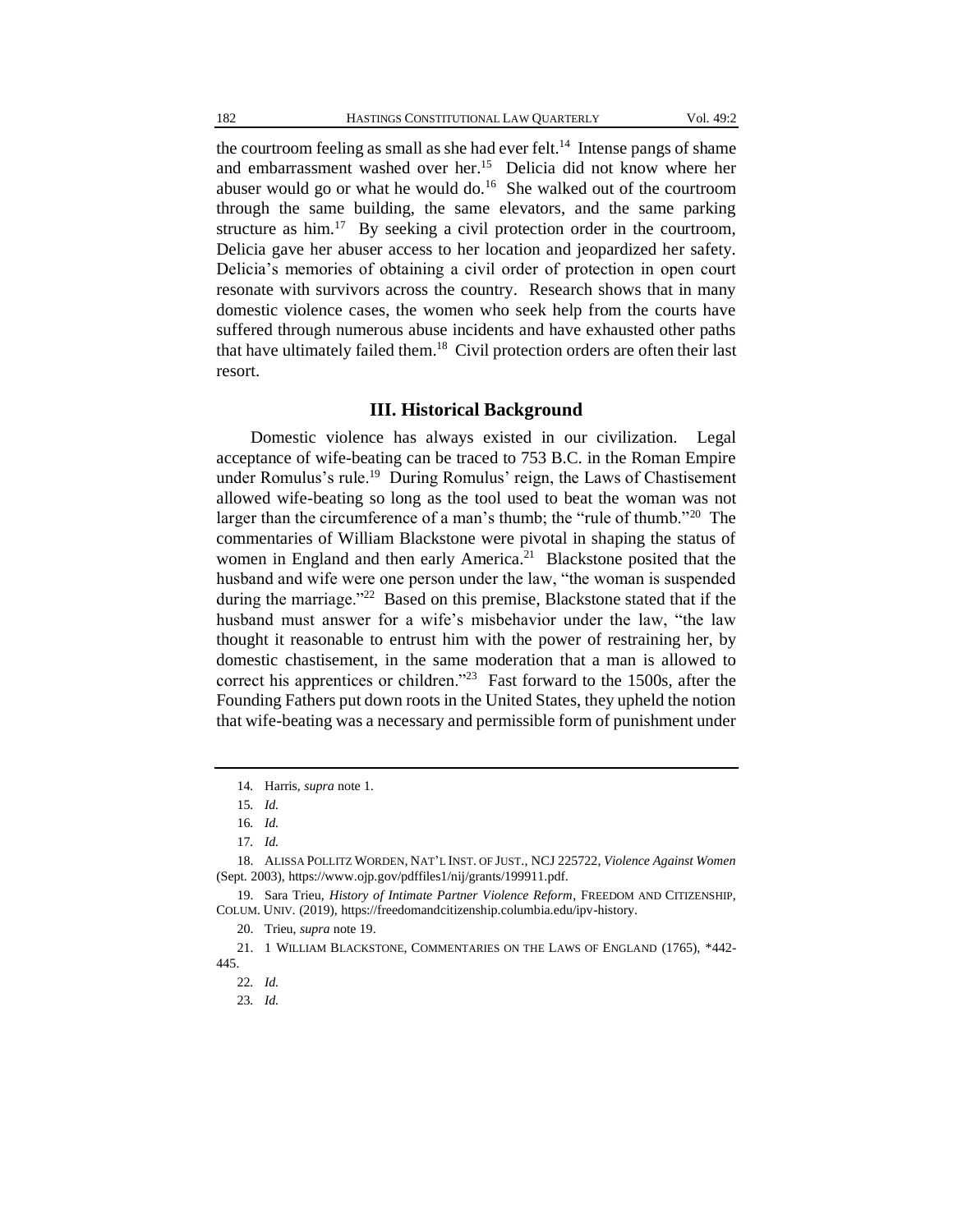the common  $law.^{24}$  In the late 1800s, some states finally began to create legislation to retract men's legal right to beat their wives and instead began punishing abusers.<sup>25</sup> In the 1960s, the American women's liberation movement spotlighted violence against women and deemed violence within the confines of the home to be a profoundly political issue.<sup>26</sup> By the late 1970s it was illegal in almost every state in America for a husband to inflict injury on his wife; however, few resources existed for survivors.<sup>27</sup> During the 1990s, the United States began to recognize domestic violence as a public health crisis. In 1992, the Surgeon General of the United States ranked domestic abuse by husbands as the leading cause of injury to women under 45.<sup>28</sup> That same year, the American Medical Association released guidelines for doctors to screen women for signs of domestic violence. In 1993, the United Nations declared domestic violence an international human rights issue and recognized it as a human rights violation.<sup>29</sup> The following year the Violence Against Women Act was enacted ushering in a new age of victims' services.<sup>30</sup> While domestic violence itself has remained a constant, societal views of domestic violence have changed over time—transforming it from a private issue to a public health and human rights crisis.<sup>31</sup>

#### **IV. Factual Background**

Delicia experienced both the traditional procedures that survivors must endure to obtain a civil protection order in open court and the modernized civil protection order procedures enacted in the wake of COVID-19. She experienced the new e-filing procedures developed during the COVID-19 and has given remote testimony as a survivor herself. Uniquely, she also observed these procedures from the perspective of an advocate for other survivors. She believes that the new procedures offer immeasurable benefits to survivors.

<sup>24</sup>*. Domestic Violence Timeline*, THE PA. CHILD WELFARE RES. CTR., http://www.pacwrc.pitt.edu/Curriculum/310DomesticViolenceIssuesAnIntroductionforChildWelf areProfessionals/Handouts/HO3DomesticViolenceTimeline.pdf (last visited Mar. 13, 2021).

<sup>25</sup>*. Herstory of Domestic Violence*, MINN. CTR. AGAINST VIOLENCE & ABUSE (1999), https://people.uvawise.edu/pww8y/Supplement/-ConceptsSup/Gender/HerstoryDomV.html.

<sup>26</sup>*. Id.*

<sup>27</sup>*. Id.*

<sup>28.</sup> MINN. CTR. AGAINST VIOLENCE & ABUSE, *supra* note 25.

<sup>29</sup>*. Declaration on the Elimination of Violence Against Women*, UNITED NATIONS HUM.RTS. OFF. (1993), https://www.ohchr.org/EN/ProfessionalInterest/Pages/ViolenceAgainstWomen.aspx.

<sup>30</sup>*. History of the Violence Against Women Act*, THE WOMEN'S LEGAL DEF. & EDUC. FUND, https://www.legalmomentum.org/history-vawa.

<sup>31</sup>*. Domestic Violence*, ENCYCLOPEDIA (Feb. 21, 2021, 10:13 AM), https://www.encyclopedia.com/social-sciences-and-law/law/crime-and-lawenforcement/domestic-violence.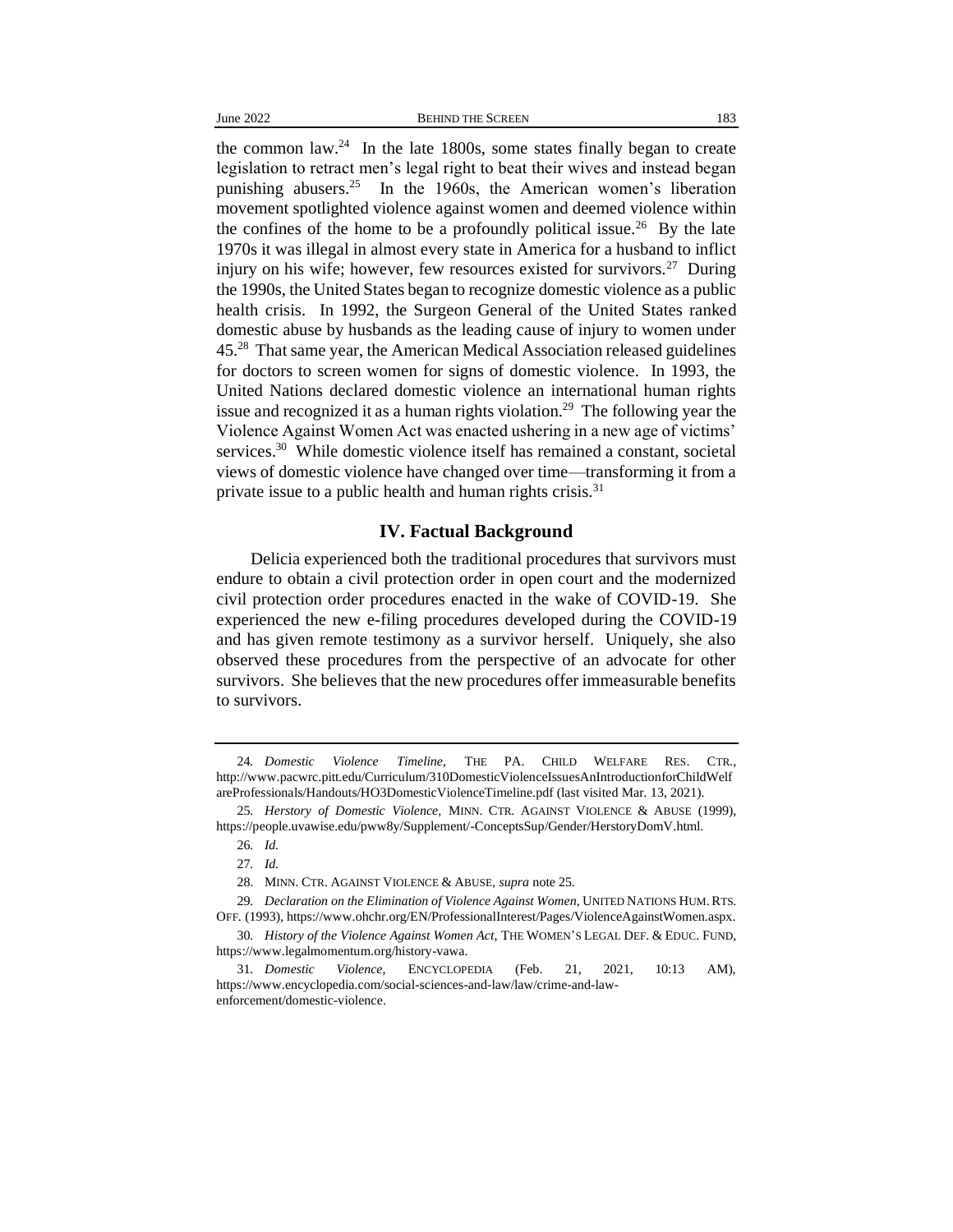I connected with Delicia Harris through the Alliance for Hope International ("Alliance for Hope"), a nonprofit organization that aims to create innovative, collaborative, trauma-informed approaches to address the needs of survivors of domestic violence, sexual assault, child abuse, elder abuse, and human trafficking.<sup>32</sup> Delicia is part of the Voices Survivor Network ("Voices"). Voices chapters around the United States aim to hold local agencies accountable in implementing policies and procedures that impact survivors. She is also a survivor navigator, which is an individual who helps survivors navigate the different social systems that help them to survive. $33$  Alliance for Hope has conducted hundreds of focus groups with survivors across the United States, gathering vital qualitative data related to the experiences and needs of survivors.<sup>34</sup> From these focus groups, the CEO of Alliance for Hope, Gael Strack, commented that one thing is clear: "the courtroom is the scariest place for survivors of domestic violence."<sup>35</sup> Strack believes that the courtroom offers an abuser another opportunity to intimidate and isolate his victim. Strack sees remote testimony options for survivors as the future because it promotes "access to justice, enhances safety, and increases offender accountability."<sup>36</sup> Strack's observations ring true through the stories of survivors like Delicia who lead busy lives and are afraid to face their abuser in open court. The process of obtaining a civil protection order puts survivors at risk and excludes low-income, marginalized individuals.<sup>37</sup> Advocates believe that the integration of videoconferencing platforms and e-filing systems will allow many survivors who are unable to miss work and pay for childcare to access protection orders. The judicial system has historically disregarded the struggles of working mothers.<sup>38</sup> A small but growing number of progressive states such as California and New York are now requiring employers to provide paid sick leave for survivors to handle legal, medical, and practical matters relating to domestic violence.<sup>39</sup> Courts and legislatures should collect data to analyze the impact of remote testimony and e-filing options on domestic violence survivors during COVID-19 and determine whether more survivors have been able to tell their story and obtain protection.

<sup>32</sup>*. About Us*, ALLIANCE FOR HOPE INT'L (Mar. 13, 2021, 8:14 AM), https://www.allianceforhope.com/about-us/.

<sup>33.</sup> Harris, *supra* note 1.

<sup>34.</sup> Shore, *supra* note 2.

<sup>35</sup>*. Id.* 

<sup>36</sup>*. Id.*

<sup>37.</sup> Women of Color Inc. FAQ Collection, *Domestic Violence in Communities of Color* (Feb. 23, 2021), https://wocninc.org/wp-content/uploads/2018/11/DVFAQ-1.pdf.

<sup>38.</sup> Lisa Guerin, *Domestic Violence Leave: Taking Time Off Work*, NOLO (Feb. 17, 2022, 5:40 PM), https://www.nolo.com/legal-encyclopedia/domestic-violence-leave-taking-time-30129.html.

<sup>39</sup>*.* Guerin, *supra* note 38.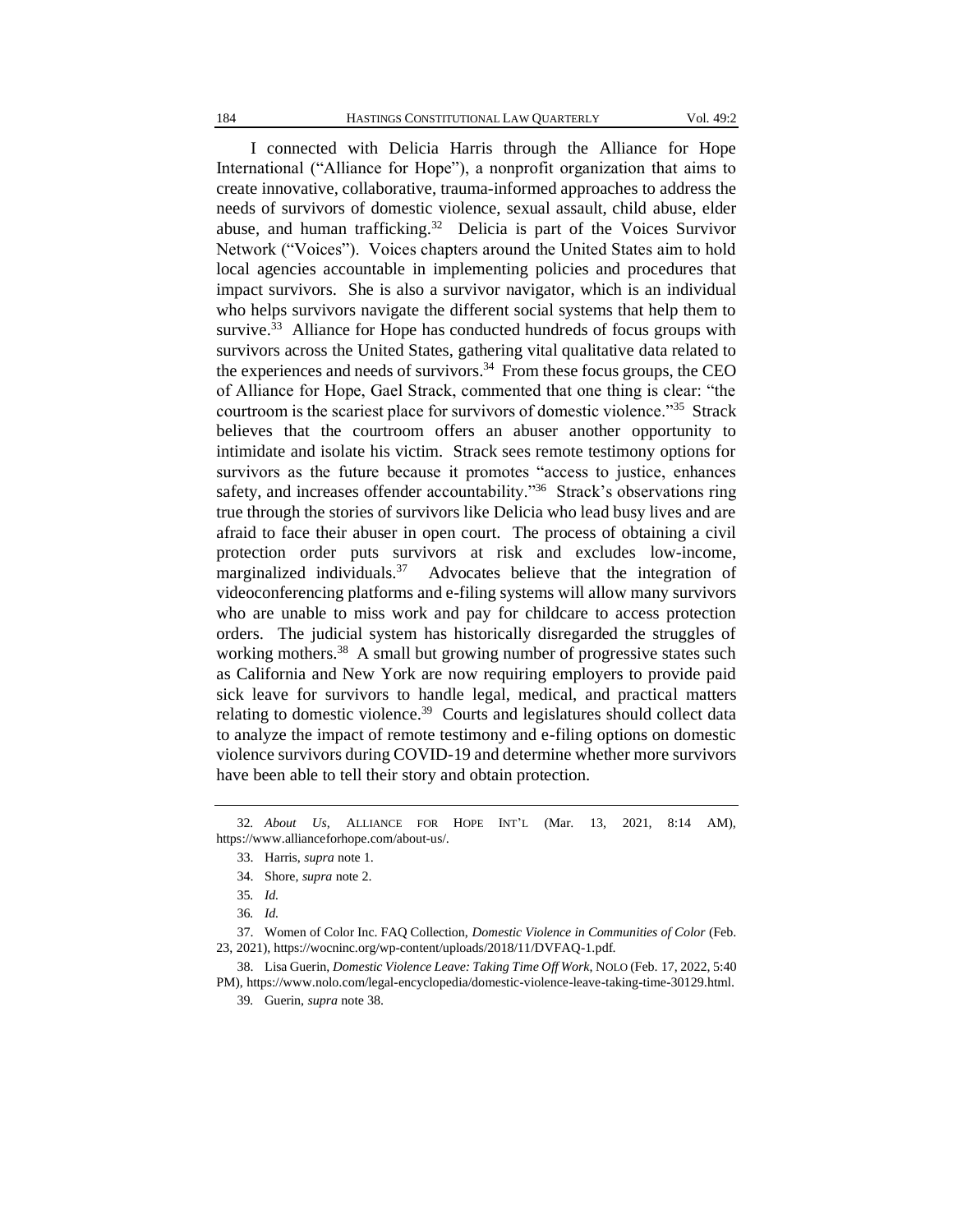Civil protection orders allow survivors of domestic violence to request protection outside of the criminal justice system.<sup>40</sup> David Martin, a Senior Deputy Prosecutor in King County, Washington, remarked, "Protection orders are what victims want and need. They are the most victim-driven and victim-centered; research says civil protection orders are the most effective justice response that we have. Nevertheless, obtaining an order has become an arduous, emotional, and risky pass for victims."<sup>41</sup> When a judge reads a survivor's name off of the domestic violence calendar and is met with silence, few people consider the reason for the survivor's absence. Witness intimidation, fear of the legal system, and access issues weigh heavily on a survivor's shoulders. Court officals are none the wiser. Since civil protection orders are the primary judicial response that the legal system has to domestic violence, obtaining them must become more efficient and accessible. Survivors need a greater sense of safety while attempting to secure protection orders. Advocates maintain that threats and intimidation from abusers often result in survivors' non-attendance at the permanent protection order hearing.<sup>42</sup> Survivors' failure to appear often results in a dismissal of the case leaving survivors at risk of serious harm.<sup>43</sup>

In one case study, a family court in Tulsa, Oklahoma, reported that over one-third of protective order cases are dismissed because the survivor fails to appear often due to fear, intimidation, and access issues. <sup>44</sup> A court hearing itself is intimidating for most people—adding an abuser and their friends and family members to a courtroom creates a toxic and triggering environment for a survivor. Remote hearings during COVID-19 have offered a glimpse at a potential solution to survivors' non-attendance at their restraining order hearings.<sup>45</sup> For instance, the City Attorney of San Diego stated, "[V]ictim participation at restraining order hearings has swelled with the use of online hearings, as remote appearances can remove the specter of threats and intimidation from the abuser in open court, as well as other obstacles victims

<sup>40.</sup> H.R. 1320, 67th Legis., Reg. Sess. (Wash. 2020).

<sup>41.</sup> House Civil Rights & Judiciary Committee, *Public Hearing: HB 1219 - Concerning the appointment of counsel for youth in dependency court proceedings. (Remote testimony.) HB 1294 - Addressing misdemeanant supervision services by limited jurisdiction courts. (Remote testimony.) HB 1320 - Modernizing, harmonizing, and improving the efficacy and accessibility of laws concerning civil protection orders. (Remote testimony.)*, TVW (Jan. 28, 2021), https://tvw.org/video/house-civil-rights-judiciary-committee-2021011496/?eventID=2021011496.

<sup>42.</sup> Whitney Bryen, *Court Order Would Allow Abuse Victims to Testify by Video*, ALLIANCE FOR HOPE INT'L (Nov. 13, 2019), https://www.allianceforhope.com/court-order-would-allowabuse-victims-to-testify-by-video/.

<sup>43</sup>*. Id.*

<sup>44.</sup> Bryen, *supra* note 42.

<sup>45</sup>*. Support Grows for Bill Allowing Domestic Violence Victims to Testify in Court Remotely*, SAN DIEGO CITY NEWS SERV. (June 11, 2021, 7:00 AM), https://www.10news.com/news/localnews/support-grows-for-bill-allowing-domestic-violence-victims-to-testify-in-court-remotely.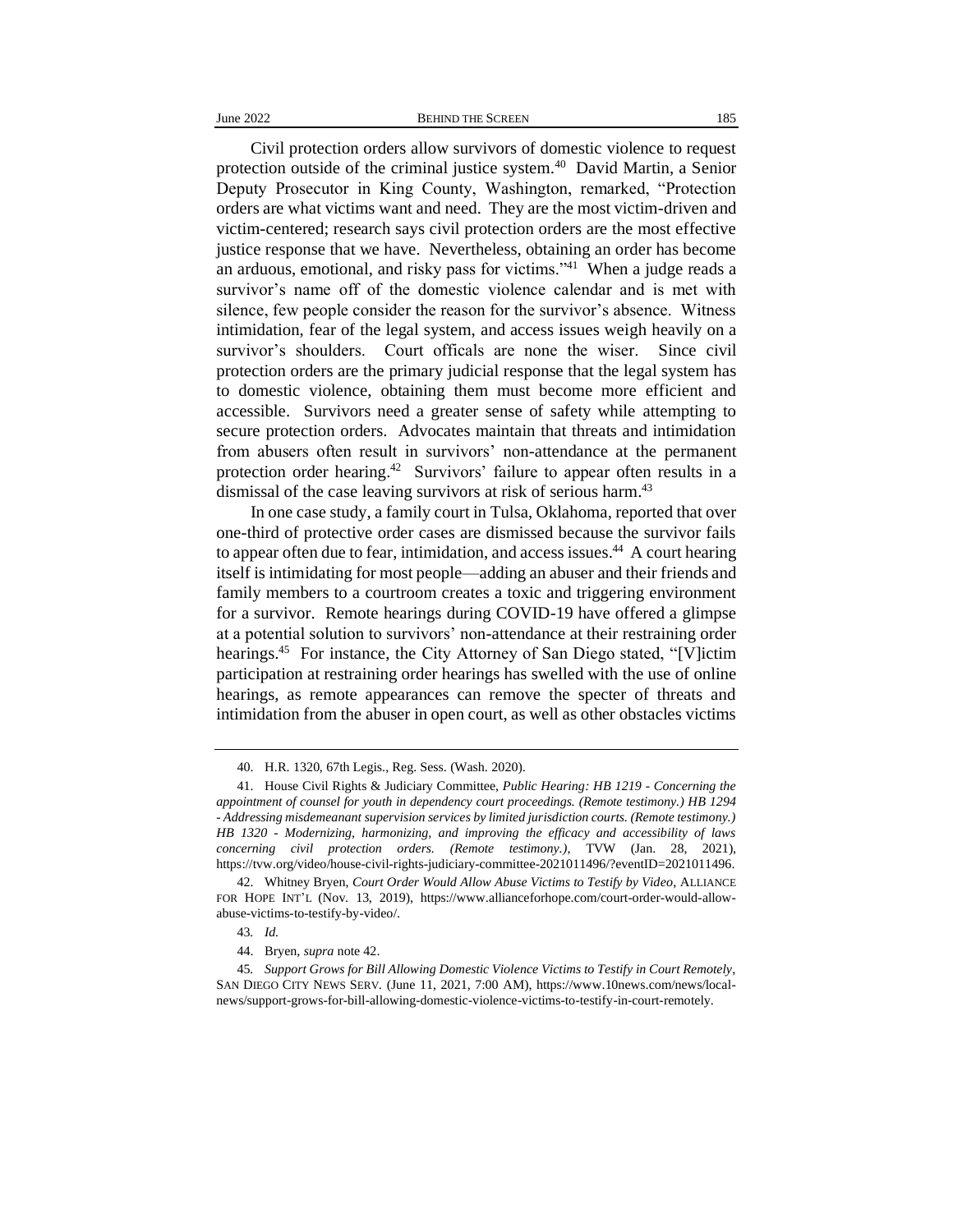face."<sup>46</sup> Advocates believe that remote testimony options for survivors of domestic violence "would help clients who are revictimized over and over again every time they go to court."<sup>47</sup> Traditional civil protection order procedures are flawed and dangerous. To crack open those procedures and address the successes and failures of the new procedures implemented during COVID-19, one must first understand the different forms of restraining orders that are available to survivors.

#### A. Forms of Restraining Orders

A civil domestic violence protection order is a legally binding court order meant to protect survivors from abuse or threats from a family member, spouse, or dating partner.<sup>48</sup> "Civil protection orders ... give victims an option other than filing a criminal complaint against a family member [or loved one], a course of action many victims resist."<sup>49</sup> Domestic violence protection orders generally require that the accused person has abused or threatened to abuse the petitioner and has a close relationship with them.<sup>50</sup> There are three types of civil restraining orders: emergency protective orders, temporary restraining orders, and permanent restraining orders.<sup>51</sup> Alternatively, criminal protective orders are sometimes granted in criminal domestic violence cases while the case is ongoing, and for up to three years after the close of the case if the defendant is found guilty.<sup>52</sup> An emergency protective order can only be requested by law enforcement and granted by judges who are available twenty-four hours a day.<sup>53</sup> Once an emergency protective order is granted it is effective immediately and can last up to seven days.<sup>54</sup> In contrast, survivors must petition for temporary restraining orders, which the judge grants if they believe the individual needs protection.<sup>55</sup> Temporary restraining orders generally last twenty to twenty-five days until the hearing date for a permanent restraining order.<sup>56</sup> At the court hearing,

<sup>47</sup>*. Id.*

| and                                                         | 48. Peter Finn & Sarah Colson, <i>Civil Protection Orders: Legislation, Current Court Practice,</i> | <i>Enforcement,</i> | NAT'L | INST. |  | OF | JUST. |      | $(1990)$ . |  |  |  |  |
|-------------------------------------------------------------|-----------------------------------------------------------------------------------------------------|---------------------|-------|-------|--|----|-------|------|------------|--|--|--|--|
| https://www.ojp.gov/pdffiles1/Digitization/123263NCJRS.pdf. |                                                                                                     |                     |       |       |  |    |       |      |            |  |  |  |  |
| $49.$ Id.                                                   |                                                                                                     |                     |       |       |  |    |       |      |            |  |  |  |  |
|                                                             | 50. Domestic Violence, CAL. CTS. (Feb. 17, 2022,                                                    |                     |       |       |  |    |       | 8:25 | PM).       |  |  |  |  |
|                                                             | https://www.courts.ca.gov/selfhelp-domesticviolence.htm.                                            |                     |       |       |  |    |       |      |            |  |  |  |  |
| 51. Id.                                                     |                                                                                                     |                     |       |       |  |    |       |      |            |  |  |  |  |
| 52. Id.                                                     |                                                                                                     |                     |       |       |  |    |       |      |            |  |  |  |  |
| 53. Id.                                                     |                                                                                                     |                     |       |       |  |    |       |      |            |  |  |  |  |
|                                                             | 54. Domestic Violence, CAL. CTS. (Feb. 17,                                                          |                     |       |       |  |    | 2022. | 8:25 | PM).       |  |  |  |  |
|                                                             | https://www.courts.ca.gov/selfhelp-domesticviolence.htm.                                            |                     |       |       |  |    |       |      |            |  |  |  |  |
| 55. Id.                                                     |                                                                                                     |                     |       |       |  |    |       |      |            |  |  |  |  |
| 56. Id.                                                     |                                                                                                     |                     |       |       |  |    |       |      |            |  |  |  |  |

<sup>46</sup>*. Id.*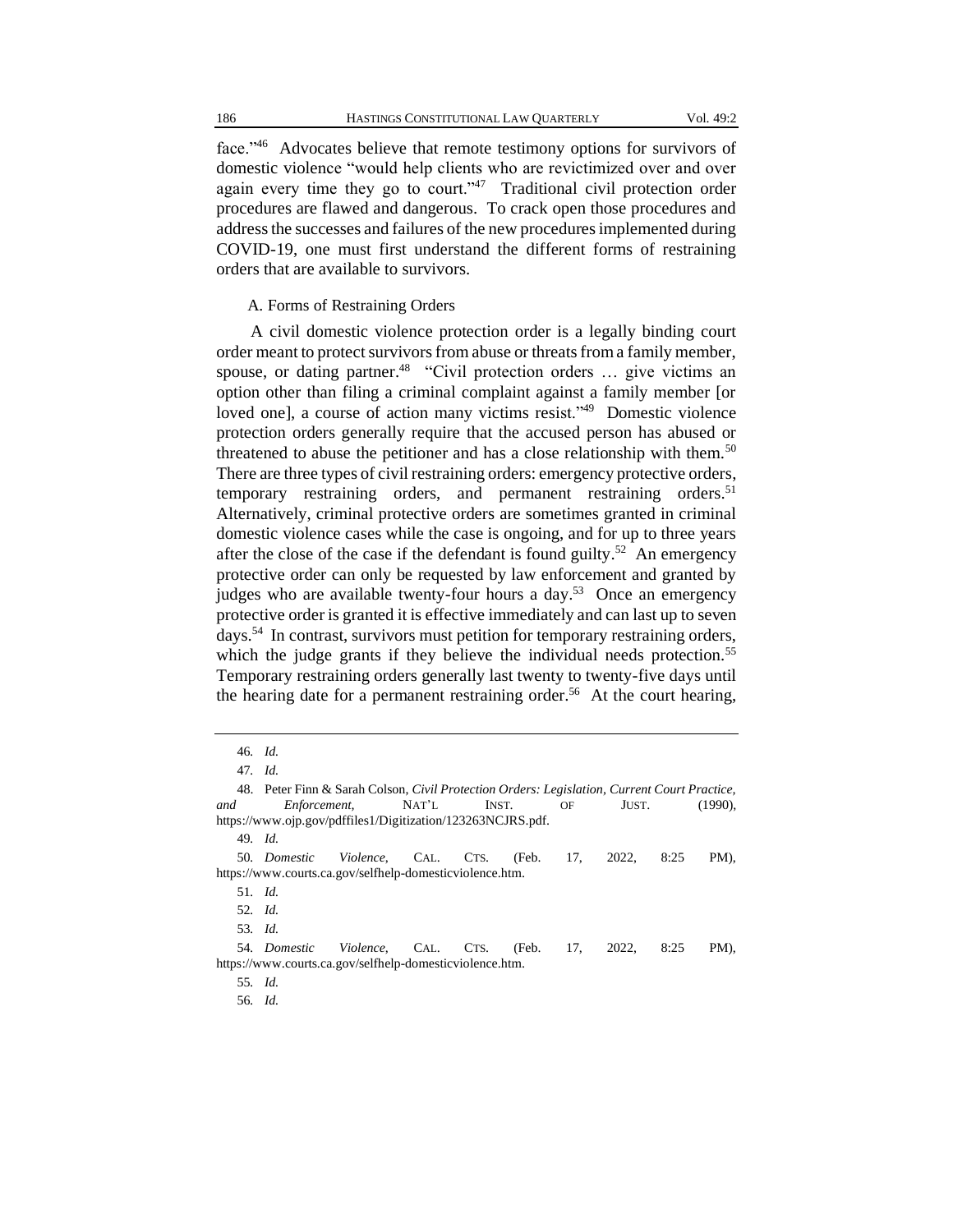the judge decides whether to continue or cancel the temporary restraining order.<sup>57</sup> If the judge decides to extend the temporary restraining order, the permanent restraining order can last for up to five years.<sup>58</sup>

#### B. E-Filing

Electronic filing involves filing court papers using a computer instead of handing them to a court clerk in person.<sup>59</sup> Many courts fast-tracked efiling projects to keep COVID-19 transmission low in courthouses. $60$ Remote testimony allows survivors to testify as witnesses in civil protection order hearings from a remote location through a videoconferencing platform designated by the court. The pandemic illustrated that the courts could successfully utilize e-filing and videoconferencing technology. Legislatures should analyze the successes and failures in using these procedures during COVID-19 and utilize that data to permanently incorporate e-filing and remote testimony options with the necessary safeguards.

Many family courts embraced e-filing systems and remote testimony for temporary and permanent restraining order hearings during the COVID-19 pandemic. In response to the transmission risks associated with COVID-19, state courts began conducting as many proceedings remotely as possible for public safety purposes.<sup>61</sup> Orders varied from state to state, but most courts were permitted to utilize remote options for proceedings on an emergency basis.<sup>62</sup> California courts allowed counsel and parties to appear via telephone or video conference platforms under an emergency order. The order was issued by the California Supreme Court in response to the public health orders issued regarding the COVID-19 pandemic under the provisions of the Government Code section 68115.<sup>63</sup> COVID-19 vaccines and booster shots are now in circulation throughout California and pandemic restrictions are lifting. California Superior Courts are now hybrid allowing survivors to choose whether to appear live in court masked or remotely via

<sup>57</sup>*. Id.*

<sup>58</sup>*. Id.*

<sup>59</sup>*. Court Filing and Electronic Court Filing*, SERVENOW, https://www.servenow.com/resources/court-filing-and-e-filing (last visited Mar. 13, 2021).

<sup>60.</sup> *How Courts Embraced Technology, Met the Pandemic Challenge, and Revolutionized Their Operations*, PEW (Dec. 1, 2021), https://www.pewtrusts.org/en/research-andanalysis/reports/2021/12/how-courts-embraced-technology-met-the-pandemic-challenge-andrevolutionized-their-operations.

<sup>61</sup>*. Court Operations During COVID-19: 50-State Resources*, JUSTIA, https://www.justia.com/covid-19/50-state-covid-19-resources/court-operations-during-covid-19- 50-state-resources (last visited Feb. 25, 2021).

<sup>62</sup>*. Id.*

<sup>63</sup>*. How the Judicial Branch Kept Courthouses Open*, CAL. CTS. NEWSROOM (Dec. 22, 2020), https://newsroom.courts.ca.gov/news/2020-year-review-judicial-council-california.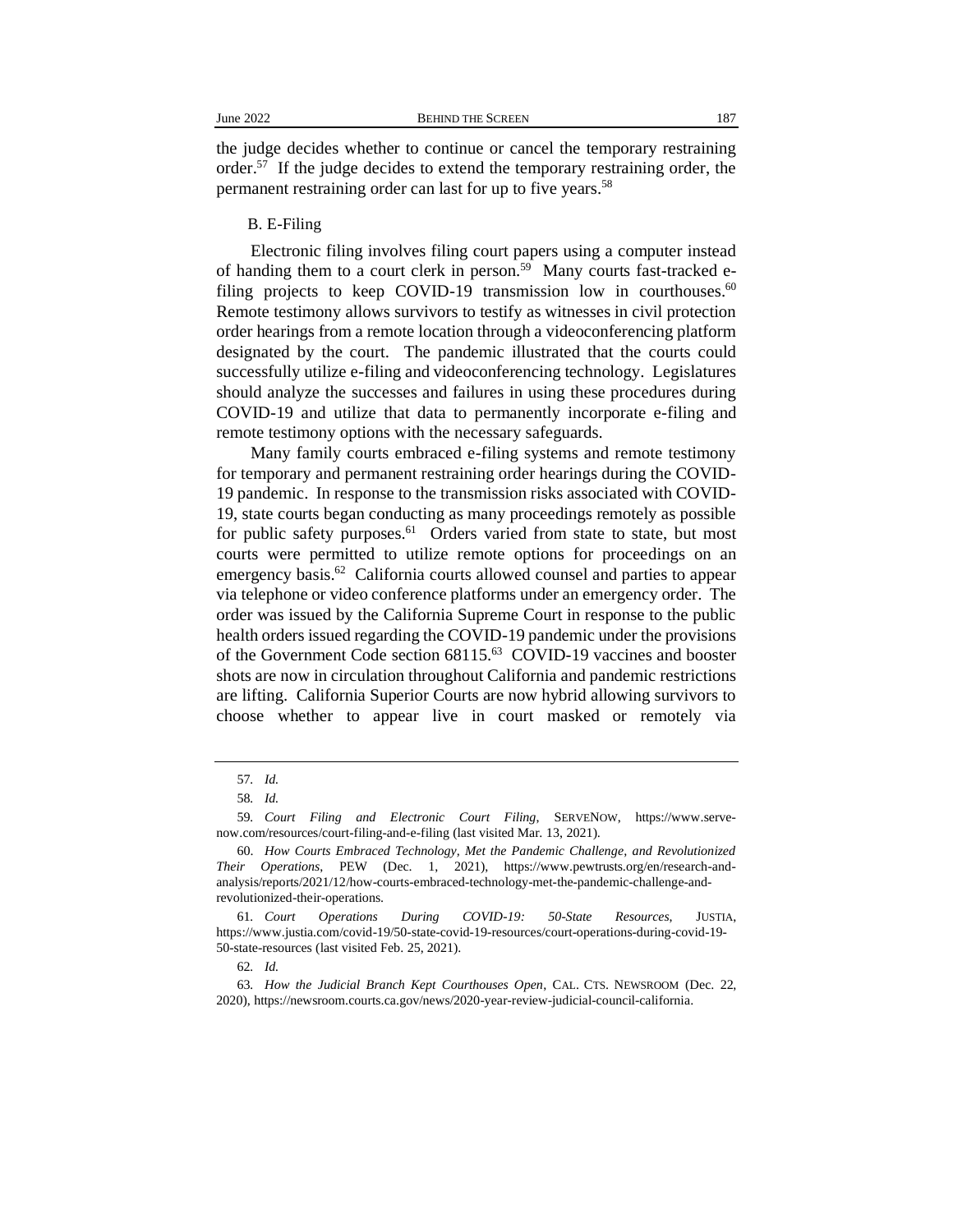videoconferencing platforms pursuant to California Rules of Court Emergency Rule 8.<sup>64</sup> California, unlike the majority of states, will not be reverting back to requiring survivors to face in-person filing and testimony for restraining orders as Cal. S.B. 538 amended the California Family Code to solidify the right of survivors of domestic violence to access restraining orders remotely.<sup>65</sup> Approximately half of all U.S. states' emergency COVID orders permitting remote appearance are set to expire in the coming months, for example, Texas' Emergency Order is set to expire in April 1, 2022.<sup>66</sup> This expiration will revert hearings back to in-person if no legislation to permanently extend the practice is introduced. This return to "normal" will burden survivors with the same obstacles they faced pre-pandemic.

#### **V. Domestic Violence Background**

To understand domestic violence, one must first understand coercive control. Evan Stark, a forensic social worker and Professor at Rutgers University, characterizes coercive control as "a strategic course of oppressive behavior designed to secure and expand gender-based privilege by depriving women of their rights and liberties and establishing a regime of domination in personal life."<sup>67</sup> Coercive control describes the power dynamic between an abuser and a survivor. Domestic violence is rarely, if ever, a single isolated instance.<sup>68</sup> The coercive control that an abuser holds over a survivor has deep roots that entrap and entangle the survivor. Over time, an abuser micro-regulates every aspect of a survivor's life.<sup>69</sup> Stark goes on to describe domestic violence as "a range of behaviors beyond physical and emotional abuse.<sup>70</sup> Abusers often use violence, intimidation,

content/uploads/2022/01/229005.pdf; *State emergency health orders during the coronavirus pandemic, 2021*, BALLOTPEDIA, https://ballotpedia.org/State\_emergency\_health\_orders\_during\_the\_coronavirus\_(COVID-19)\_pandemic,\_2021, (last visited Feb. 13, 2022).

67. *N.Y. State Office for the Prevention of Domestic Violence Interview with Dr. Evan Stark*, END COERCIVE CONTROL (2013), http://www.coercivecontrol.us/new-york-state-office-for-theprevention-of-domestic-violence-interview-with-dr-evan-stark.

68. ANDREW R. KLEIN, NAT'L INST. OF JUST., NCJ 225722, *Practical Implications of Domestic Violence Research: For Law Enforcement, Prosecutors, and Judges* 7 (June 2009), https://www.ojp.gov/pdffiles1/nij/225722.pdf.

69. UNITED NATIONS HUM. RTS. OFF., *supra* note 29.

<sup>64.</sup> California Rules of Court Emergency R. 8. (Jan. 21, 2022), https://www.courts.ca.gov/documents/appendix-i.pdf.

<sup>65.</sup> California Family Code §§ 6307, 6308.

<sup>66.</sup> *Supreme Court of Texas Forty-Seventh Emergency Order* (Jan. 19, 2022), https://3mdo6uiysh2epqc73y6o59w4-wpengine.netdna-ssl.com/wp-

<sup>70</sup>*. Id.*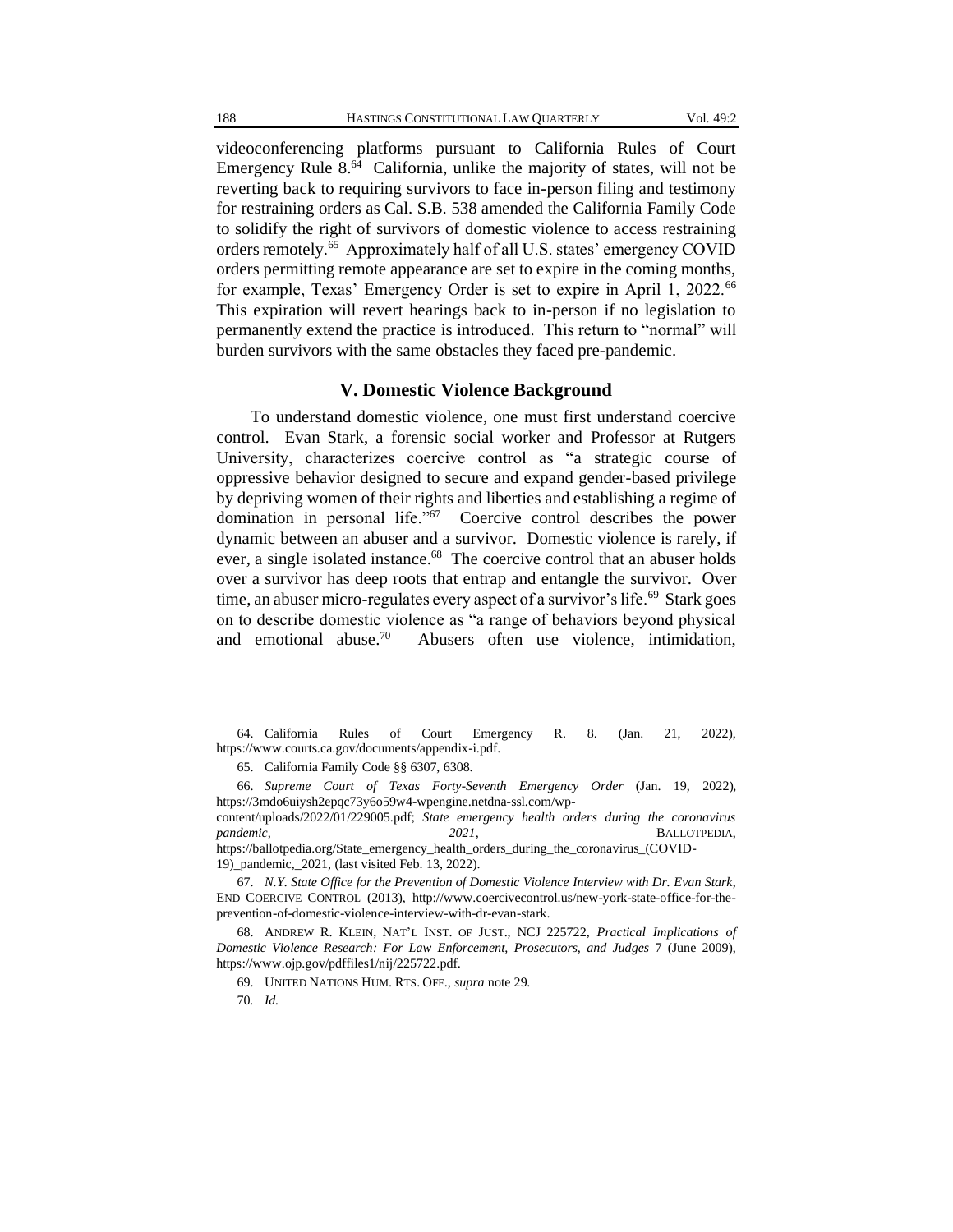degradation, and isolation to deprive survivors of their rights to physical security, dignity, and respect."<sup>71</sup>

This strategic course of oppressive behavior follows a survivor into the courtroom. As a survivor walks into a courthouse, she knows that her abuser in many situations has control over her finances, living situation, and her children's custody. Research indicates that 99% of domestic violence survivors have experienced economic abuse.<sup>72</sup> Financial abuse occurs when the abuser limits the victim's access to assets, or reduces accessibility of family funds.<sup>73</sup> Additionally, 57% of unhoused women across the nation confirm that domestic violence is the direct cause of losing their permanent home.<sup>74</sup> Survivors fear that if they leave their abuser they will lose custody of their child because they may become financially unstable and appear unfit.<sup>75</sup> Additionally, they fear that the abuser will harm their children if they lose custody.<sup>76</sup> An intimidating stare or exchange of words between a survivor and an abuser in the courthouse may seem inconsequential to an onlooker. However, these actions terrify survivors who live in a world where their abuser controls every aspect of their existence. Coercive control creates a pervasive culture of fear that prevents survivors from accessing the court's services, including protective orders, that they vitally need.

<sup>71.</sup> UNITED NATIONS HUM. RTS. OFF., *supra* note 29.

<sup>72</sup>*. About Financial Abuse*, NNEDV, https://nnedv.org/content/mission-vision/, (last visited Feb. 13, 2022).

<sup>73</sup>*. Id.*

<sup>74.</sup> Julia Paskin, *How Domestic Violence became the No. 1 Cause of Homelessness for Women in LA*, LAIST (June 28, 2021), https://laist.com/news/housing-homelessness/howdomestic-violence-became-the-no-1-cause-of-homelessness-for-women-in-los-angeles.

<sup>75.</sup> *Why do victims stay?*, NCADV, https://ncadv.org/why-do-victims-stay (last visited Feb. 13, 2022).

<sup>76.</sup> DANIEL G. SAUNDERS ET. AL., *Child Custody Evaluators' Beliefs about Domestic Abuse Allegations*, OJP (June 2012), https://www.ojp.gov/pdffiles1/nij/grants/238891.pdf.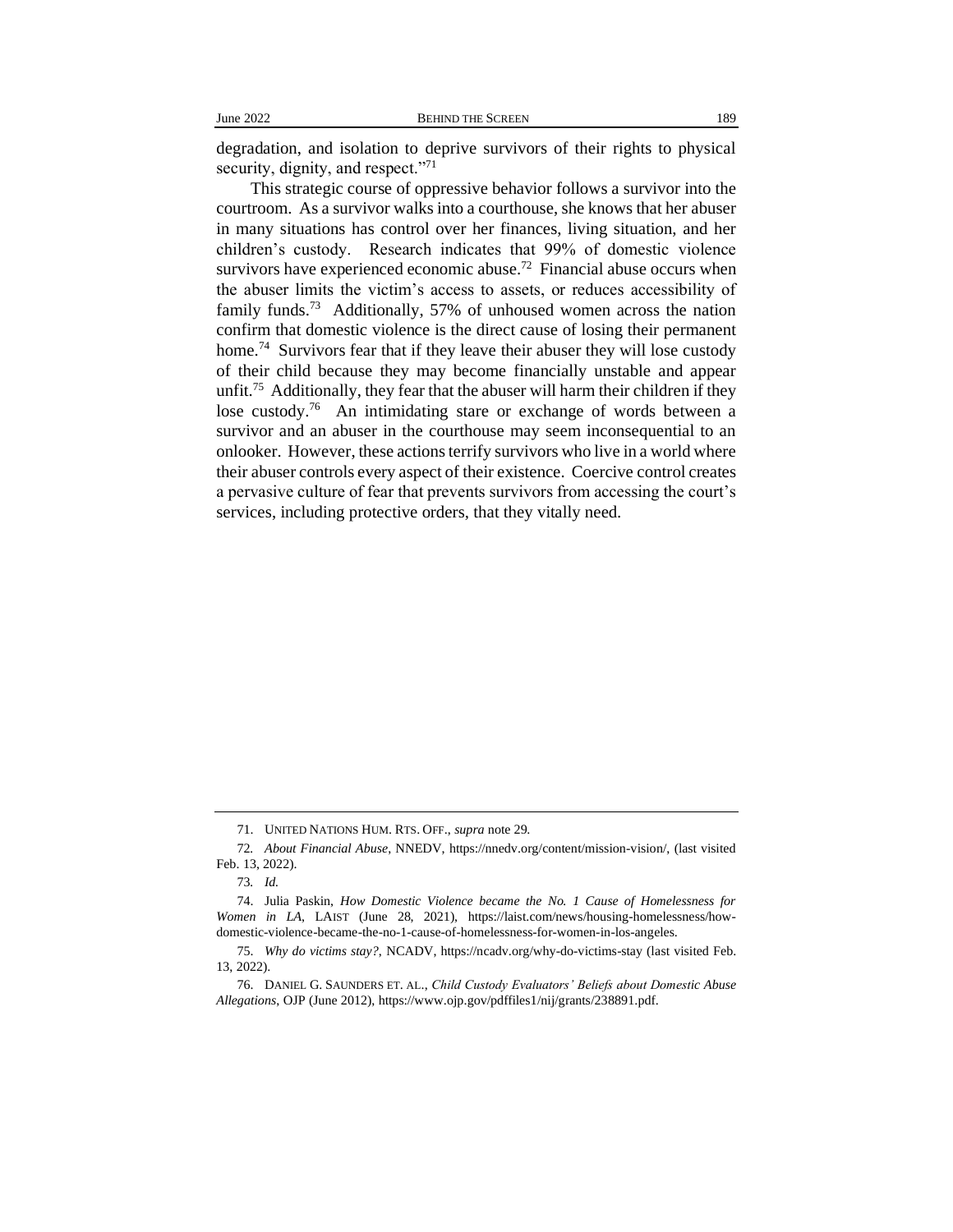### **VI. Domestic Violence Approach within the Court System Background**

While legislation to protect domestic violence survivors has steadily emerged and expanded over time, the courts have failed to readily adapt their approach to civil restraining orders. Many judges lack trauma-informed domestic violence training and often fail to understand domestic violence's psychological implications and the nature of the relationship between a survivor and her abuser.<sup>77</sup> Judges in family courts across the country who handle the domestic violence calendars do not necessarily come from family law or domestic violence backgrounds.<sup>78</sup> They are generally placed in the family law division for three years as part of the regular rotation of the general civil and criminal divisions of a superior court.<sup>79</sup> While California Rules of Court § 5.30 calls for the presiding judge of the superior court to consider prior experience in family law litigation and mediation when making judicial assignments to the family court division, this is not a requirement.<sup>80</sup> Recently, survivors and advocates have called for additional trauma-informed judicial training regarding domestic violence.<sup>81</sup> In most jurisdictions, judicial training in domestic violence is voluntary rather than required.<sup>82</sup> What's more alarming is the fact that "judges whose attitudes are the most incompatible with current laws and policies on violence against women appear to be the least likely to participate in training programs."<sup>83</sup>

The court system's failure to utilize the technological resources at their fingertips revictimizes survivors by requiring survivors to appear in the same live setting as their abuser. Even before the coronavirus pandemic emerged, California Superior Courts were overburdened and backlogged.<sup>84</sup> Family courts in particular tend to be especially overburdened with cases.<sup>85</sup> Survivors of domestic violence must endure a lengthy process to obtain an order of protection. The filing process alone can require a whole day away from work in the courthouse.<sup>86</sup> Survivors then must wait another business

81. WORDEN, s*upra* note 18, at 16.

<sup>77.</sup> WORDEN, s*upra* note 18.

<sup>78.</sup> Jessica Klein, *How Domestic Abusers Weaponize the Courts*, THE ATLANTIC (July 18, 2019), https://www.theatlantic.com/family/archive/2019/07/how-abusers-use-courts-against-theirvictims/593086/.

<sup>79.</sup> California Rules of Court § 5.30(a).

<sup>80</sup>*. Id.*

<sup>82</sup>*. Id.*

<sup>83</sup>*. Id.*

<sup>84</sup>*. California Superior Courts in Crisis*, COTCHETT & MCCARTHY LLP (July 24, 2013), https://www.cpmlegal.com/news-142.

<sup>85.</sup> Klein, *supra* note 78.

<sup>86.</sup> Harris, *supra* note 1.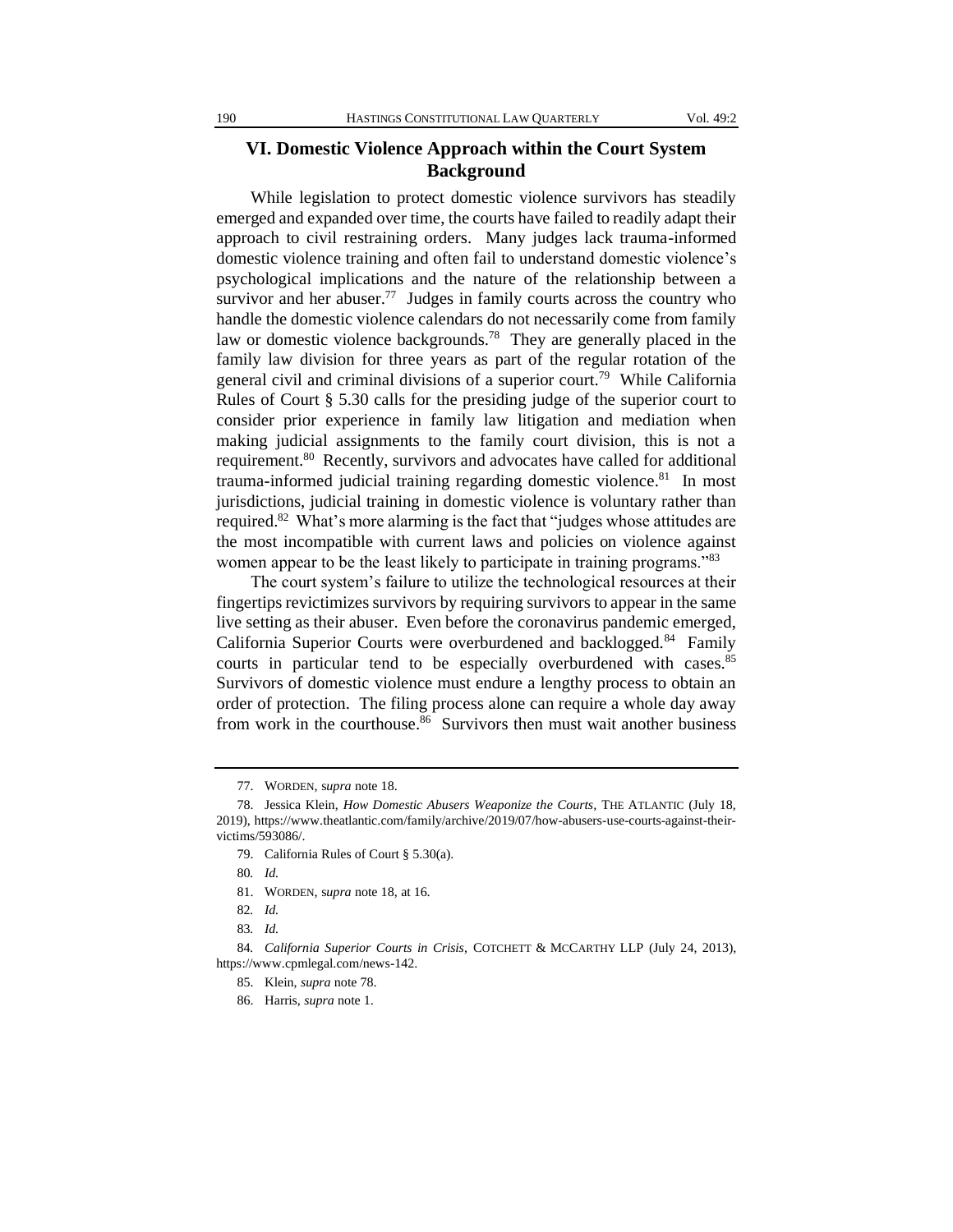day for their temporary restraining order to be granted.<sup>87</sup> It can take 25 days from the date a survivor files their paperwork to schedule the permanent restraining order hearing where they will have to testify against their abuser face-to-face.<sup>88</sup> The aforementioned timeline is based on the premise that the survivor was able to have their abuser properly served, which is a challenge.<sup>89</sup> These outdated practices fail to consider the high rates of witness intimidation among survivors of domestic violence and the coercive control that abusers exert over them. $90$  Complete and accurate statistics on witness intimidation in the domestic violence area are difficult to obtain due to the challenges in identifying and interviewing witnesses who have experienced the most effective forms of intimidation.<sup>91</sup> Police and prosecutors identify witness intimidation as a significant problem in domestic violence cases.<sup>92</sup>

COVID-19 forced the legal system to transform and integrate technology into the courtrooms. This technology, while frustrating to some, has simultaneously put many survivors of domestic violence at ease as these new court procedures are more trauma-sensitive.<sup>93</sup> Remote hearings provide physical and emotional safety for survivors by removing the element of being side by side with their abuser in a courtroom.<sup>94</sup> It is imperative to seize this moment in history and utilize the temporary departure from traditional courtroom practices to effectuate permanent change for domestic violence survivors in civil protection order proceedings.

#### **VII. Legal Background**

When the framers drafted the Constitution by the light of kerosene lamps, feathered quill in hand, they could not have imagined that 234 years later, the majority of Americans would have access to videoconferencing platforms. Nor could the framers have contemplated that citizens could use these platforms to appear in court remotely. They could not have envisioned

<sup>87.</sup> *How to Get a Temporary Restraining Order in California*, HER LAWYER (Nov. 16, 2020), https://herlawyer.com/how-to-get-a-temporary-restraining-order-california/.

<sup>88.</sup> *Frequently Asked Questions*, SUPERIOR CT. OF CAL. (Feb. 18, 2022, 11:05 AM), https://www.saccourt.ca.gov/restraining-orders/faqs.aspx.

<sup>89.</sup> House Civil Rights & Judiciary Committee, *supra* note 41.

<sup>90.</sup> Teresa M. Garvey, *Witness Intimidation: Meeting the Challenge*, EQUITAS (2013), https://aequitasresource.org/wp-content/uploads/2018/09/Witness-Intimidation-Meeting-the-Challenge.pdf.

<sup>91</sup>*. Id.*

<sup>92</sup>*. Id.*

<sup>93.</sup> Ashley Carter and Richard Kelley, *Remote Court Procedures Can Help Domestic Abuse Victims*, LAW360 (Oct. 18, 2020), https://www.law360.com/articles/1315788/remote-courtprocedures-can-help-domestic-abuse-victims.

<sup>94</sup>*. Id*.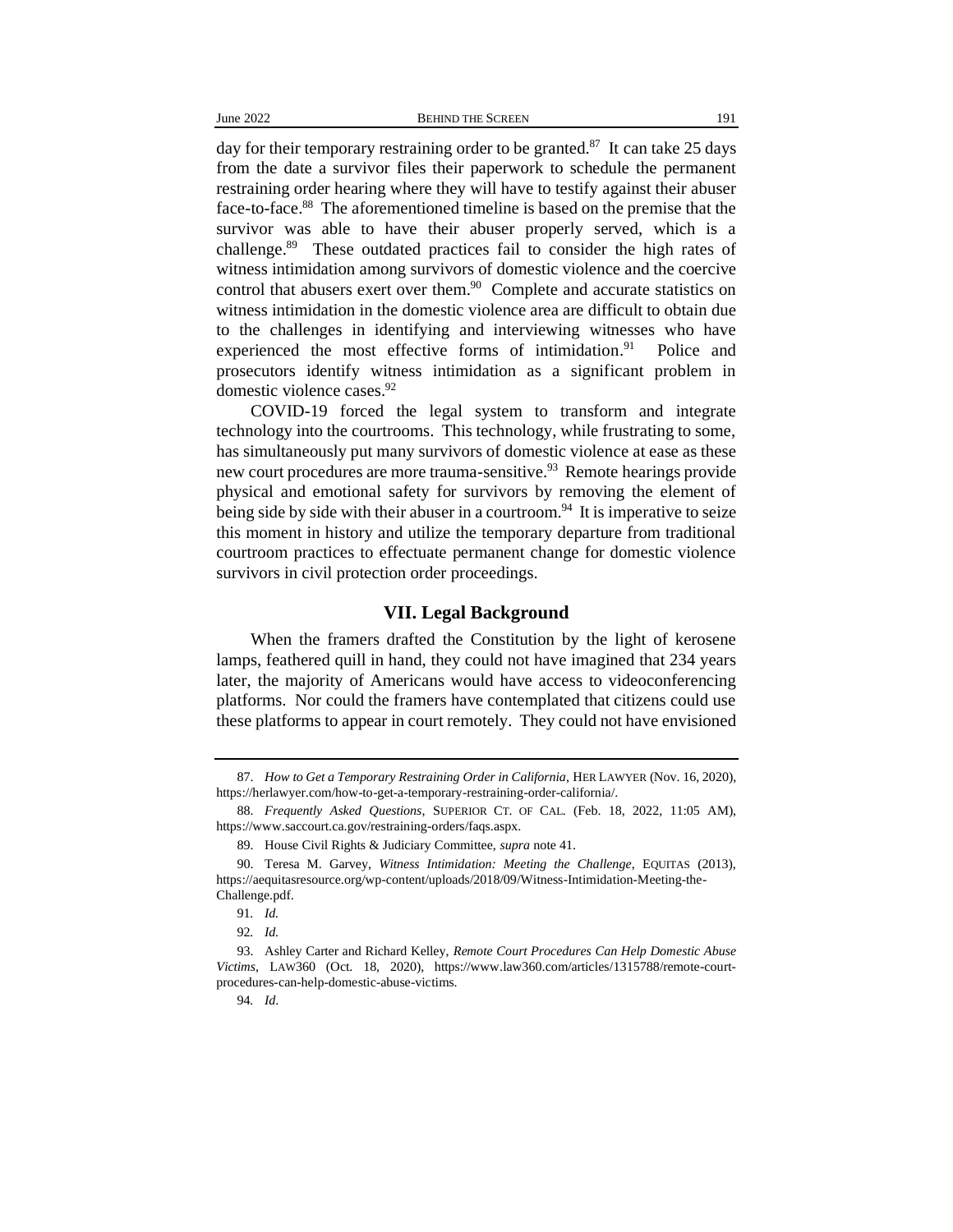Delicia Harris, a survivor of domestic violence, accessing life-saving services from the safety of her living room. Fortunately, the Constitution is a living document. It has weathered the test of time and its meaning has adapted and changed as the United States has transformed and grown throughout the years. Three years ago, none of us could have imagined that a global pandemic would shut down the courts, leading judges, attorneys, and litigants to adapt to a fully remote legal landscape. As this new technological frontier emerged in the courtrooms, survivors and advocates began pushing for a permanent form of remote testimony to remain in place post-pandemic. The path to reform of civil protection order procedures may be wrought with due process objections. Alleged abusers will question whether remote testimony qualifies as confrontation and satisfies crossexamination requirements. Remote testimony satisfies due process by allowing alleged abusers to confront and cross examine their accusers faceto-face.

#### A. Procedural Due Process Requirements in the Civil Setting

The constitutionality of permitting domestic violence survivors to testify remotely should be analyzed under the Due Process Clause of the Fourteenth Amendment of the United States Constitution. The Due Process Clause states that "no state…shall deprive any person of life, liberty, or property, without due process of the law."<sup>95</sup> The intended purpose of the Due Process Clause is to prevent unjust deprivations.<sup>96</sup> The required procedures vary based on the nature of the case and the interests at stake.<sup>97</sup> Under the Due Process Clause, the central requirements are the opportunity to be heard in a meaningful time and manner, with adequate notice and a hearing before an impartial tribunal.<sup>98</sup> These due process procedures include: 1) the right to cross-examine and confront adverse witnesses; 2) the right to present evidence and call witnesses; 3) the right to observe opposing evidence, a decision based exclusively on the evidence presented; 4) an opportunity to be represented by counsel; 5) the requirement that the tribunal prepares a record of the evidence presented, and; 6) the requirement that the tribunal prepares written findings of fact and reasons for its decision.<sup>99</sup> However, due process does not "guarantee to the citizen of a state any

<sup>95.</sup> U.S. CONST. amend. VI.

<sup>96</sup>*. Procedural Due Process*, CORNELL LEGAL INFO. INST., https://www.law.cornell.edu/wex/procedural\_due\_process (last visited Mar. 13, 2021).

<sup>97.</sup> Nick Klenow, *Due Process: Protecting the Confrontation Right in Civil Cases*, U. MICH. L. REV. 1, 6-9 (2015).

<sup>98</sup>*. How the Judicial Branch Kept Courthouses Open*, *supra* note 63.

<sup>99.</sup> Henry J. Friendly, *Some Kind of Hearing*, 123 U. PA. L. REV. 1267 (1975).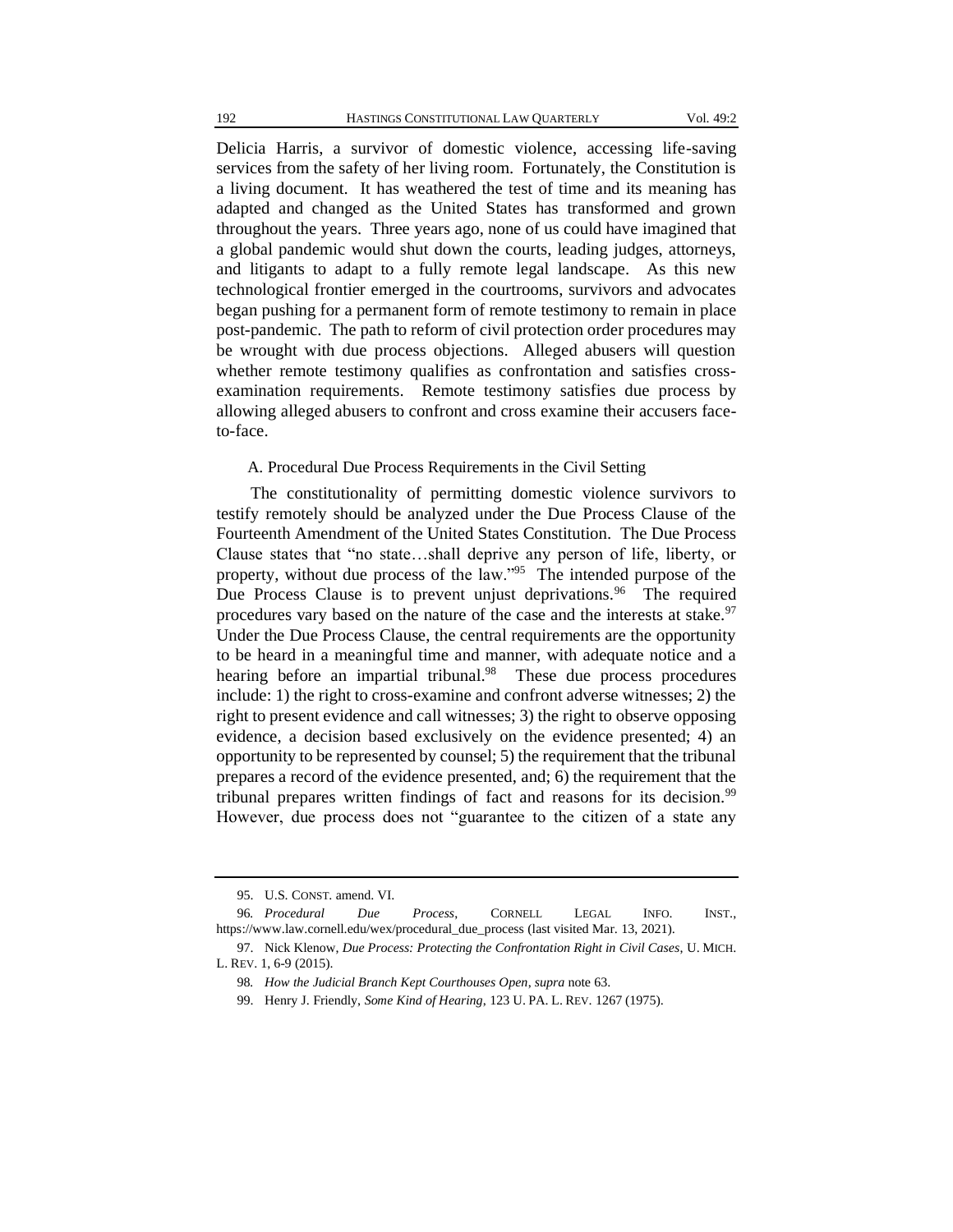particular form or method of procedure."<sup>100</sup> The *Matthews v. Eldridge* test should be used to determine what process is due to alleged abusers in civil protection order proceedings.<sup>101</sup> The United States Supreme Court stated in *Matthews v. Eldridge* that "due process…is flexible and calls for such procedural protections as the particular situation demands."<sup>102</sup> The Court balances three factors in this determination: 1) the private interest impacted by the government action; 2) the risk of erroneous deprivation of such interest through the procedures used and the probable value, if any, of additional or substitute procedural safeguards, and; 3) the government interest including the additional burden that added procedural safeguards would entail.<sup>103</sup>

The question of whether remote testimony violates an alleged abuser's due process rights turns on the issue of whether limited confrontation and cross-examination rights are required in civil protection order proceedings. Additionally, the assessment must address whether confrontation and crossexamination are required and whether remote testimony satisfies those requirements. The Supreme Court examined the issue of when due process requires an opportunity to confront and cross-examine witnesses in *Goldberg v. Kelly*, finding that these requirements must be satisfied "in almost every setting where important decisions turn on questions of fact."<sup>104</sup> The severity and significance of the deprivation determine how strictly the court requires confrontation and cross-examination.<sup>105</sup> There are situations in the civil setting where the court has found it appropriate to deny direct confrontation.<sup>106</sup> As we will see below, the three *Matthews v. Eldridge*  factors balanced together likely weigh against an alleged abuser in a civil protection order proceeding, indicating that traditional direct confrontation is not necessarily required.

#### **VIII. Arguments**

Delicia Harris' empowering remote testimony experience provides a glimpse into the overarching experience of survivors nationwide. Her story illustrates a compelling foundation in public policy for permanent remote testimony options in civil protection order proceedings. Moreover, permanent remote testimony options for survivors are doctrinally and

<sup>100.</sup> People v. Nelson, 209 Cal.App.4th 712, 713 (2012).

<sup>101.</sup> J.D. v. M.D.F., 207 N.J. 458, 478 (2011) (holding that ordinary due process protections apply in the domestic violence setting).

<sup>102.</sup> Mathews v. Eldridge, 424 U.S. 319, 334 (1976).

<sup>103.</sup> Mathews v. Eldridge, 424 U.S. at 334.

<sup>104.</sup> Goldberg v. Kelly, 397 U.S. 254, 269 (1970).

<sup>105.</sup> Klenow, *supra* note 97.

<sup>106</sup>*. Id.*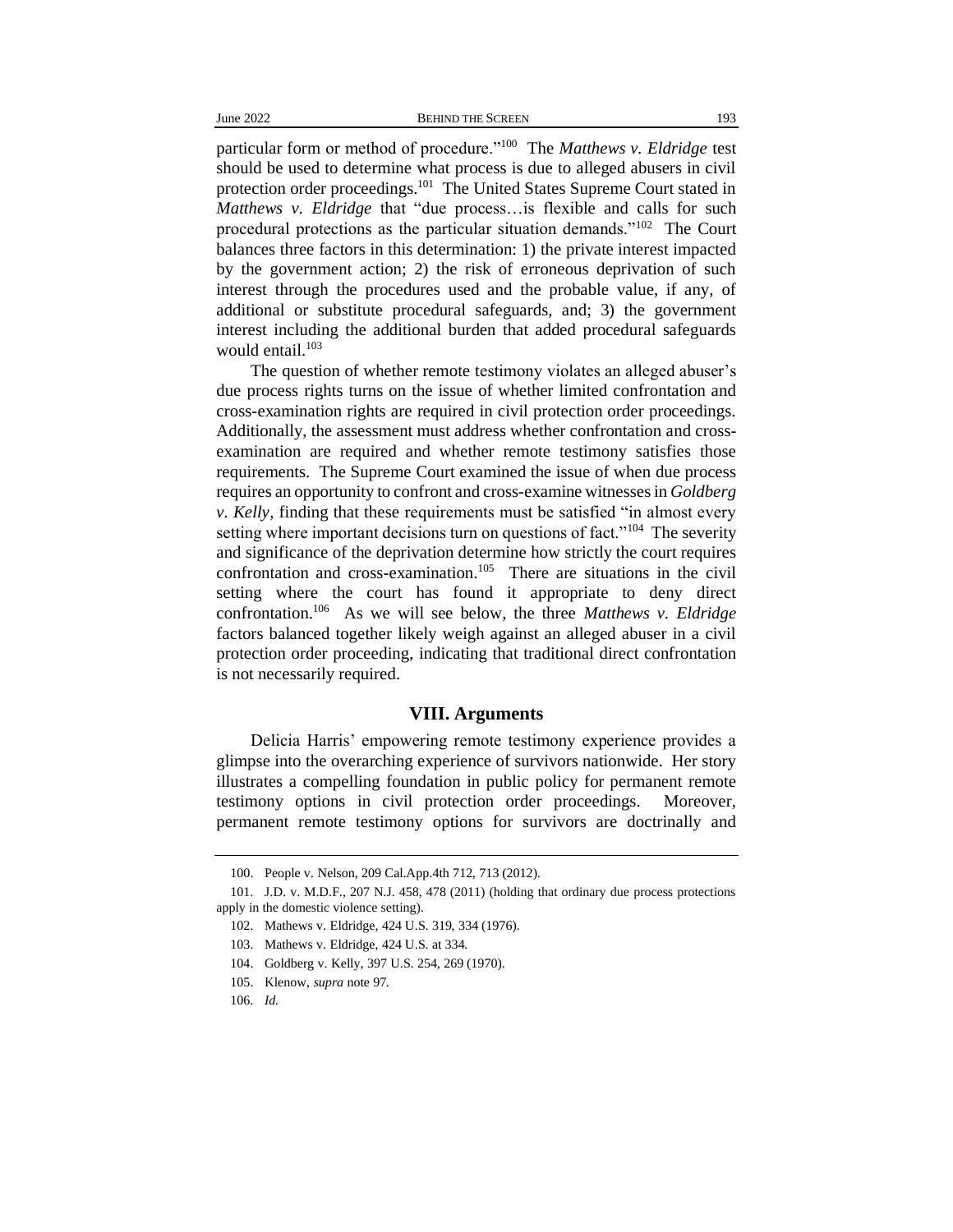constitutionally sound because the procedural due process requirements in the civil setting are highly flexible.<sup>107</sup> Implementing permanent remote testimony options for domestic violence survivors in civil protection order hearings would not violate procedural due process requirements under the *Matthews v. Eldridge* balancing test. Even if cross-examination and limited confrontation are required in civil protection order hearings, these procedures are satisfied through the use of remote testimony. The current legal structure that forces survivors of domestic violence to testify against their abuser face-to-face leads to survivors' failure to appear at their protective order proceedings due to fear, intimidation, or access issues resulting in dismissal.<sup>108</sup> If courts offered a less direct form of confrontation, advocates postulate that survivors would be more willing to testify.<sup>109</sup> Fewer dismissals of protective order proceedings, would lead to more significant safeguards for survivors.

## **IX. Remote Testimony Options for Domestic Violence Survivors in Civil Protection Order Proceedings are Constitutional Under the Matthews v. Eldridge Balancing Test.**

When analyzing whether remote testimony in civil protection order proceedings is constitutional, an alleged abuser's procedural due process rights must be considered. These rights are at issue for alleged abusers in civil protection order proceedings because they turn on questions of fact regarding the abuse.<sup>110</sup> Civil protection order state statutes afford alleged abusers many of the critical procedural due process rights.<sup>111</sup> The *Matthews v. Eldridge* framework has been utilized to determine what process is due in civil commitment proceedings, juvenile delinquency proceedings, situations involving the right to custody of children, relocation of foster children, child abuse cases, and in the state of Washington a restraining order proceeding.<sup>112</sup>

Criminal defendants are afforded a full panoply of due process rights including proper notice and hearing, the opportunity to confront and crossexamine adverse witnesses, a mandated standard of proof beyond a reasonable doubt or clear and convincing evidence, and appointment of counsel. Additionally criminal defendants are afforded freedom from compulsory self-incrimination, the right to be present at any hearing, the right to the exclusion of hearsay and other reliable evidence, the right to a

<sup>107</sup>*. How the Judicial Branch Kept Courthouses Open*, *supra* note 63.

<sup>108.</sup> Bryen, *supra* note 42.

<sup>109.</sup> Shore, *supra* note 2.

<sup>110.</sup> U.S. CONST. amend. XIV.

<sup>111.</sup> Aiken v. Aiken, 191 Wash.App. 1009 (2015) (unpublished).

<sup>112.</sup> Klenow, *supra* note 97.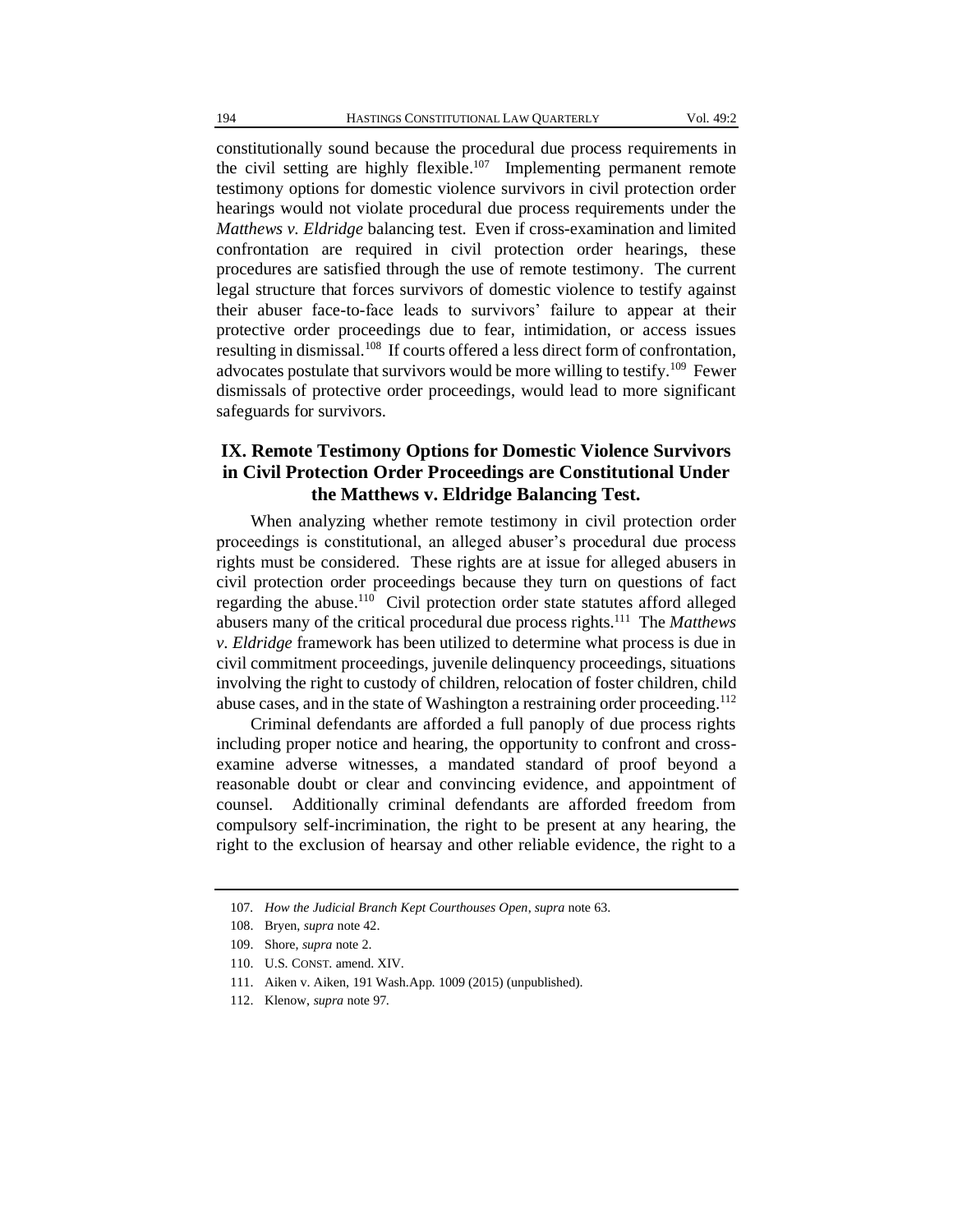jury trial, and the right on appeal to a transcript of the record at the state's expense if indigent.<sup>113</sup> The wide range of due process rights applicable in the criminal setting has been applied in specific civil contexts, including civil commitment proceedings and juvenile delinquency hearings. The party whose interests are at stake is situated similarly to a criminal defendant.<sup>114</sup> The Supreme Court first held that all of the due process requirements under the Fourteenth Amendment afforded to criminal defendants should also be applied to juvenile delinquency proceedings in *In re Gault*. 115 In *Heryford v. Parker,* the court established that all Fourteenth Amendment due process protection should also be required in civil commitment cases.<sup>116</sup> These civil settings illustrate some of the most severe deprivations of liberty and property interests. The level of deprivation of personal freedom is akin to imprisonment resulting from criminal proceedings. In these cases, rather than applying due process requirements based on civil or criminal settings, the courts focused on the fundamental liberty interests at stake.<sup>117</sup> In proceedings where the interest at stake is less severe than interests like loss of personal freedom, looser variations of due process procedural requirements have been applied. Less stringent due process procedures are applied in proceedings that affect an individual's right to work or right to their children.<sup>118</sup> These situations are considered less severe deprivations because the party whose interests are at stake does not face punishment or imprisonment for an extended period of time. As a general rule, courts often require some form of confrontation and cross-examination in domestic violence cases.<sup>119</sup> For instance, in juvenile dependency proceedings, a parent has a right to confront and cross-examine witnesses.<sup>120</sup> However, these rights do not require full-fledged confrontation and cross-examination.<sup>121</sup> The procedures must comport with fundamental principles of fairness and decency.<sup>122</sup> In juvenile dependency litigation, the focus concerning parents' due process rights is the right to notice and the right to be heard.<sup>123</sup> Parents in dependency hearings are not afforded the full panoply of due process

<sup>113</sup>*.* Klenow, *supra* note 97.

<sup>114</sup>*. Id.*

<sup>115</sup>*. In re Gault*, 287 U.S. 1, 71 (1967).

<sup>116.</sup> Heryford v. Parker, 396 F.2d 393, 396 (1968).

<sup>117.</sup> Susan G. Haines & John J. Campbell (2000) *Defects, Due Process, and Protective Proceedings*, 2 MARQUETTE ELDER'S ADVISOR 13 (2000).

<sup>118.</sup> Klenow, *supra* note 97.

<sup>119</sup>*. Id.*

<sup>120.</sup> In re Josiah S., 102 Cal.App.4th 403, 412 (2002).

<sup>121.</sup> In re Jeanette V., 68 Cal.App.4th 811, 817 (1998).

<sup>122.</sup> People v. Bona, 15 Cal.App.5th 511, 520 (2017).

<sup>123.</sup> In re Matthew P., 71 Cal.App.4th 841, 851 (1999).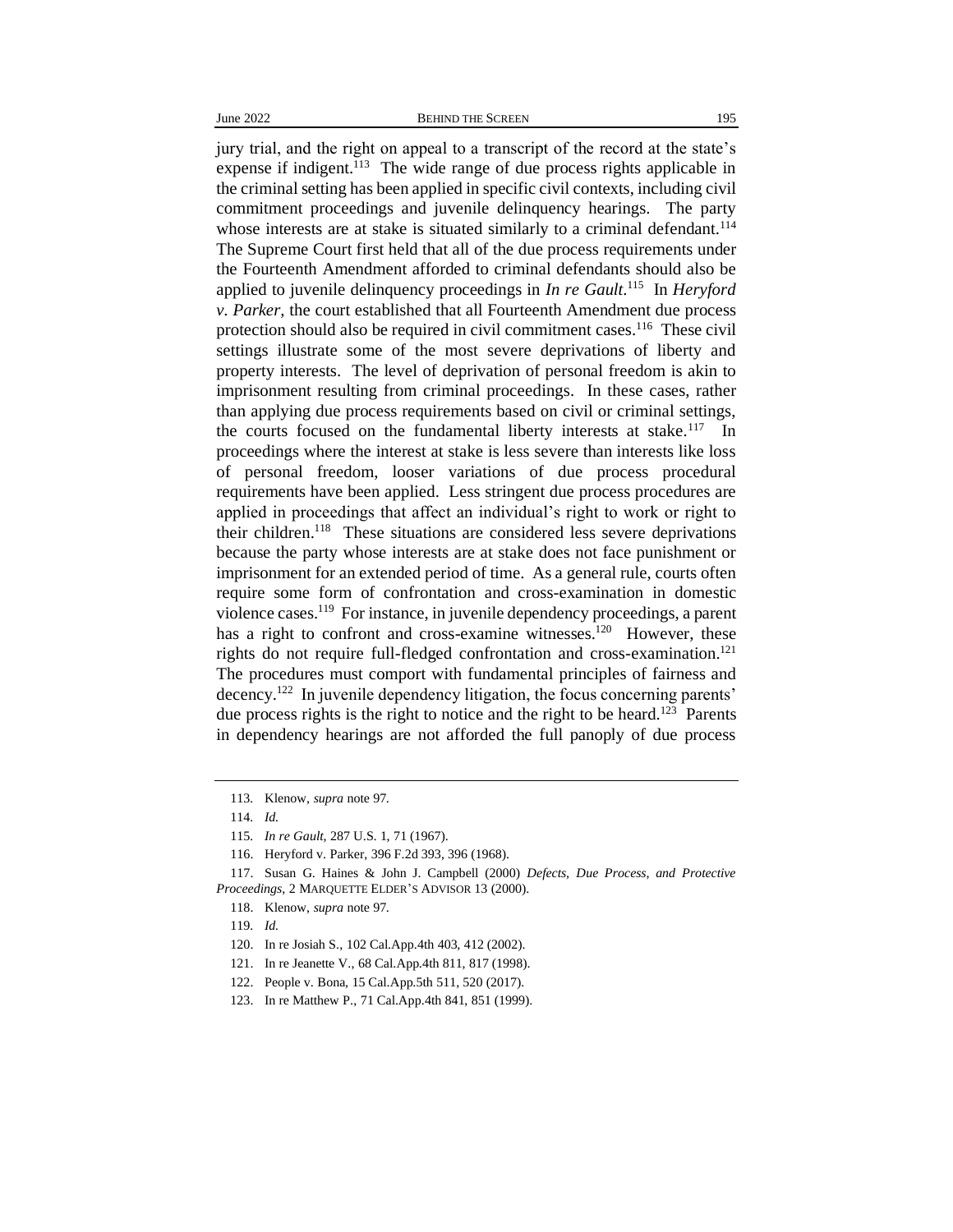rights that a criminal defendant receives because they do not risk the same loss of their liberty.<sup>124</sup>

Consequently, in civil proceedings, where the deprivation of the individual's interest is less severe, courts have the discretion to deny direct confrontation or cross-examination if good cause exists.<sup>125</sup> For instance, good cause may exist where witnesses may fear retribution. In *Ohio Association of Public School Employees v. Lakewood*, due process requirements were met when the employee's attorney confronted and crossexamined the witness while the employee could only see the witness through a closed-circuit television.<sup>126</sup> When a court denies direct confrontation in favor of another form of cross-examination, the individual whose interests are at stake must be notified beforehand.<sup>127</sup> An alleged abuser's private interests in a civil protection order proceeding likely do not require the strict application of the due process clause's confrontation and cross-examination elements. As we will see below, if alleged abusers are given proper notice and the opportunity to cross-examine the survivor over remote videoconferencing platforms, the practice would likely satisfy due process requirements.

#### A. An Alleged Abuser's Private Interests Impacted by Civil Protection Order Proceedings Weigh in Their Favor Under the Matthews v. Eldridge Test.

Under the first factor of the *Matthews v. Eldridge* test, the court analyzes the private interest impacted by the government action. In civil protection order proceedings, the private interest at stake varies depending on the facts of the case. The consequences of having a court order issued against the restrained party can be severe. The private interest at stake can include child support obligations, custody and parenting time determinations, and prohibitions from carrying and owning weapons that were legally procured. Additionally, the individual may have limited or no access to one's home or personal-property, may be denied immigration status, and may have to go to jail, pay a fine or both if he or she violates the restraining order.<sup>128</sup> Alleged abusers may argue that their personal freedom

<sup>124.</sup> Klenow, *supra* note 97.

<sup>125</sup>*. See* E.J.S. v. State Dep't of Health & Social Services 754 P.2d 749, 752 (1988) (in a hearing terminating father's parental rights, the court found that his due process rights were not violated when he could only appear by telephone because his counsel was present in the room and effectively cross-examined the witnesses).

<sup>126.</sup> Klenow, *supra* note 97.

<sup>127.</sup> In re Danielle D., 257 Neb. 198, 206 (1999).

<sup>128.</sup> Lindsay A. Heller, *Due Process for Domestic Violence Defendants*, FOX ROTHSCHILD  $LLP$  (Dec.  $4,$  2018), https://njfamilylaw.foxrothschild.com/?s=Due+Process+for+Domestic+Violence+Defendants.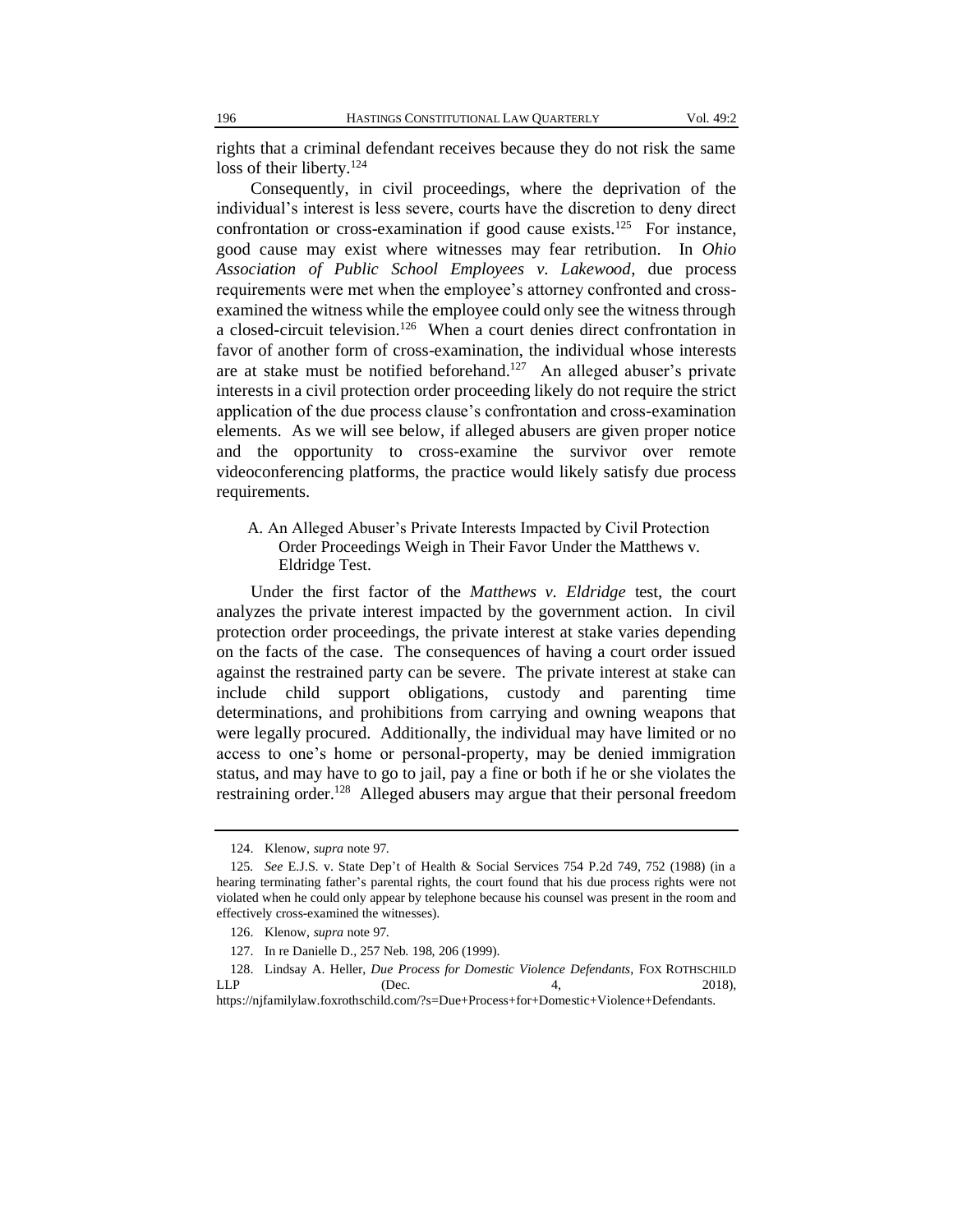is at risk during civil protection order proceedings. The flaw in that argument is that the proceeding itself does not result directly in the deprivation of their personal freedom; only their wrongful actions do. Unlike civil commitment proceedings or juvenile delinquency proceedings, an alleged abuser's personal interest is not at stake as a direct result of the proceedings, but rather as a result of their violation of a civil protection order. Additionally, an undocumented alleged abuser is not automatically deported as a result of the restraining order proceedings, but rather may be deported on the basis of violating the restraining order.<sup>129</sup> The inability to own a gun, maintain access to property, and the care and custody of one's child are important interests. However, even in situations where those rights are at stake, direct confrontation is not absolute and may be denied if good cause exists. Family courts should find that good cause exists in restraining order hearings because of the trauma survivors face in the courtroom and the elevated risk of witness intimidation. Since fundamental liberty and property interests are at stake for alleged abusers in many civil protection order proceedings, the first *Matthews v. Eldridge* factor likely weighs in favor of alleged abusers needing greater due process protections. However, without the risk of deprivation of personal freedom, a more flexible application of due process may be applied. Due process in civil protection order proceedings is satisfied without confrontation since the alleged abuser is given notice, an opportunity to be heard in front of an impartial tribunal, and many other statutory safeguards.

B. The Risk of Erroneous Deprivation of an Alleged Abuser's Interests Through the Use of Remote Testimony in Civil Protection Order Proceedings is Low and Weighs Against Them Under the Matthews V. Eldridge Balancing Test.

Under the second *Matthews v. Eldrige* factor, the risk that remote testimony will cause erroneous deprivation of an alleged abuser's private interests is low if the court ensures proper safeguards for survivors' use of remote testimony. Alleged abusers will argue that remote testimony does not provide sufficient procedural safeguards because the witness may be less likely to truthfully describe the abuse in the absence of face-to-face direct confrontation in a courtroom.<sup>130</sup> Opponents of remote testimony argue that there is a risk that witnesses may be coached or manipulated outside of the

<sup>129.</sup> *Criminal Defense of Immigrants*, https://nortontooby.com/node/17388 (last visited Feb. 13, 2022) (Congress limited the deportation ground triggered by a court finding of a violation of a domestic violation protective order, under INA  $237(a)(2)(E)(ii)$ , 8 U.S.C.  $1227(a)(2)(E)(ii)$ , to protective orders against "credible threats of violence, repeated harassment [etc.]," as opposed to just protective orders against "threats of violence and harassment").

<sup>130.</sup> Amendments to Rule 26(b) of the Federal Rules of Criminal Procedure, 207 F.R.D. 89, 93 (2002) (statements of Scalia, J.).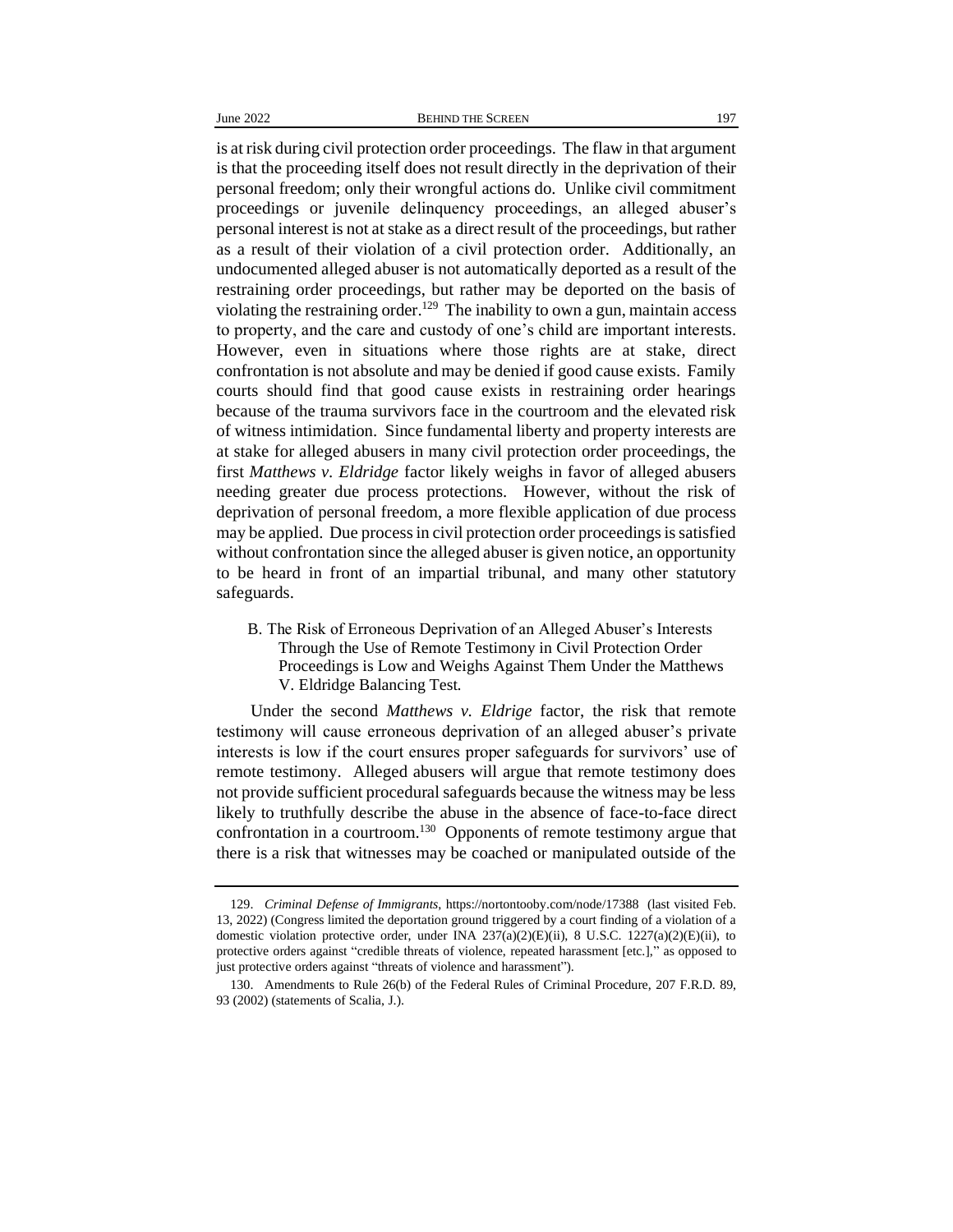watchful eye of the court and that judges may have a challenging time making credibility judgments regarding survivor's testimony.<sup>131</sup>

In a remote proceeding, an alleged abuser is still heard in a meaningful time and manner. The same rules regarding notice will apply whether the survivor testifies live or remotely. Most statutes that establish the procedures for restraining orders build in due process safeguards for alleged abusers. California Code of Civil Procedure section 527.6 provides that a judge will receive any relevant testimony and make an independent inquiry regarding whether there is clear and convincing evidence of unlawful harassment.<sup>132</sup> The statute requires notice and sets the limit that the order may last no more than five years.<sup>133</sup> The accused and the judge can see and communicate with the survivor face-to-face through the use of videoconferencing.

The traditional civil protection order system already disadvantages survivors and increases the likelihood of improper decisions regarding whether a restraining order should be granted. The current system endangers survivors. Traditional civil protective order procedures do not put alleged abusers' interests at risk of erroneous deprivation. When survivors tell their stories of abuse in the courtroom, they are often doubted and discredited.<sup>134</sup> The courts often incorrectly judge survivors' demeanor in part due to a failure to consider the science behind domestic abuse.<sup>135</sup> Domestic violence survivors have often suffered extreme neurological and psychological trauma.<sup>136</sup> This phenomenon affects their memory and comprehension, leading many judges to find that their stories have gaps, holes, and chronological issues.<sup>137</sup> This physical phenomenon, along with societal stereotypes about "battered" women and claims that women use domestic violence accusations to gain custody, makes many judges suspicious of survivors.<sup>138</sup> Traditional live testimony procedures prioritize abusers and cause judges to make incorrect judgements about survivors due to their trauma reactions. Judges also frequently make incorrect judgments regarding survivors' demeanor due to preconceived notions of how a survivor should act.<sup>139</sup> A survivor may fare more favorably in a setting

<sup>131</sup>*. The Pros and Cons of Zoom Hearings*, 14 NAT'L L. REV. 289 (2020).

<sup>132.</sup> 7 Cal. Civ. Proc. Code § 527.6 (2020).

<sup>133</sup>*. Id.*

<sup>134.</sup> Deborah Epstein & Lisa A. Goodman, *Discounting Women: Doubting Domestic Violence Credibility and Dismissing Their Experiences*, 167 U. PENN. L. REV. 399 (2019).

<sup>135</sup>*. Id.*

<sup>136.</sup> Epstein, *supra* note 134, at 407-12.

<sup>137</sup>*. Id.* at 411.

<sup>138</sup>*. Id.* at 425.

<sup>139.</sup> Laurie S. Kohn, Barriers to Reliable Credibility Assessments: Domestic Violence Victim-Witnesses, 11 AM. U. J. GENDER SOC. POL'Y & L. 733, 742 (2003).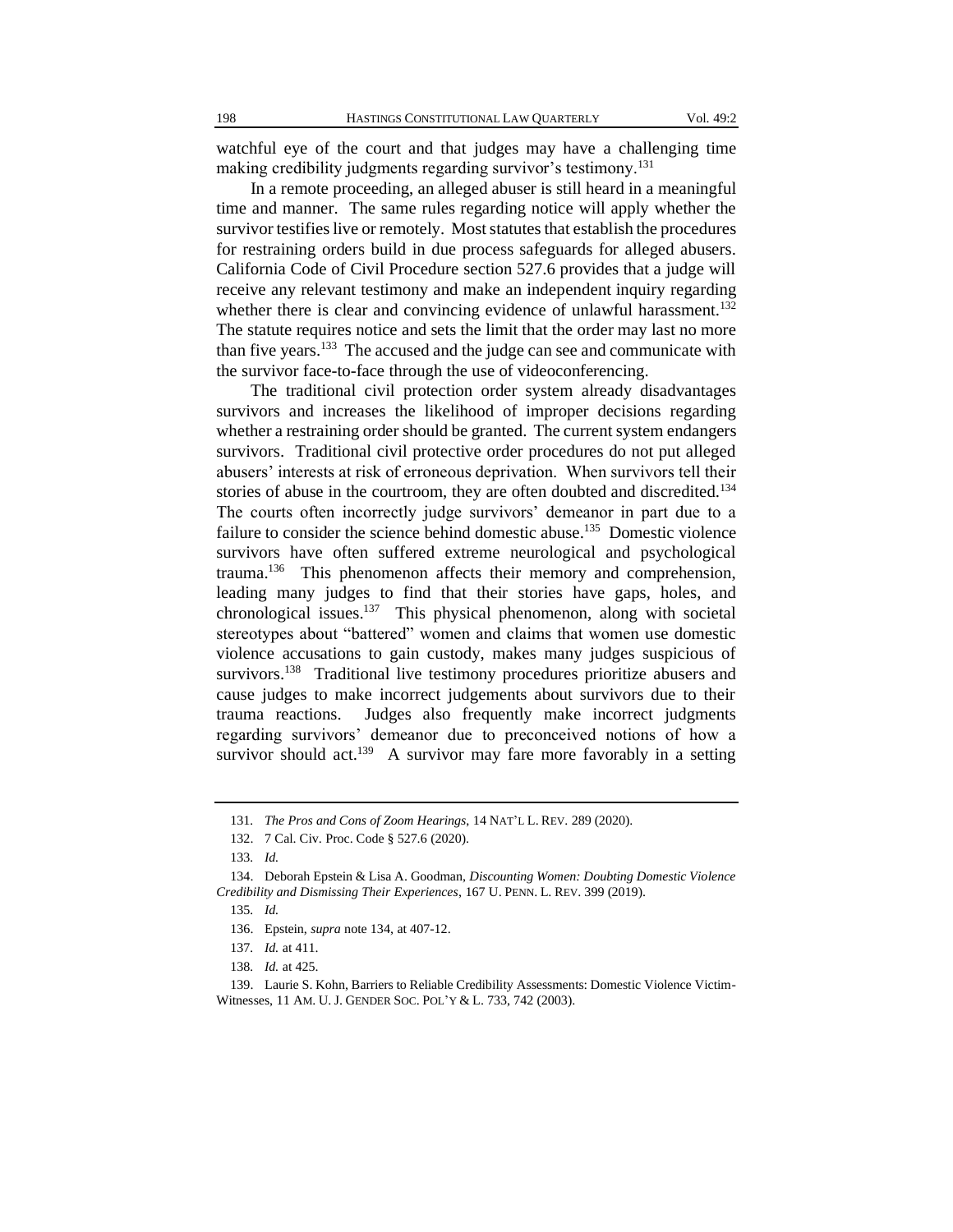without the heated emotion and triggering nature of the live courtroom. The risk that a judge will erroneously deprive an alleged abuser of his interests is considerably lower in a remote setting, bearing in mind that the justice system already discredits and disfavors survivors.

Some judges have argued that through remote testimony during COVID-19, they have made stronger credibility judgments due to the extended periods of closeup eye contact with the witness over Zoom.<sup>140</sup> Additionally, the traditional notion of the court's truth-telling function does not consider the effect that being in the same room as their abuser has on survivors. In *Aiken v. Aiken*, the Washington Supreme Court analyzed what process was due to an alleged abuser in a civil protection order hearing utilizing the *Matthews v. Eldridge* balancing test.<sup>141</sup> The court determined that "the nature and purpose of witness examination is to elicit honest testimony, not fearful responses, and to procure the truth, not cause intimidation."<sup>142</sup> Domestic violence survivors are more likely to tell the truth testifying from a remote location outside of the clutches of fear and coercion standing next to their abuser. Encouraging truthfulness in these proceedings upholds the purpose of the judicial process. Courts can ensure that appropriate safeguards are implemented so that survivors will not be coached during remote testimony. Courts can require survivors to testify from a victims' services center or another courthouse and to scan the room to ensure no one else in the room. Courts may also remind survivors that there is a penalty of perjury for lying under oath.

C. The Government's Interest in Protecting Domestic Violence Survivors and Mitigating Witness Intimidation Weighs Against the Accused.

The government has a compelling interest in protecting victims and preventing further domestic violence or fatal incidents as well as an interest in protecting a respondent's private interests. The government also has an interest in the mitigation of witness intimidation and encouragement of witness participation to ensure the judicial process's proper functioning. In civil commitment cases, such as *In re Gault*, the government's interest in protecting society from dangerous individuals was deemed an extremely compelling interest.<sup>143</sup> The same reasoning should be applied to restraining order proceedings. The legal system and society at large often have greater sympathy and understanding for survivors of crimes perpetrated by

<sup>140</sup>*. In re Gault* 387 U.S. 1 (1967).

<sup>141</sup>*. Aiken*, 191 Wash.App. (2015) (unpublished).

<sup>142</sup>*. Id.*

<sup>143</sup>*. In re Gault* 387 U.S. 1 (1967).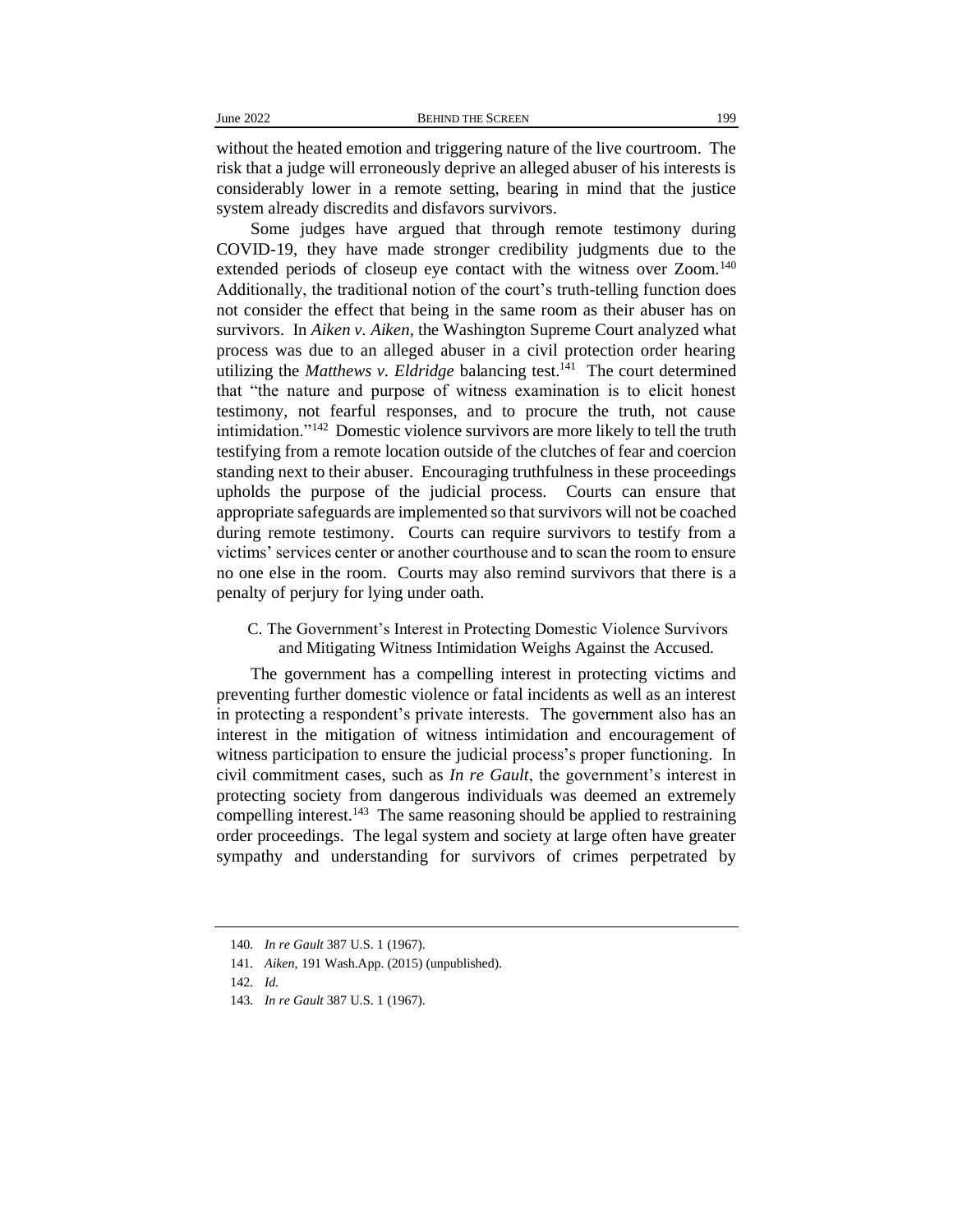strangers.<sup>144</sup> A Baltimore study found "crimes involving persons known to the offender to be regarded as less serious than crimes committed against strangers."<sup>145</sup> The existence of a standing social relationship between the victim and the offender further reduced the perceived wrongfulness of criminal acts.<sup>146</sup> However, this line of reasoning is flawed. Intimate partner violence is far more dangerous because abusers control countless aspects of the survivor's life and have continuous access to them. This factor weighs against the accused.

Applying the *Matthews v. Eldridge* factors discussed above, denying an alleged abuser the opportunity to confront the witness directly and replacing direct confrontation with remote testimony would not violate an alleged abuser's procedural due process rights in a civil protection order proceeding. Alleged abusers are guaranteed a wide array of basic due process rights and they are afforded proper cross-examination rights. The right to confrontation likely does not, at its core, mean the right to stand side-by-side in a room with your accuser. The right to confrontation at its core encompasses the right to know who your accuser is, the right to have the ability to crossexamine your accuser to test the strength of their accusations, and remote testimony allows the accused to do exactly that.

D. Even if Civil Protection Order Proceedings Require Confrontation and Cross-Examination, Remote Testimony Satisfies Both Requirements.

Remote testimony through two-way videoconferencing likely satisfies the Due Process right to limited confrontation and cross-examination in the civil setting. Remote testimony likely fails to satisfy stricter confrontation requirements under the Sixth Amendment when considering the severity of the deprivation of one's personal freedom in the criminal arena. The issue of the constitutionality of remote testimony has yet to be decided by the Supreme Court.<sup>147</sup> Whether remote testimony satisfies confrontation requirements depends on one's understanding of the true meaning of confrontation. Opponents of remote testimony, like Justice Antonin Scalia, believe that confrontation requires that the accused be face-to-face with their accuser in the same courtroom.<sup>148</sup> Advocates of remote testimony options argue that the medium satisfies confrontation requirements. They argue that the goals of confrontation are: first to afford the defendant the opportunity to

<sup>144.</sup> MARK WARR, UNDERSTANDING AND PREVENTING VIOLENCE, VOLUME 4: CONSEQUENCES AND CONTROL 46 (Albert J. Reiss et al. eds., 1994).

<sup>145</sup>*. Id.*

<sup>146</sup>*.* Warr, *supra* note 144, at 46.

<sup>147.</sup> Will Resnik, *Get with the Times: Why the Use of Live Two-Way Video Testimony Does Not Violate the Confrontation Clause* 45 AM. J. CRIM. L. 461 (2019).

<sup>148</sup>*.* Resnik, *supra* note 147.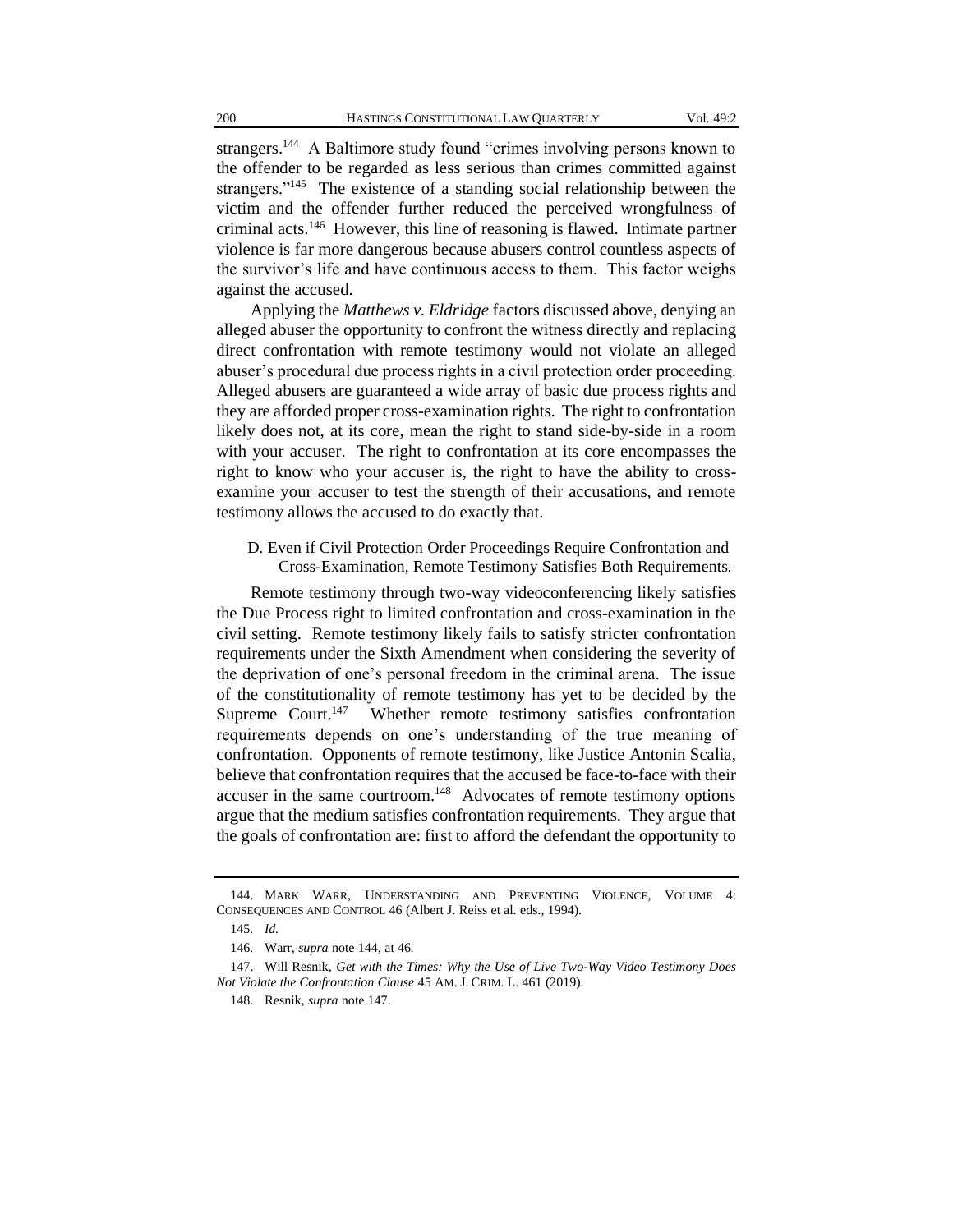receive accusations directly from the mouth of his accuser; second to prevent false accusations against the defendant by those unwilling to state such allegations to the defendant's face; and third to allow the judge and jury to view the demeanor of the witnesses testifying.<sup>149</sup> Remote testimony fulfills all three goals. Alleged abusers have the opportunity to hear accusations against them directly from the survivor over a remote platform. Remote testimony allows survivors to tell the truth outside of the coercive control of their abuser. It allows a judge to look closely at a survivor and make stronger demeanor judgments since the survivor is not suffering from Post-Traumatic Stress Disorder ("PTSD") and trauma in the courtroom beside her abuser. Even if civil protection order proceedings require both confrontation and cross-examination, remote testimony meets this burden.

E. Applying the Principles of Forfeiture by Wrongdoing in the Civil Setting.

Applying the central principles of the doctrine of forfeiture by wrongdoing to the context of civil protection order proceedings justifies a more limited form of confrontation under the Due Process Clause. The doctrine of forfeiture by wrongdoing is an exception to the Confrontation Clause which states that an accused cannot "complain that his right to confront a witness is violated if his own acts, or acquiescence in some act, are what made the witness unavailable in the first place."<sup>150</sup> The justification for this exception is that defendants would have an "incentive to bribe, intimidate, or even kill witnesses against them" without it.<sup>151</sup> The core principle of the doctrine of forfeiture by wrongdoing is that the defendant should not benefit from his own wrongful actions.<sup>152</sup>

In the criminal setting, the prosecution may bring in hearsay statements in place of the witness's testimony if the defendant wrongfully obtained the witness's absence. In *People v. Peterson*, the court stated in *dicta* that for forfeiture by wrongdoing to apply, the accused's intent to cause the witness's unavailability does not need to be in reference to a criminal proceeding but could refer to intent to prevent a witness from testifying in a civil proceeding, such as a divorce or custody matter.<sup>153</sup>

The reasoning utilized under the doctrine of forfeiture by wrongdoing should be applied to instances of witness intimidation in civil protection order proceedings. If an alleged abuser attempts to intimidate a survivor

<sup>149.</sup> Hadley Perry, *Notes & Comments, Virtually Face-to-Face: The Confrontation Clause and the Use of Two-Way Testimony*, 13 ROGER WILLIAMS U.L. REV. 565, 566 (2008).

<sup>150.</sup> Crawford v. Washington, 541 U.S. 36, 42 (2004).

<sup>151.</sup> Giles v. California, 554 U.S. 353, 365 (2008).

<sup>152</sup>*. Giles*, 554 U.S. at 365.

<sup>153.</sup> People v. Peterson, 106 N.E.3d 944 (Ill. 2017).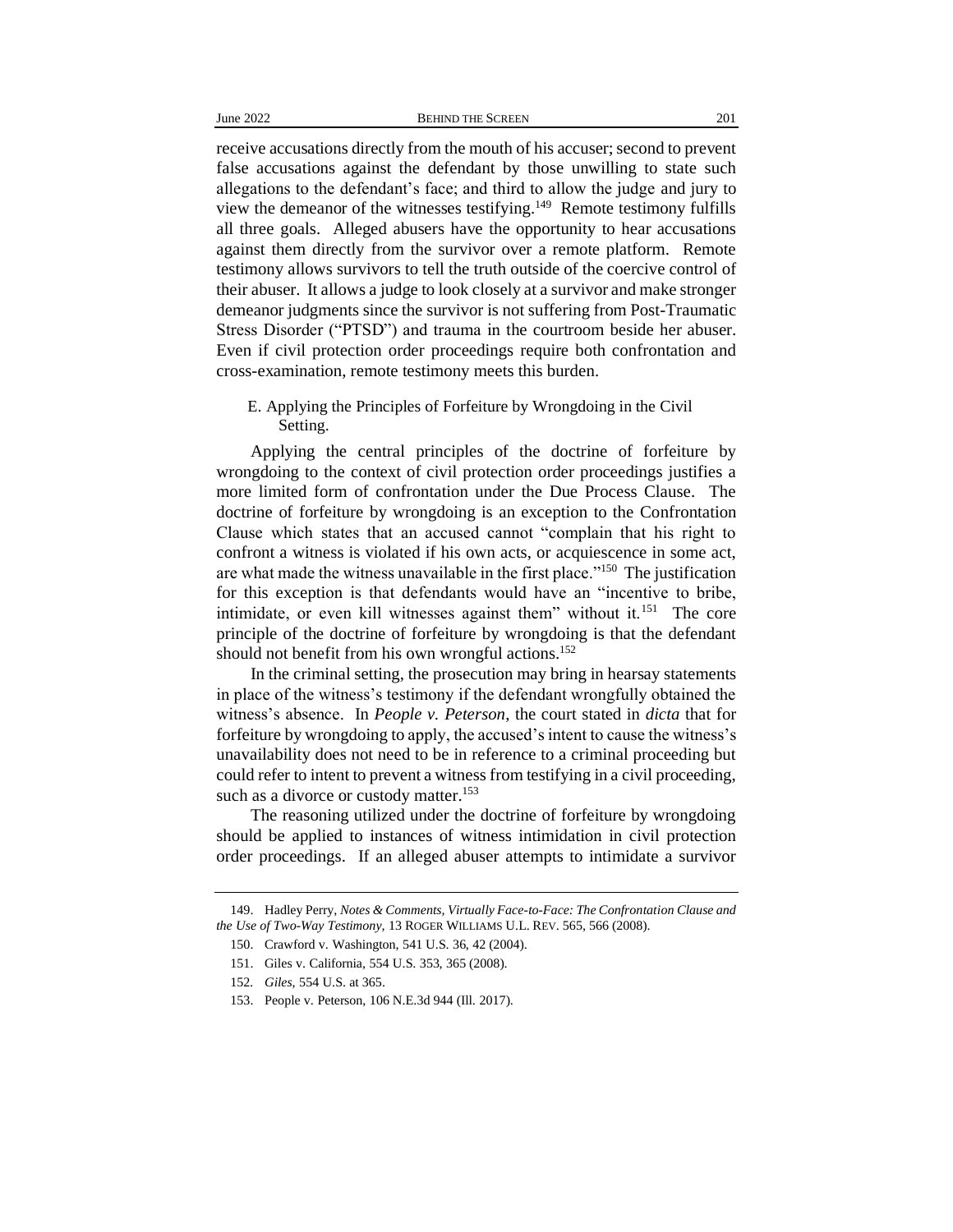from appearing in court for their protective order proceeding he should forfeit his full-fledged right to direct confrontation in exchange for virtual confrontation. Additionally, I would urge the courts, attorneys, and victims' advocates to further investigate and follow up with survivors who fail to appear at civil protection order proceedings to determine whether witness intimidation is at play. If witness intimidation is at play, the court should automatically allow a survivor to testify remotely even at the risk of slightly abridging an alleged abuser's direct confrontation right should she choose to file for an order of protection again.

## **X. Courts Should Permit and Encourage Domestic Violence Survivors to Petition For Civil Protection Orders Through E-Filing and Testify Remotely to Increase Access For Survivors.**

A. E-filing for Civil Protection Orders Benefits Domestic Violence Survivors.

Delicia Harris, a survivor navigator, describes the process of requesting a restraining order as "something you cannot do in an hour. You cannot just take your lunch break at 12 pm and be done by 1 pm."<sup>154</sup> Survivors sit in the courthouse for hours or an entire day to get the little piece of paper that ensures their safety. Survivors and advocates push for increased access to efiling systems because the traditional system is ineffective, time-consuming, and forces many survivors to simply give up and accept their situation rather than obtain an order of protection.<sup>155</sup> The Alliance for Hope piloted a faxfiling program in San Diego, California in 2003.<sup>156</sup> Fax-filing, the predecessor of e-filing, offered survivors a different path to gain protection. Strack noted that more survivors came forward once they knew that they did not have to enter the courtroom and miss work.<sup>157</sup> The Alliance for Hope believes that e-filing and remote testimony will have a similar effect bringing forward more survivors who lack transportation, come from a rural area, and have been too afraid to walk through the doors of a courthouse.<sup>158</sup>

E-filing makes the process of obtaining protection orders quicker and more efficient and remedies access issues like childcare, transportation, and absence from work that prevent many survivors from obtaining the services that they need. The traditional practice of requiring survivors to file for their restraining orders in court, consuming hours, or days of their time, makes them choose between their safety, childcare, or their livelihood. Advocates

<sup>154.</sup> Harris, *supra* note 1.

<sup>155.</sup> Shore, *supra* note 2.

<sup>156</sup>*. Id.*

<sup>157</sup>*. Id.*

<sup>158</sup>*.* Shore, *supra* note 2.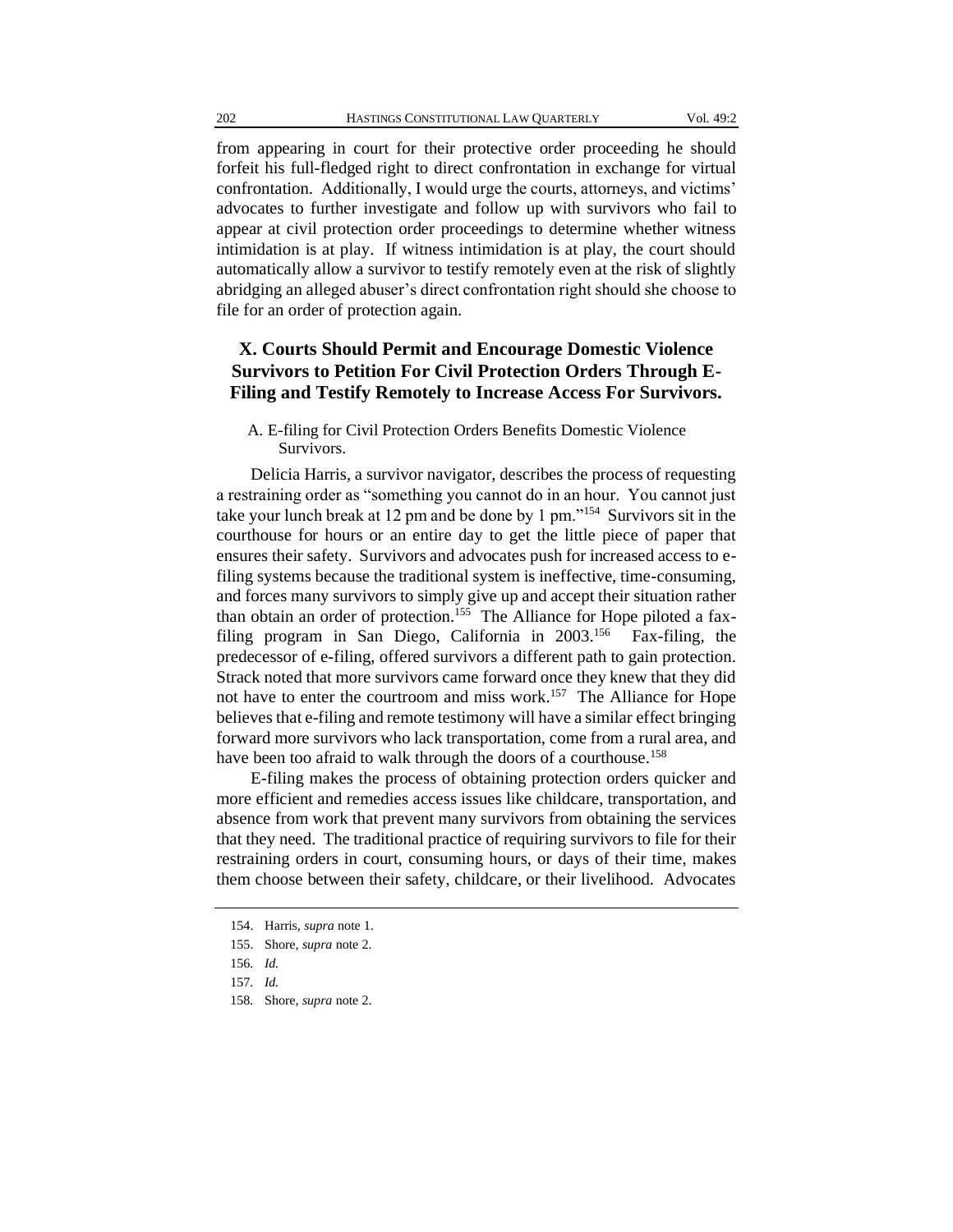at Safe Horizon, a victims' assistance program, described pre-COVID restraining order procedures as inefficient and harmful to survivors.<sup>159</sup> The traditional court procedures forced survivors to wait in the courthouse for hours after filing until their case was called.<sup>160</sup> In comparison, during the COVID-19 pandemic, petitions are filed electronically, the litigant appears before a judge by phone within about an hour, and their order of protection is emailed to them in thirty minutes to an hour.<sup>161</sup> E-filing allows survivors to access the protection order they need without taking hours or a day away from their daily obligations.

Delicia Harris described a trauma-informed collaborative response that addresses the needs of survivors. Family Justice Centers are mult-agency, multi-disciplinary service centers that provide services to victims of intimate partner violence. These Centers aim to reduce the number of times a victim must narrate their story, consolidate the amount of places the victim must go to seek assistance, and provide services for survivors and their children.<sup>162</sup> At a family justice center, if a survivor needs an order of protection, the center will call the clerk on the phone and will submit the paperwork to the clerk's office. The clerk tells the center when the judge will call back, sometimes a few hours later. The survivor may have to wait until the judge calls back to review the order. However, Family Justice Centers have triage rooms, unlike the courthouse. There are counseling rooms, play areas for children, a quiet space, and a therapy dog. Survivors filing for an order of protection must specifically recount and recall their abuse, which can be extremely triggering. In a family justice center, counseling, mental health resources, and providers who address substance abuse are all at a survivor's disposable as she embarks on her journey to seek protection.<sup>163</sup> The contrast between a survivor sitting in a courthouse all day versus accessing protection orders surrounded by trauma-informed services illustrates that survivors need e-filing options permanently.

Many abusers employ different tactics to isolate and intimidate survivors before civil protection order proceedings.<sup>164</sup> Abusers often request continuances as a tactic to force survivors to make multiple trips to court and

<sup>159</sup>*. Id.*

<sup>160</sup>*. Id.*

<sup>161.</sup> Allie Reed, *Virtual Hearings Put Children, Abuse Victims at Ease in Court*, BLOOMBERG L. (July 23, 2020, 1:45 AM), https://news.bloomberglaw.com/us-law-week/virtual-hearings-putchildren-abuse-victims-at-ease-in-court.

<sup>162.</sup> *About Family Justice Centers*, ALLIANCE FOR HOPE, https://www.familyjusticecenter.org/affiliated-centers/family-justice-centers-2/ (last visited Feb. 16, 2022).

<sup>163.</sup> Harris, *supra* note 1.

<sup>164.</sup> House Civil Rights & Judiciary Committee, *supra* note 41.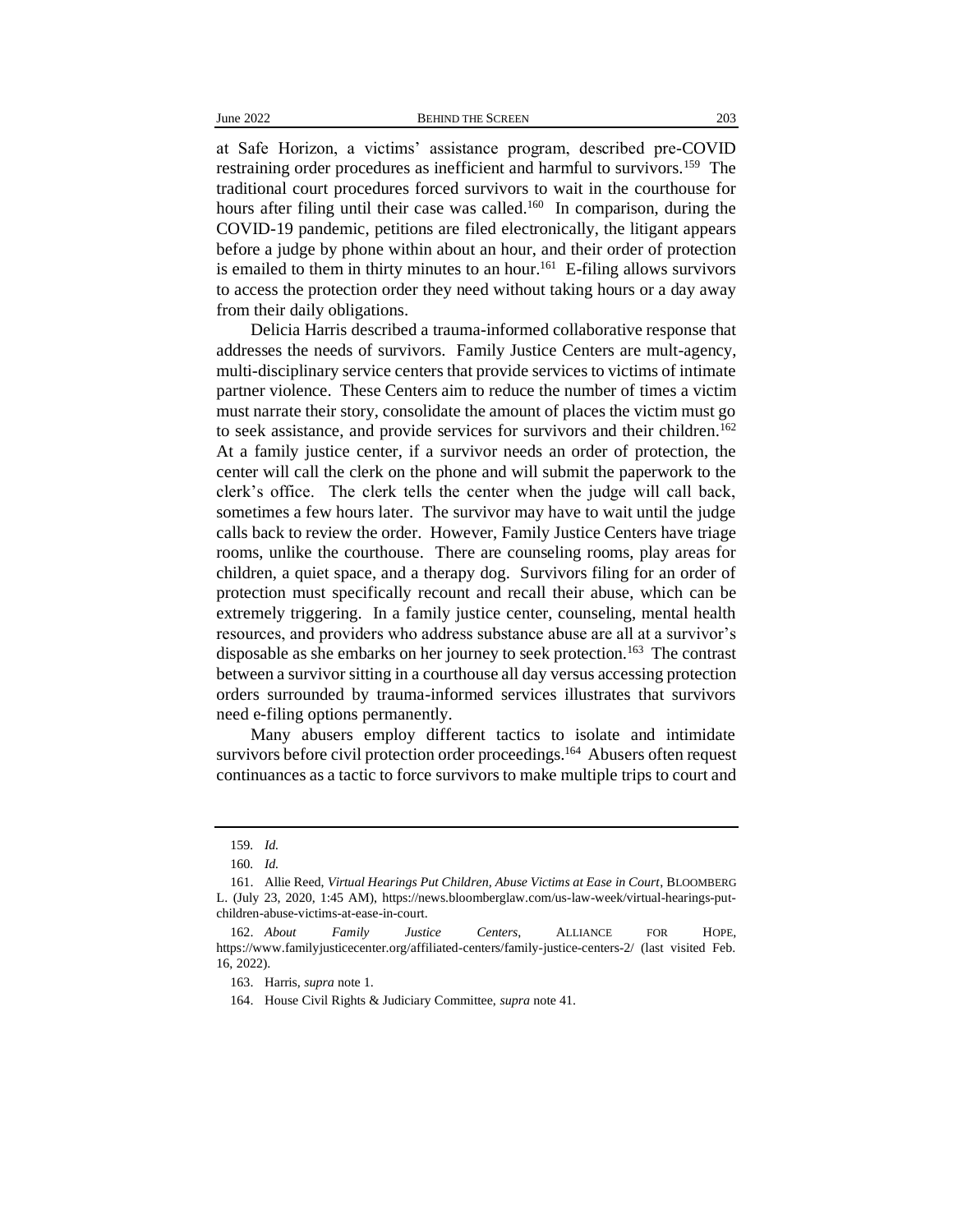intimidate them.<sup>165</sup> Gael Strack, the CEO of Alliance for Hope, described a claustrophic scene of a family courtroom with narrow hallways and one elevator to get in and out.<sup>166</sup> Strack said that she "witnessed a tremendous amount of witness intimidation right outside of the courtroom, and the court was not even aware of it."<sup>167</sup> She and other survivors' advocates noted that they had observed more intimidation in civil courtrooms than in criminal courtrooms because abusers do not have to face severe long-term consequences in the civil setting.<sup>168</sup> One survivor noted that while she waits in the same courthouse as her abuser, he repeatedly bangs his head against the wall and stares at her in a clear attempt to make her feel afraid.<sup>169</sup> Additionally, when a survivor is seeking a restraining order they have often made the decision to permanently leave their abuser, which is the most dangerous time period during the survivors' separation from their abuser.<sup>170</sup>

E-filing systems protect survivors from harm and intimidation at the hands of their abusers in and around the courtroom. By removing these obstacles, survivors are able to file from the safety of their home or a family justice center. In the public hearing for Washington Senate Bill 1320, Angela Rockness, an attorney, described the story of a client whom she worked with in the summer of 2020 during COVID-19 restrictions.<sup>171</sup> Rockness stated that, her client was renewing her protective order for the sixth time. When I was helping her fill out the paperwork and filing over the phone, she started to cry because she was so thankful that this time she did not have to come to the courthouse. When she got her first protection order six years ago after it was granted, she was assaulted in the rotunda by her abuser. Every time she comes to the courthouse, not only is she standing up to her abuser again, but she is also confronting the trauma that happened at the courthouse.<sup>172</sup>

Rockness' client's experience demonstrates the flaws in the traditional procedures to obtain an order of protection. The structure of the courthouse itself opens up survivors to harm at the hands of their abusers. There is no protection beyond the doors of the courtroom. Recounting abusive incidents in front of an abuser often enrages him, especially if the judge supports and

<sup>165.</sup> Klein, *supra* note 78.

<sup>166.</sup> *E-Filings and Virtual Hearings: Providing Easier Access to the Justice Process Webinar*, ALLIANCE FOR HOPE INT'L (Nov. 12, 2020), https://www.youtube.com/watch?v=oCg9jIQ56Bo.

<sup>167</sup>*. Id.*

<sup>168</sup>*. Id.*

<sup>169.</sup> Klein, *supra* note 78.

<sup>170.</sup> Shelley Flannery, *Virtual Court Hearings Make Testifying Safer* (May 5, 2021), https://www.domesticshelters.org/articles/legal/virtual-court-hearings-make-testifyingsafer?color=c0249a&widget\_name=article\_library&width=300px.

<sup>171.</sup> House Civil Rights & Judiciary Committee, *supra* note 41.

<sup>172</sup>*.* House Civil Rights & Judiciary Committee, *supra* note 41.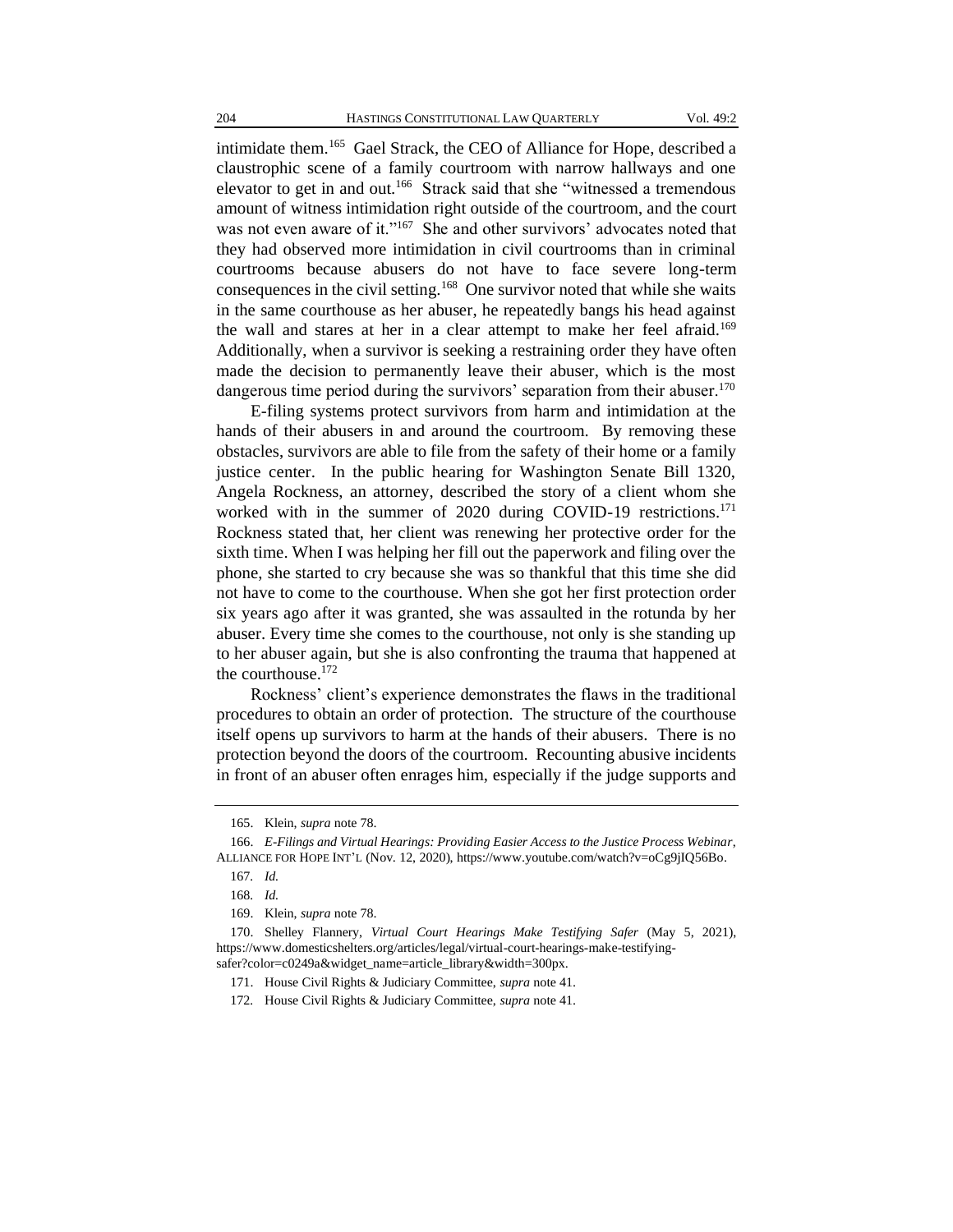believes a survivor. Allowing a survivor and an abuser to be in two separate locations takes some of the heat of the emotion out of the process. A survivor can confidently tell her story apart from the fear of the consequences of what could come after. It is time for the legal community to listen to the collective experiences of many survivors during COVID-19 and devise a permanent solution that would allow them to access services remotely.

The use of e-filing systems and remote testimony may help break down barriers to access that prevent systemically marginalized populations from requesting protection orders. Going to court can be an even more traumatic and difficult experience for survivors who are a part of marginalized and underrepresented populations. Survivors who are Black, indigenous, or people of color often distrust law enforcement and the courts because of the history and current climate of racism and classism in the United States.<sup>173</sup> Pioneering scholar on civil rights and critical race theory, Kimberle Crenshaw, articulates that women of color are reluctant to call the police for many reasons, including the fear of subjecting their private home to the racist assaults of the police.<sup>174</sup> Women of color are often reluctant to report domestic violence because they fear it perpetuates stereotypes about domestic violence within their communities. In particular, Black survivors face an impossible choice with the knowledge on their shoulders that they could be putting their abuser's life at risk due to police brutality by seeking help.<sup>175</sup> Even if Black survivors take this risk, they are routinely revictimized and frequently wrongfully arrested during domestic violence police intervention.<sup>176</sup> Racist police officers disregard who the aggressor is and arrest many Black survivors who may be doing nothing more than acting in self-defense.<sup>177</sup> These issues act as a deterrent for Black survivors seeking legal protection. Entering a courthouse can be a traumatic experience for Black survivors who fear contact with law enforcement. Survivors walking through the scanners face security officers with visible guns, see police officers walking through the halls of a courthouse, and bailiffs inside the courtroom. All of these encounters deter and exclude survivors who have been revictimized by institutionally racist law enforcement agencies. The measures the judicial system instituted to ensure safety for judges, attorneys, and litigants make many survivors feel unsafe.<sup>178</sup>

<sup>173.</sup> Women of Color Inc., *supra* note 37.

<sup>174.</sup> Kimberle Crenshaw, *Mapping the Margins: Intersectionality, Identity Politics, and Violence Against Women of Color*, 43 STAN. L. REV. 124, 1257 (1991).

<sup>175.</sup> Women of Color Inc., *supra* note 37.

<sup>176</sup>*. Id.* at 178.

<sup>177</sup>*.* Women of Color Inc., *supra* note 37.

<sup>178</sup>*. Id.*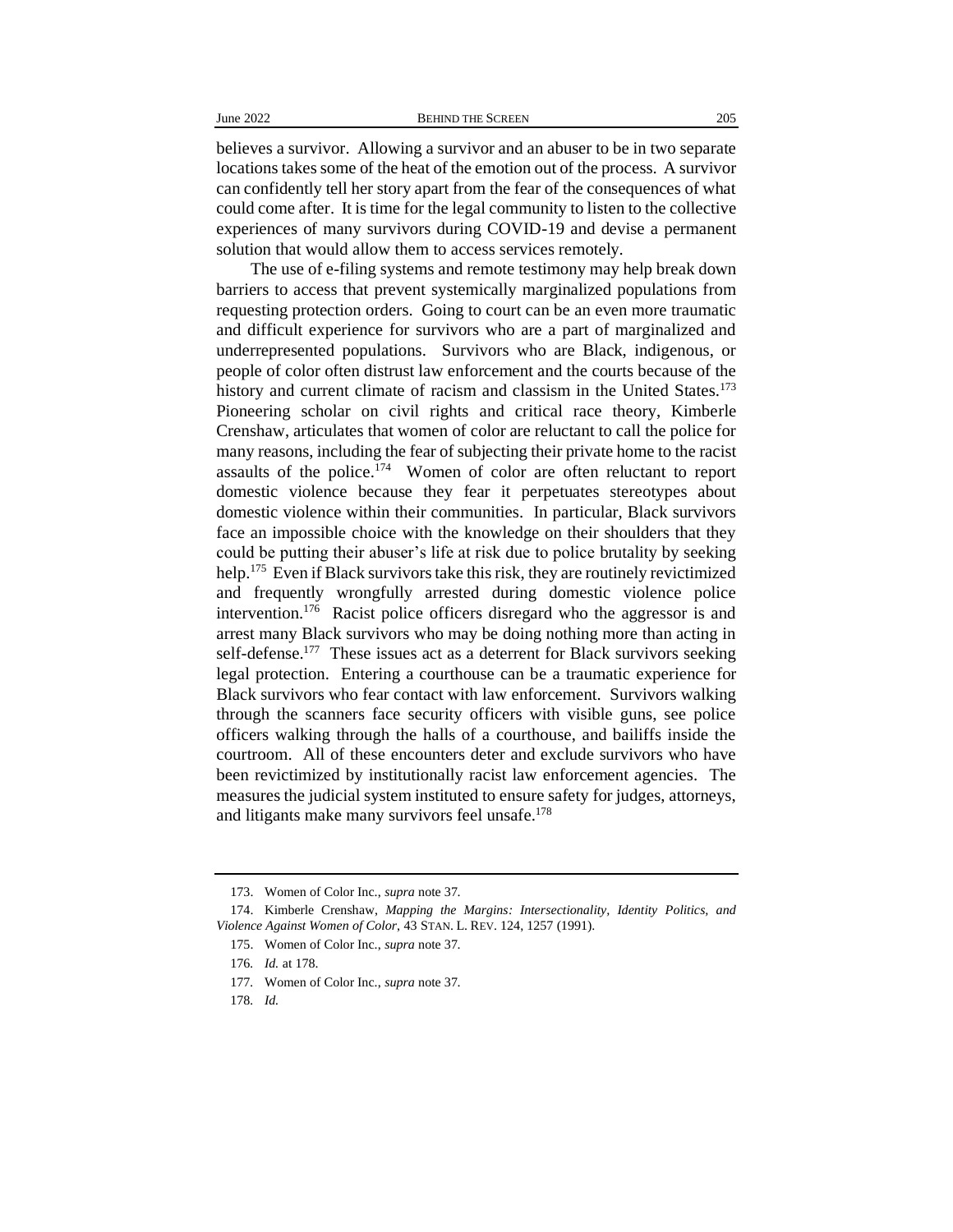In the Latinx community, the fear of deportation prevents many undocumented survivors from seeking legal services.<sup>179</sup> Abusers often manipulate undocumented survivors and convince them that the court will take away their children and deport them.<sup>180</sup> These unique barriers could be addressed through culturally sensitive services and less contact with the court and law enforcement. Lisbet Perez, a survivor and victims' advocate, discussed the fears she faced in the courtroom as an undocumented survivor, not knowing whether filing a restraining order petition could trigger her removal by Immigration and Customs Enforcement.<sup>181</sup> Perez noted that undocumented survivors are afraid to come to court to petition for protection orders. Perez stated, "[E-filing] is saving the lives of undocumented victims. [Implementing e-filing systems] is the ethical thing to do. $182$ 

While other strategies must be considered to include marginalized survivors in the civil protection system, e-filing from family justice centers and remote testimony options are positive steps forward. The modernization of civil protection order procedures would allow survivors in marginalized communities to avoid contact with law enforcement in the courthouse. Additionally, e-filings and remote testimony options would take away some of the intimidation and fear that survivors who are part of marginalized communities feel in the courtroom. Access to these services in family justice centers could allow culturally specific services to mitigate language barriers and distrust of the judicial process.

B. Offering Domestic Violence Survivors Opportunities to Testify Remotely is Grounded in Strong Public Policy Justifications.

For most survivors, a courtroom is a place of fear. After a survivor finally leaves an abusive relationship, abusers are aware that the courtroom is the only way that they will be able to see and talk to them. Remote testimony options increase survivors' willingness to participate in protective order hearings and mitigate the risk of coercion and witness intimidation in this courtroom. The Office for Victims of Crime a unit of the Office of Justice Programs identifies a trauma-informed environment as one that, "realizes the widespread impact of trauma on victims and understands potential paths for healing."<sup>183</sup> Such an environment "recognizes the signs and symptoms of trauma in staff, clients, and others involved within the

182*. Id.*

<sup>179</sup>*. Id.*

<sup>180</sup>*. Id.*

<sup>181.</sup> E*-filings and Virtual Hearings: Providing Easier Access to the Criminal Justice Process Webinar*, ALLIANCE FOR HOPE INT'L (Nov. 12, 2020), https://www.youtube.com/watch?v=oCg9jIQ56Bo.

<sup>183.</sup> Carter, *supra* note 93.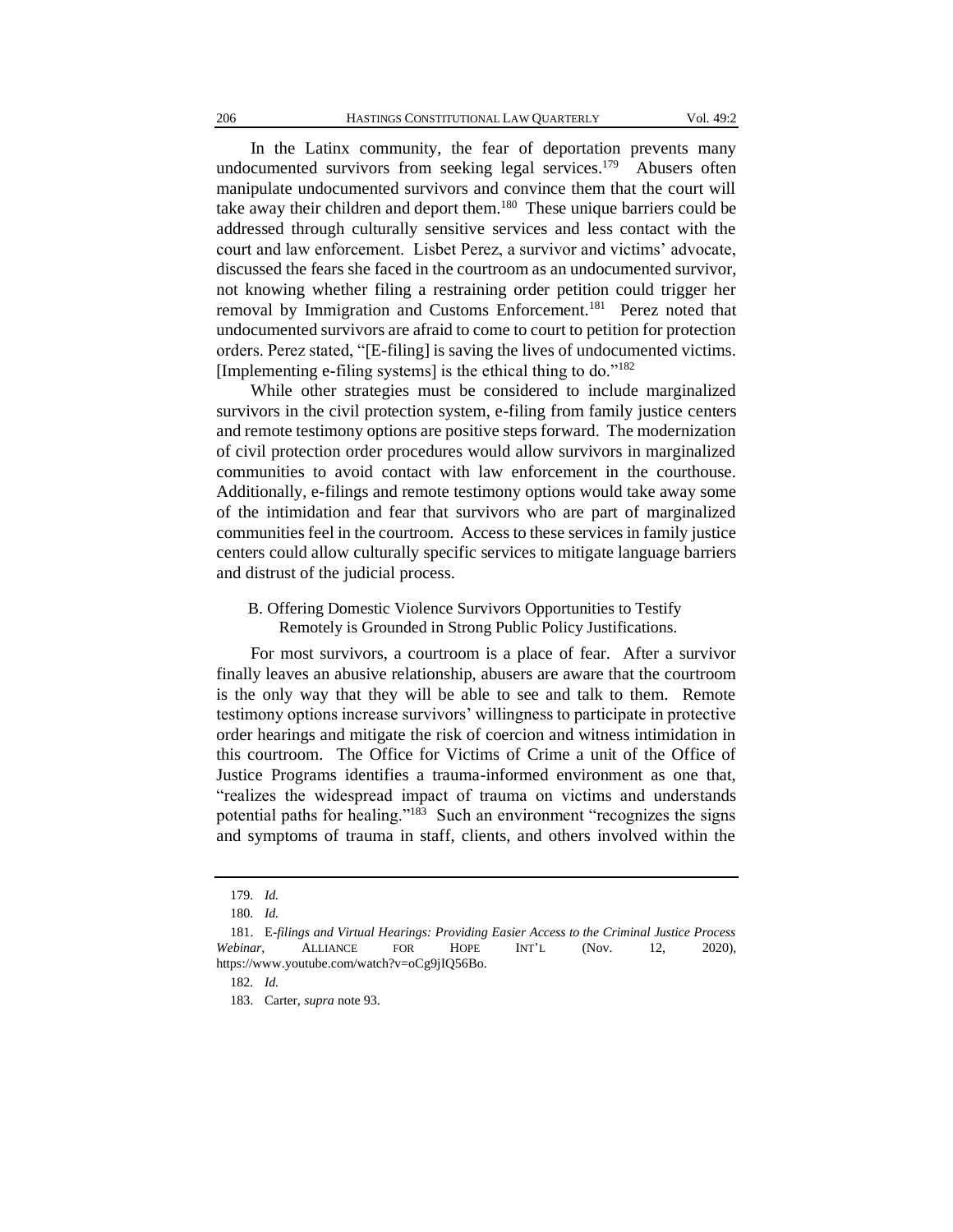system and responds by integrating knowledge about trauma into policies, procedures, practices, and settings, including prioritizing the victim's safety and security and on safeguarding against policies and practices that may inadvertently traumatize victims."<sup>184</sup> Allowing survivors to be physically removed from the dangerous environment of a courtroom next to their abuser mitigates trauma. Megan Rogue, a survivor, spoke out in support of remote testimony at the public hearing for Washington Senate Bill 1320 recounting her story with bravery, "I remember being a few feet away from my abuser and his family for several hours over many court dates even though the last place in the world I wanted to be was in the same room as him it was overwhelming and intimidating."<sup>185</sup> Advocates, judges, and attorneys began to realize during COVID-19 that the departure from open court testimony and the shift to remote testimony put survivors of domestic violence at ease.<sup>186</sup> During the public hearing for Washington Senate Bill 1320, Sarah Mooney identified major gaps in the system.<sup>187</sup> She described not only the fact that survivors stand "just feet away from their abuser," but also that they must "testify in detail about humiliating painful experiences none of us would want to share in front of judges who have had no meaningful training on trauma, abuse, domestic violence, or sexual assault."<sup>188</sup> When survivors give their testimony remotely from their home or at a family justice center they feel safer and can easily access mental health professionals. In this way, remote testimony mitigates retraumatization and the triggering of PTSD that many survivors experience in court.

Remote testimony mitigates litigation abuse and reduces witness intimidation. A Kentucky Judge, Peter Macdonald recalls informing an imprisoned abuser who had been repeatedly filing motions to harass the victim that the next hearing could be held by video.<sup>189</sup> The abuser stopped making petitions because his only goal was to be in the room with his victim.<sup>190</sup> Many victims' advocates, including Delicia Harris, are outspoken about the empowering effects of remote testimony options. Delicia described her experience of watching a fellow survivor do well in the remote environment and succeed in obtaining her temporary order of protection. However, since the courts in her state are not currently permitting survivors to obtain their permanent orders virtually, the survivor changed her mind

<sup>184</sup>*. Id.*

<sup>185.</sup> House Civil Rights & Judiciary Committee, *supra* note 41.

<sup>186</sup>*. Id.*

<sup>187</sup>*. Id.*

<sup>188</sup>*. Id.*

<sup>189.</sup> Klein, *supra* note 78.

<sup>190</sup>*. Id.*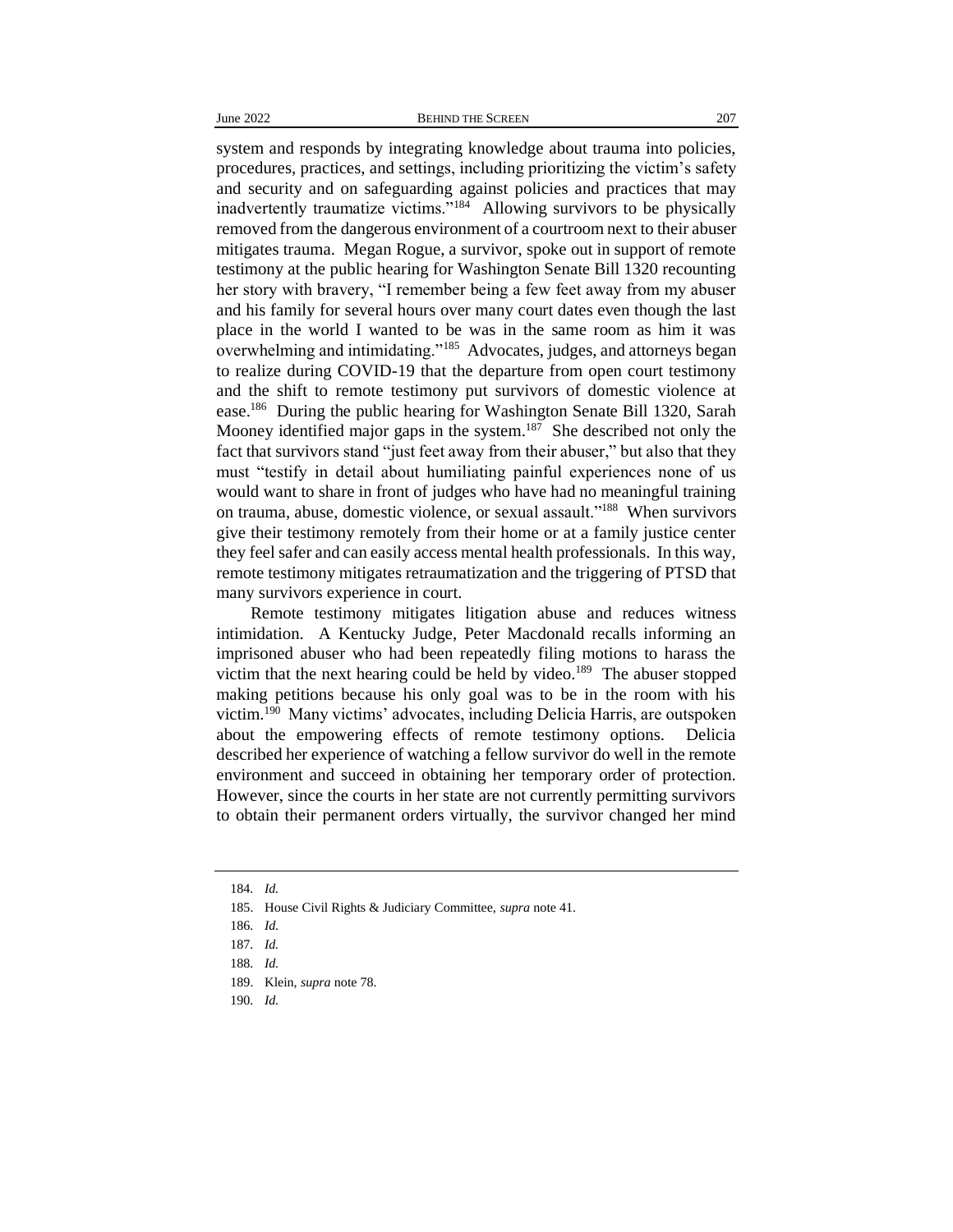when she arrived at the court.<sup>191</sup> Delicia noted, "I know that it was because he had gotten to her. He had had friends and family members calling her, and if it had been a virtual experience for her, she would have felt a lot safer. She changed her mind, and I understood exactly how she felt."<sup>192</sup> Allowing a survivor to testify remotely mitigates the fear that she experiences in the courtroom.

#### C. The Obstacles Posed by Remote Testimony are Surmountable.

A victim and an abuser appeared for a remote zoom hearing from different corners of the same apartment. The judge, prosecutors, and defense were unaware. This startling scene emerged in the remote setting of a Michigan court during a two-way videoconferencing domestic assault hearing. An astute prosecutor noticed that the victim appeared to be taking cues and presenting body language that indicated she was afraid. Someone nearby was intimidating her off-screen.<sup>193</sup> The prosecutor believed that the abuser was in the victim's home intimidating her off-screen.<sup>194</sup> The police were quickly sent to the victim's home and the abuser was found in the apartment. The abuser was apprehended for obstruction of justice and violating a criminal protective order.<sup>195</sup> This instance illustrates exactly what many opponents of remote testimony fear. Opponents of remote testimony worry about victims' privacy and safety.<sup>196</sup> For instance, how candidly will survivors speak if there are parties to a dispute standing off-camera? Will abusers harm survivors who might unintentionally give clues as to their location on screen? Will survivors be safe without courthouse security measures? Who is really watching the proceedings? These questions are all vital to remote testimony being a success. Courts can address these concerns and learn from remote testimony successes and failures during COVID-19 by collecting quantitative and qualitative data.

During the COVID-19 pandemic, courts in San Diego, California provided explicit safety guidelines for survivors testifying remotely to mitigate some of the safety concerns connected to remote testimony.<sup>197</sup> In

<sup>191.</sup> Harris, *supra* note 1.

<sup>192</sup>*. Id.*

<sup>193.</sup> Colin Kalmbacher, *'We May Need to Adjourn': Zoom Assault Hearing Goes Off the Rails After Court Discovers Alleged Abuser is in the Same Apartment as the Victim*, LAW & CRIME (Mar. 6, 2021), https://lawandcrime.com/crime/we-may-need-to-adjourn-zoom-assault-hearing-goesoff-the-rails-after-court-discovers-alleged-abuser-in-the-same-apartment-as-alleged-victimwatch/.

<sup>194</sup>*. Id.*

<sup>195</sup>*. Id.*

<sup>196.</sup> The Pros and Cons of Zoom Hearings, *supra* note 131.

<sup>197.</sup> *Family Law and Domestic Violence Restraining Orders Virtual Hearings* (Feb. 23, 2021), http://www.sdcourt.ca.gov/portal/page?\_pageid=55,2059755&\_dad=portal&\_schema=PORTAL.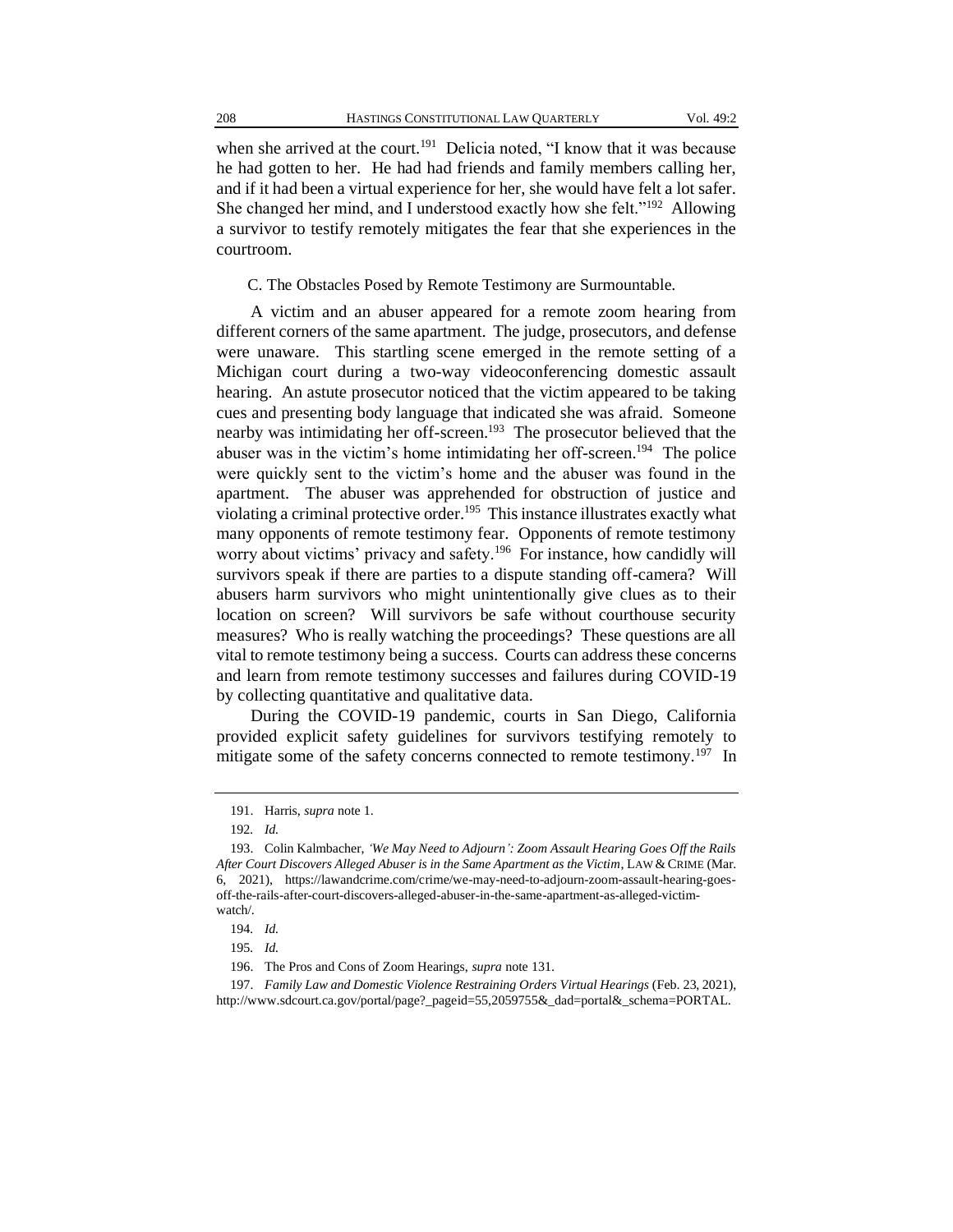Washington Senate Bill 1320, which has been enacted, the legislature establishes procedures for remote civil protection order proceedings, including safety requirements.<sup>198</sup> The bill states, "to help ensure that remote access does not undermine personal safety or privacy, or introduce other risks, courts should protect the privacy of telephone numbers, emails, and other contact information for parties and witnesses and inform parties and witnesses of these safety considerations. Materials available to parties and witnesses appearing remotely should include warnings not to state their addresses or telephone numbers at the hearing and that they may use virtual backgrounds to help ensure that their backgrounds do not reveal their location."<sup>199</sup> Additionally, courts should establish partnerships with women's centers, shelters, and victims' service centers to provide safe spaces where survivors can testify remotely if they cannot testify from their home or are uncomfortable testifying in court. During COVID-19, many women's shelters established areas for survivors to testify remotely to access their protective orders. In the Michigan case discussed above, the judge asked the victim to scan the room to show her surroundings to indicate whether someone was intimidating her offscreen.<sup>200</sup> This practice should be utilized before any remote domestic violence hearing begins because of the high-risk of witness intimidation. While the concerns surrounding remote testimony for domestic violence survivors are valid, with research and careful preparation, remote testimony can and should become as commonplace as testifying in a courtroom.

## **XI. Pathways to Implement Remote Testimony Options in Civil Protection Order Proceedings**

As we can see, the traditional court procedures that domestic violence survivors must navigate to obtain an order of protection are outdated, unsafe, and impossible for many women who cannot get away from work. State legislatures and state courts should consider innovative strategies to implement remote testimony and e-filing. Washington and California lead the charge towards permanent remote testimony. Both states have passed legislation to permanently instate remote testimony options for survivors of domestic violence.

California Senator Rubio introduced Senate Bill 538 in February after seeing the positive impacts remote testimony had on survivor attendance at

<sup>198.</sup> H.R. 1320 Reg. Sess. (Wash. 2020).

<sup>199.</sup> H.R. 1320 Reg. Sess. (Wash. 2020).

<sup>200.</sup> Kalmbacher, *supra* note 193.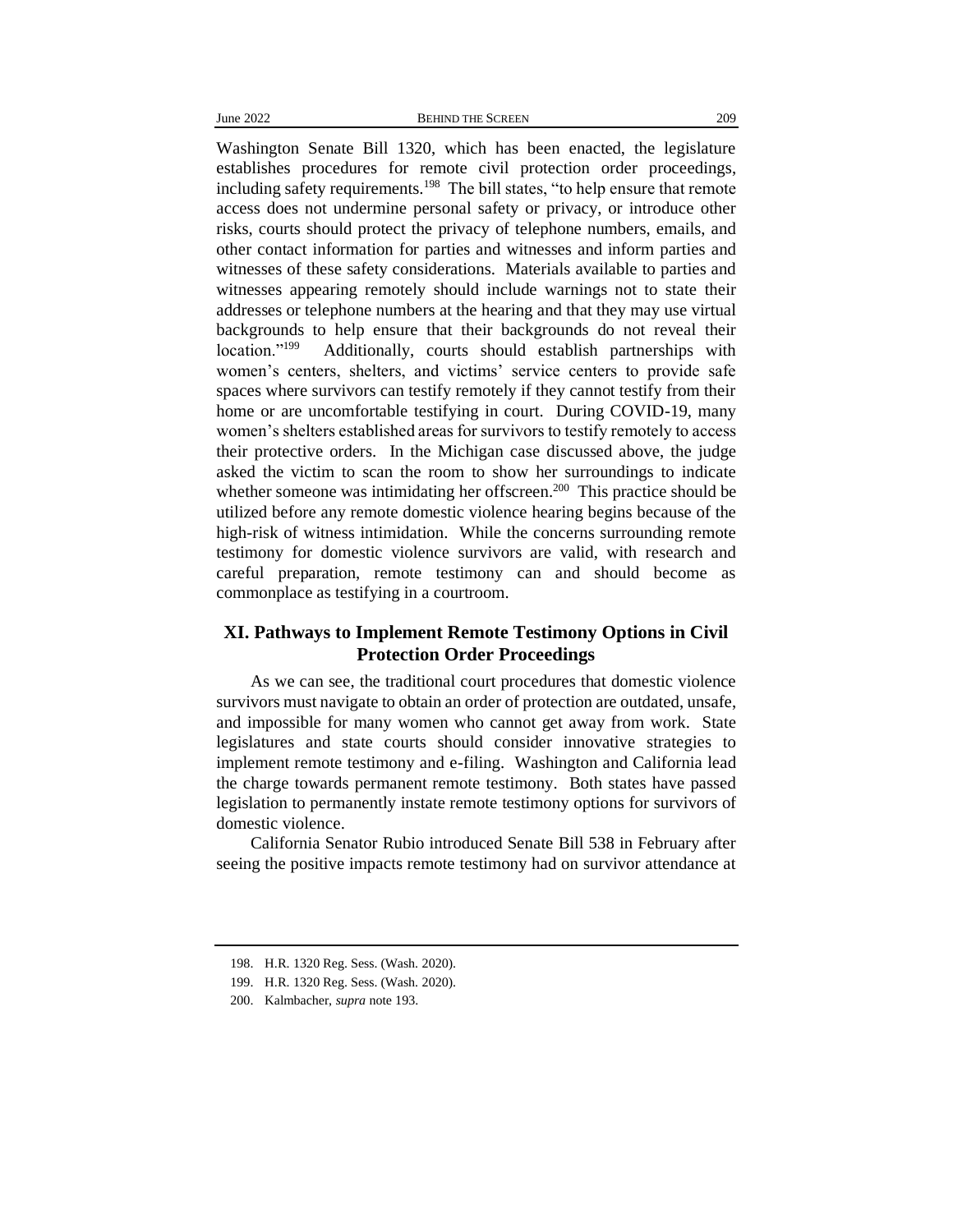restraining order hearings in San Diego.<sup>201</sup> The City Attorney and Mayor of San Diego were staunch supporters of the bill after seeing the positive impacts remote testimony had on survivors in their city during the pandemic.<sup>202</sup> San Diego Mayor Todd Gloria stated, "this is essential legislation that will ensure additional harm is not caused to victims of domestic violence while providing them with the necessary access to justice."<sup>203</sup> The bill was passed into law modifying the California Family Code to allow survivors to permanently testify remotely and file their petitions electronically.<sup>204</sup>

State legislatures should consider modeling their legislation after Washington Senate Bill 1320 an even more comprehensive piece of legislation than California's Senate Bill 538. Washington Senate Bill 1320 was signed into law in 2021. Washington Senate Bill 1320 addresses these vital issues considering scientific data, the voices of survivors and advocates, and by examining the constitutionality of remote testimony options.<sup>205</sup> The bill aims to modernize civil protection order procedures and integrate more technology into proceedings which could save survivors' lives.<sup>206</sup> Washington Senate Bill 1320 makes the Governor's Emergency Proclamation that made protection orders accessible virtually when COVID-19 prevented physical access to the courts permanent.<sup>207</sup> Section 14 of Senate Bill 1320 states, "Courts in all counties must permit petitions for protection orders and all other filings in connection with the petition to be filed either in person or remotely through an electronic filing system."<sup>208</sup> Additionally, Section 25 of Senate Bill 1320 states, "Hearings on protection orders, including hearings concerning temporary protection orders, full protection orders, compliance, reissuance, renewal, modification, or termination, may be conducted in person or remotely in order to enhance access for all parties… the court shall grant any request for a remote appearance unless the court finds good cause to require in-person attendance."<sup>209</sup> The Washington legislature has found that remote testimony and e-filing systems do not violate respondents' procedural due process

<sup>201.</sup> CITY NEWS SERV., *Gloria Elliot Back Bill Letting Domestic Violence Victims Do Virtual Testimony*, TIMES OF SAN DIEGO (June 11, 2021), https://timesofsandiego.com/crime/2021/06/11/gloria-elliott-back-bill-letting-domestic-violencevictims-do-virtual-testimony/.

<sup>202</sup>*. Id.*

<sup>203</sup>*. Id.*

<sup>204.</sup> California Family Code §§6307. 6308.

<sup>205.</sup> S.B. 1320 Reg. Sess. (Wash. 2020).

<sup>206</sup>*. Id.*

<sup>207</sup>*. Id.*

<sup>208.</sup> S.B. 1320 Reg. Sess. (Wash. 2020).

<sup>209</sup>*. Id.* at 46.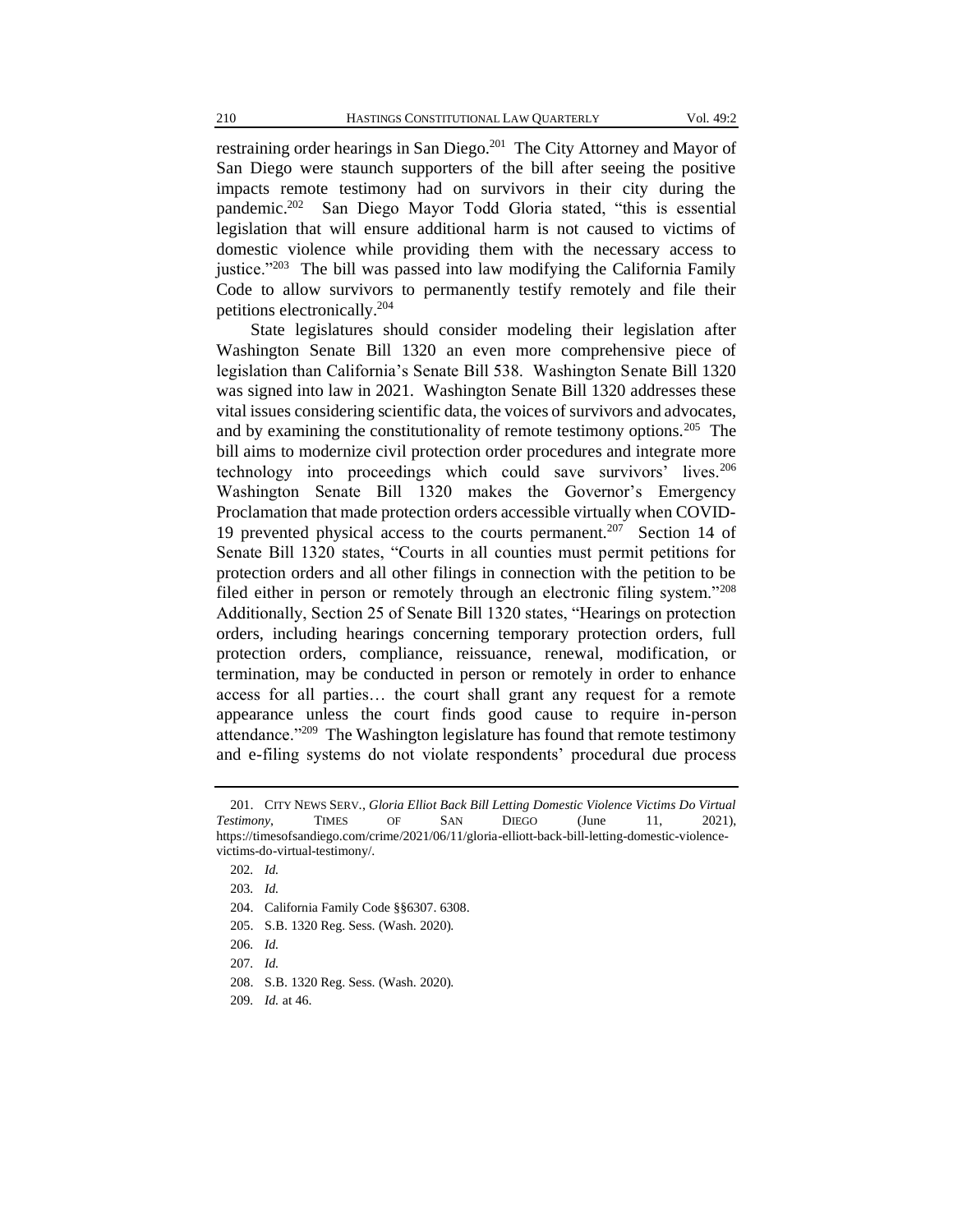rights.<sup>210</sup> If legislation such as this existed in every state, survivors would be able to obtain protection orders quickly and safely, and their failure to appear in court due to access issues and fear or intimidation tactics would plummet.

Another pathway that courts could consider when implementing remote testimony is expanded use of the good cause exceptions to live testimony. State and federal civil court rules favor live testimony over remote testimony. However, the courts may exercise discretion to allow remote testimony through good cause exceptions. Most state court rules regarding remote testimony options are modeled after Rule 43 of the Federal Rules of Civil Procedure ("FRCP"). State courts should utilize the same test and reasoning carved into the FRCP 43(a) good cause exception to the live testimony requirement in determining whether to use their discretion to permit remote testimony options for survivors of domestic violence.

Rule 43 of the Federal Rules of Civil Procedure covers the procedures for taking testimony in civil matters.<sup>211</sup> Under Rule 43(a), there is a presumption "against testimony… by contemporaneous transmission from a different location."<sup>212</sup> However, Rule 43(a) contains a three-part test that gives courts discretion to admit remote testimony upon a showing of good cause under compelling circumstances if the proponent can ensure appropriate safeguards.<sup>213</sup> The three-part exception to Rule 43 offers a potential pathway for remote testimony in civil protection order proceedings. Rule 3.670 of the California Rules of Court ("CRC") has a parallel provision to FRCP 43(a), governing remote court appearances, for instance.<sup>214</sup> Rule 3.670 of the CRC allows parties to appear over teleconferencing platforms in civil proceedings "to improve access to the courts and reduce litigation costs."<sup>215</sup> The rule allows parties to teleconference into court proceedings except for in matters that require personal appearances.<sup>216</sup> Personal appearances are required for proceedings at which witnesses are expected to testify and in temporary restraining order proceedings.<sup>217</sup> However, the court has discretion to modify the rule and permit a party to appear remotely in proceedings that require personal appearances if good cause exists as in the FRCP  $43(a)$  exception.<sup>218</sup> In state and federal court, the party appearing

218*. Id.*

<sup>210</sup>*. Id.* at 227.

<sup>211.</sup> Fed. R. Civ. P. 43(a).

<sup>212</sup>*. Taking Testimony*, LEGAL INFO. INST., https://www.law.cornell.edu/rules/frcp/rule\_43.

<sup>213.</sup> Fed. R. Civ. P. 43(a).

<sup>214.</sup> Cal. Civ. Prac. Procedure § 14:21.

<sup>215</sup>*. Id.*

<sup>216</sup>*. Id.*

<sup>217</sup>*. Id.*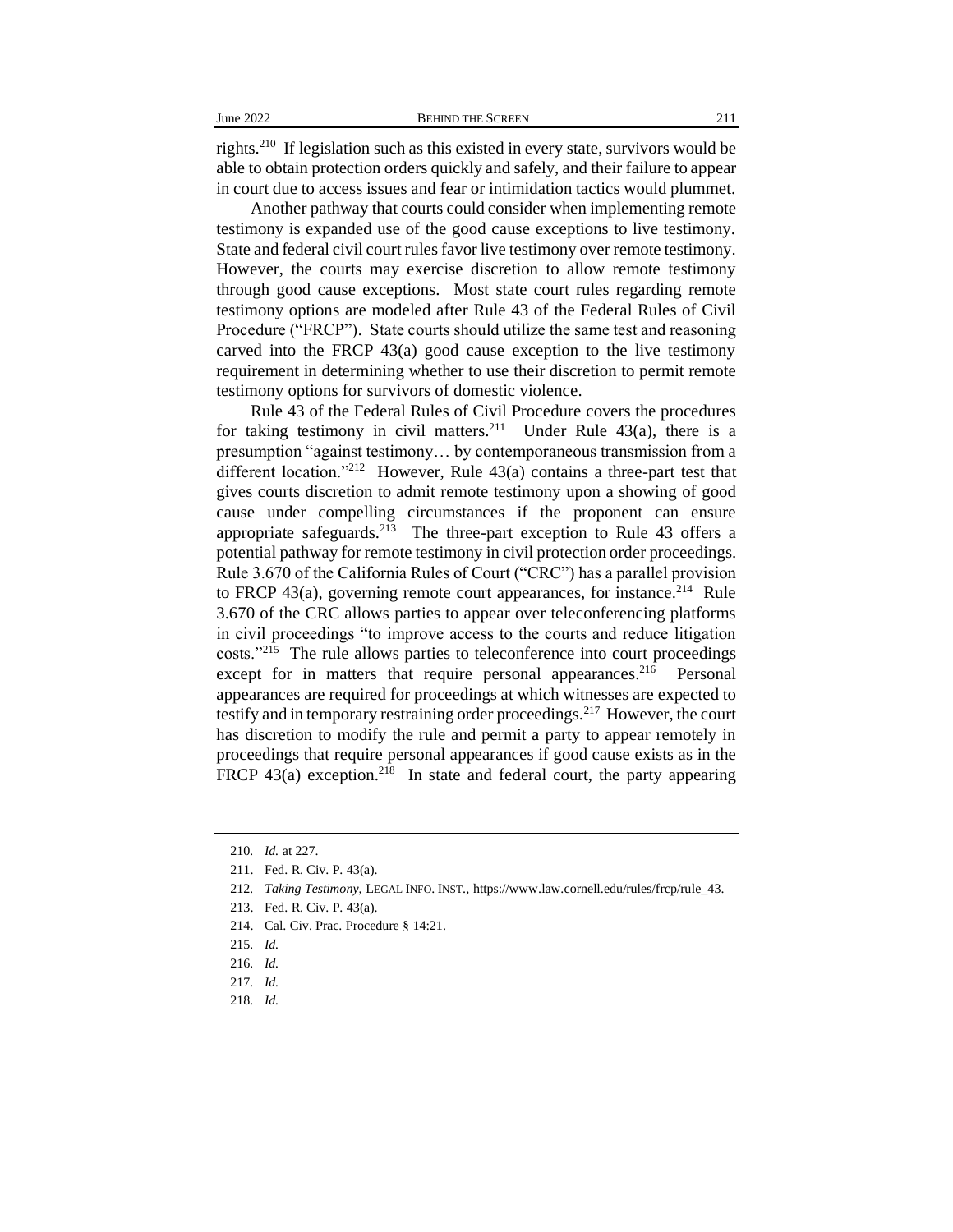remotely must give notice to the opposing party prior to the proceeding.<sup>219</sup> Courts should utilize the following line of reasoning to justify remote testimony options for survivors of domestic violence in restraining order hearings under the good cause exception to live testimony.

Protection of the witness and prevention of the triggering of survivors' PTSD on the stand should qualify as good cause and compelling circumstances to testify remotely. Courts should use this rule to allow survivors of domestic violence to testify remotely with the proper safeguards to ensure that the testimony is reliable. Survivors of domestic violence fear taking the stand in civil protection order hearings and face high rates of witness intimidation. Survivors also often experience PTSD and retraumatization, recounting their abuse face-to-face with their abuser. In determining whether there is good cause and compelling circumstances for permitting contemporaneous transmission of trial testimony, courts should consider control exerted over the witness by the defendant, and the complex, multiparty, multistate nature of the litigation. Courts should additionally consider the apparent tactical advantage, as opposed to any genuine inconvenience to the witness, a lack of any actual prejudice to the defendant, and the flexibility needed to manage complex multidistrict litigation.<sup>220</sup>

The Advisory Committee notes for Rule 43 do not establish what constitutes good cause in compelling circumstances. However, it identifies situations that ordinarily do not establish good cause, such as mere inconvenience or foreseeable circumstances. As mentioned above, courts should emphasize the alleged abuser's "control exerted over the witness" in determining whether good cause exists in civil protection order proceedings for survivors to testify remotely. Additionally, courts have sometimes allowed witnesses to testify remotely to protect the witness from threats or distress associated with appearing in person.<sup>221</sup> For example, courts sometimes have allowed child-abuse survivors to testify by remote transmission to shield them from the emotional distress of being in the presence of the alleged assailant.<sup>222</sup> In *Humbert v. O'Malley*, good cause was found where an assault victim asserted that traveling from out-of-state to return to the place of the assault would cause emotional distress.<sup>223</sup> Inconvenience due to travel generally does not qualify as a good cause.

<sup>219.</sup> Cal. Civ. Prac. Procedure § 14:21.

<sup>220.</sup> ALEXA L. ASHWORTH ET. AL., 33A FED. PROC., L. ED. § 80:59, *Testimony by video or audio teleconferencing*, (2019).

<sup>221</sup>*.* ASHWORTH ET. AL., *supra* note 220.

<sup>222</sup>*. See* Parkhurst v. Belt, 567 F.3d 995, 1002 (8th Cir. 2009) (protection of alleged child abuse victim qualified as a compelling circumstance to allow her to testify by closed-circuit television).

<sup>223</sup>*. See* Ashworth, *supra* note 220. *See also* Humbert v. O'Malley, 303 F.R.D. 461, 465 (D. Md. 2014) (noting that the concern was really about the destination rather than the travel itself).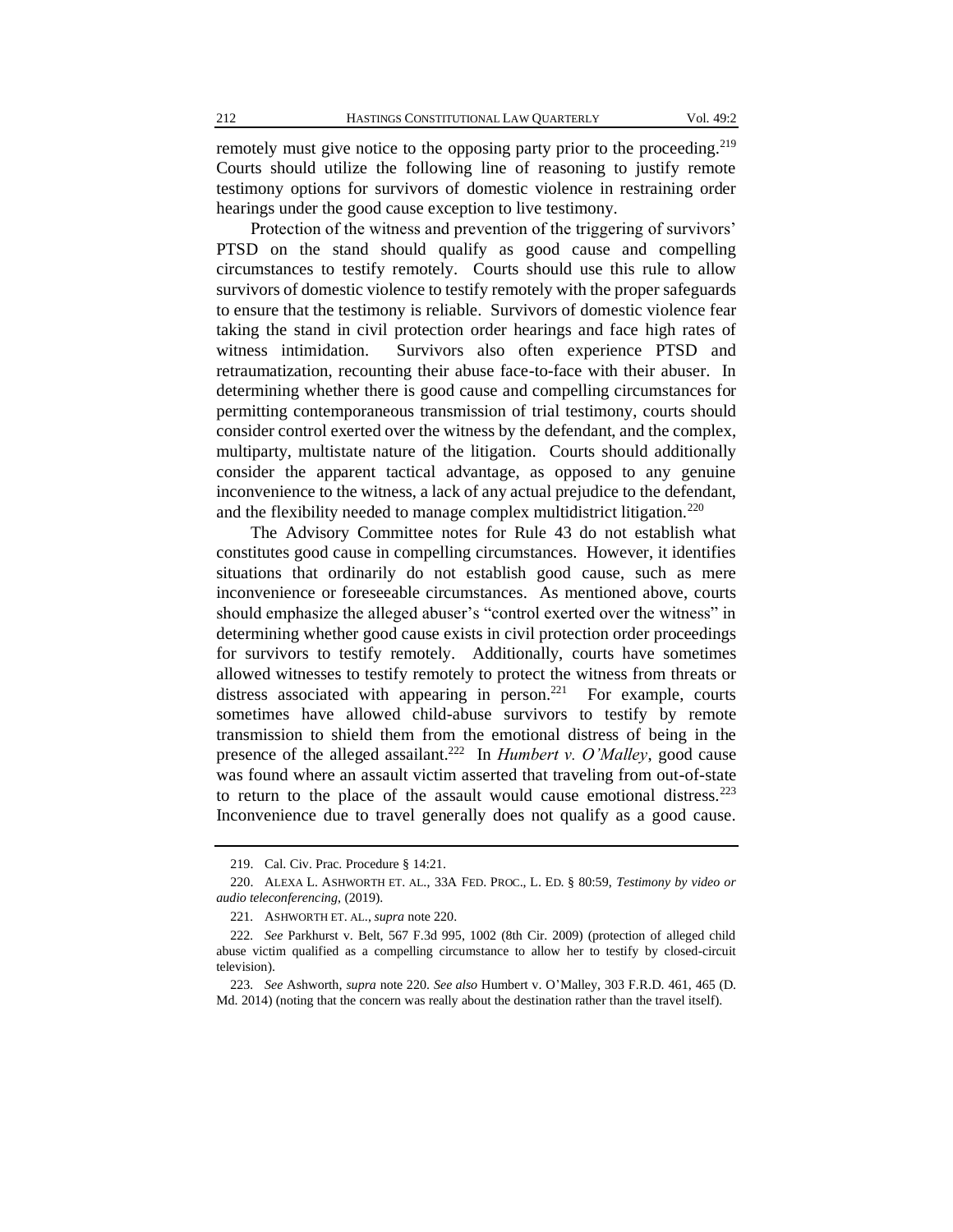However, the triggering of emotional distress in *Humbert* edges the facts towards a good cause. Scholars have posited that "triggering a rape victim's PTSD symptoms should constitute good cause in any court."<sup>224</sup> The court in *Humbert* found good cause under the circumstances because other courts had permitted remote testimony when the survivor would be subject to extreme discomfort by being forced to testify in open court.<sup>225</sup> The court determined that sufficient safeguards existed to ensure the judicial process's integrity. The survivor would be sworn under oath, she would be subject to crossexamination, and the jury would be able to evaluate her demeanor and credibility.<sup>226</sup> The same line of reasoning should be applied to survivors of domestic violence. Recounting their abuse in front of their abuser in a courtroom can cause extreme discomfort and fear, and for many, it can trigger their PTSD. The courts can set sufficient procedural safeguards to ensure that survivors' remote testimony is reliable.

The Advisory Committee to the 1996 Amendments to FRCP 43(a) states, "the very ceremony of trial and the presence of the fact-finder may exert a powerful force for truth-telling," and "the opportunity to judge the demeanor of a witness face-to-face is accorded great value in our tradition."<sup>227</sup> While this reasoning may be compelling with regard to average parties in court, it is not very convincing when the parties include a survivor and their alleged abuser. Survivors of domestic abuse are less likely to be honest about the actions of their abuser in his presence, knowing the high likelihood of retribution that will follow.<sup>228</sup> The intimate and unique relationship between a survivor of domestic violence and her abuser fosters the perfect storm for recanting testimony or lies on the stand to appease the abuser and prevent harm to themselves, their children, or loved ones. The traditional notion that one needs to be face-to-face to be able to make demeanor judgments about witnesses has been disproven during COVID-19, as discussed earlier."<sup>229</sup> The reasoning behind face-to-face testimony is inapplicable to survivors of domestic violence on the stand. If the courts want the truth rather than a coerced, potentially fabricated recitation of the situation, it is time to let survivors appear from a safe, remote location.

<sup>224.</sup> DAVID F. HERR ET. AL., 30 No. 3 Fed. Litigator NL 13, *Witnesses- Remote Testimony* (2015).

<sup>225</sup>*. Id.*

<sup>226</sup>*.* HERR, *supra* note 224, at 13.

<sup>227.</sup> Tharpe v. Lawidjaja, 2013 WL 5939702, at 2 (W.D. Va. Nov. 5, 2013).

<sup>228.</sup> *These women survived domestic violence. Now they're taking a stand to help others*, AMENSTY INT'L (Feb. 18, 2019), https://www.amnesty.org/en/latest/news/2019/10/gun-violencereport/.

<sup>229.</sup> The Pros and Cons of Zoom Hearings, *supra* note 131.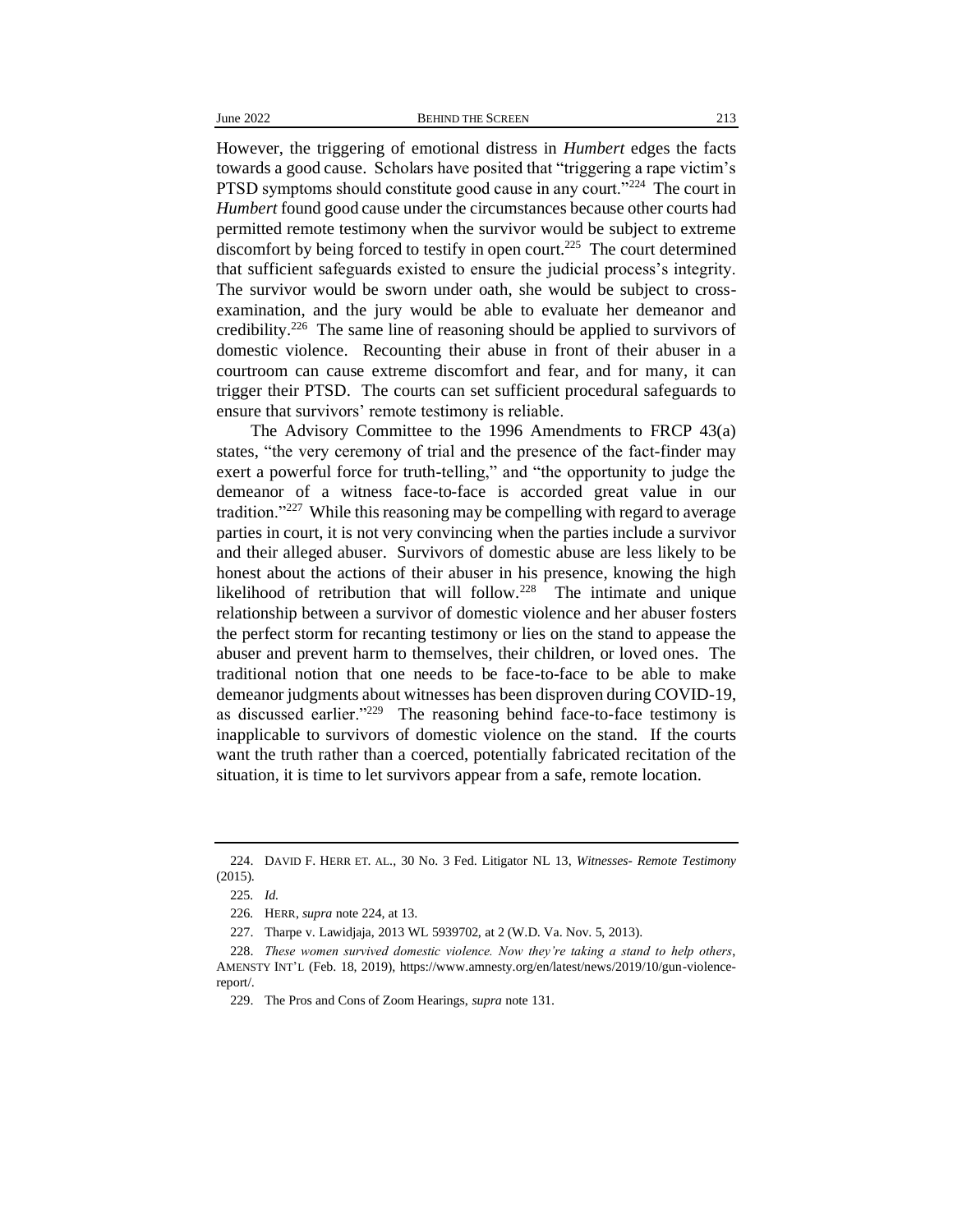#### **XII. Conclusion**

Most survivors do not see their abuser as the malevolent figure that Delicia Harris described until after they are safe, and he is out of their life. Before civil protection order proceedings, he uses his wit and manipulation abilities to convince a survivor that he still loves her and blocks her from accessing the protection that she needs. Abusers parade around in the disguise of a loved one. When manipulation fails, abusers use scare tactics and intimidation to convince survivors not to come to court and give them a second chance. Being in a remote location participating from behind the screen helps survivors see him for who and what he is. His access to her affection and fears is virtually cut off, allowing her to advocate for herself and her needs.

Remote testimony is constitutionally sound and does not violate an alleged abuser's due process rights. Moreover, remote testimony does not deprive an abuser of his limited confrontation right pursuant to the *Matthews v. Eldridge* balancing test. The reasoning utilized under the doctrine of forfeiture by wrongdoing in criminal cases should be applied to instances of witness intimidation in civil protection order proceedings to allow survivors to testify remotely. From a public policy perspective, courts should permit and encourage survivors of domestic violence to petition for civil protection orders through e-filing and testify remotely to increase access for survivors, especially survivors with marginalized identities.The severe trauma that survivors experience in the courtroom outweighs any benefit that their live presence provides.

I urge state legislators and members of the judiciary to bring the process of obtaining a restraining order into the  $21<sup>st</sup>$  century and look towards innovative leaders like legislators in the states of Washington and California, who are laying the groundwork for the future of domestic violence legislation.

Often, no one knows the struggles that a survivor faces in her home until she tragically loses her life at the hands of her abuser. Survivors like Delicia walk among us every day, fighting an invisible battle. She is your neighbor, your teacher, your friend, your co-worker, the stranger with whom you exchange smiles with on the street. She could be anybody. Survivors are telling us that remote testimony is what they want and what they need. It is time for the legal community to listen.